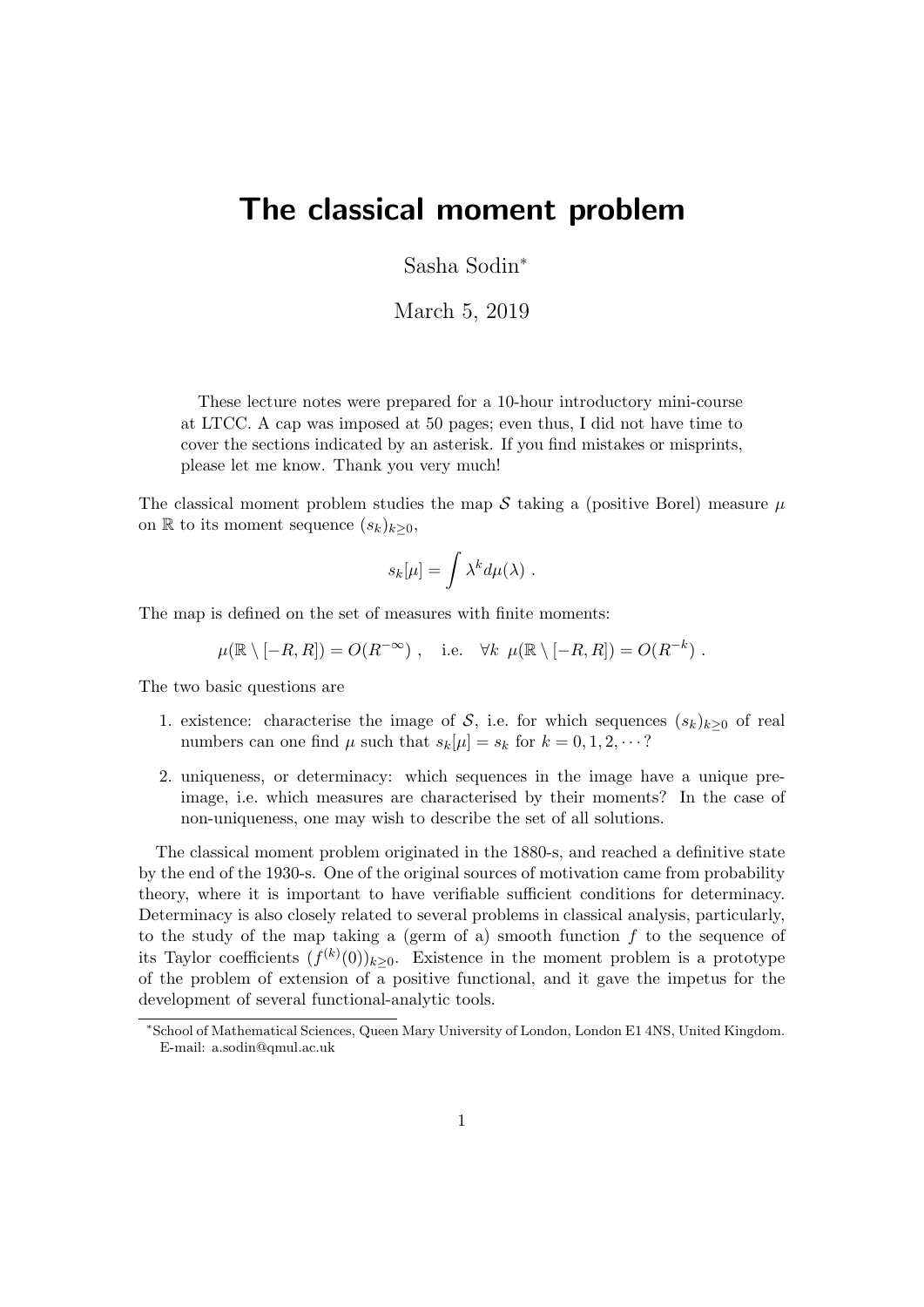The moment problem also enjoys a mutual relation with the spectral theory of selfadjoint operators. In fact, the spectral theorem for bounded self-adjoint operators can be deduced from the existence theorem for the moment problem. Further, the moment problem provides simple and yet non-trivial examples of various notions from the abstract theory of unbounded symmetric and self-adjoint operators.

The classical monograph Akhiezer [1965] is still the best reference on the moment problem and related topics. We touch only briefly on the approach (originating in the work of Chebyshev) to the moment problem as an extremal problem; see Krein and Nudel'man  $[1977]$ . The classical reference on quasianalyticity is Carleman  $[1926]$ .

# 1 Introduction

#### 1.1 A motivating example

The following problem is a variant of the one considered by Pafnuty Chebyshev in the 1880-s<sup>1</sup>. Let  $(\mu_n)_{n\geq 1}$  be a sequence of probability measures. Assume:

$$
\forall k \ge 1 \quad \lim_{n \to \infty} s_k[\mu_n] = \begin{cases} \frac{k!}{2^{k/2}(k/2)!}, & k \text{ is even} \\ 0, & k \text{ is odd} \end{cases}
$$
(1.1)

**Example 1.1.** Let  $X_1, X_2, X_3, \cdots$  be independent, identically distributed random variables with  $\mathbb{E}X_1 = 0$ ,  $\mathbb{E}X_1^2 = 1$  and  $\mathbb{E}|X_1|^k < \infty$  for any  $k \geq 3$ . Let  $\mu_n$  be the law of  $\frac{1}{\sqrt{2}}$  $\frac{1}{n}(X_1 + X_2 + \cdots + X_n), i.e.$ 

$$
\mu_n(B) = \mathbb{P}\left\{\frac{1}{\sqrt{n}}(X_1 + X_2 + \dots + X_n) \in B\right\}.
$$

Then  $(1.1)$  holds.

Exercise 1.2. Prove this.

*Exercise* 1.3. Prove that the numbers in the right-hand side of  $(1.1)$  are exactly the moments of the standard Gaussian measure  $\gamma$ :

$$
\int_{-\infty}^{\infty} \lambda^k e^{-\lambda^2/2} \frac{d\lambda}{\sqrt{2\pi}} = \begin{cases} \frac{k!}{2^{k/2}(k/2)!} , & k \text{ is even} \\ 0 , & k \text{ is odd} \end{cases}
$$

Therefore, it is natural to ask whether (1.1) implies the weak convergence of  $\mu_n$  to the Gaussian measure  $\gamma$ , i.e.

$$
\forall \phi \in C_{\text{bdd}}(\mathbb{R}) \quad \lim_{n \to \infty} \int \phi(\lambda) d\mu_n(\lambda) \stackrel{??}{=} \int \phi(\lambda) e^{-\lambda^2/2} \frac{d\lambda}{\sqrt{2\pi}}
$$

.

This was solved in the affirmative by Andrei Markov, who developed Chebyshev's ideas.

<sup>&</sup>lt;sup>1</sup>In Chebyshev's formulation, explicit bounds for finite n played a central rôle. Markov's form of Theorem 1.4 was also stated more quantitatively than here.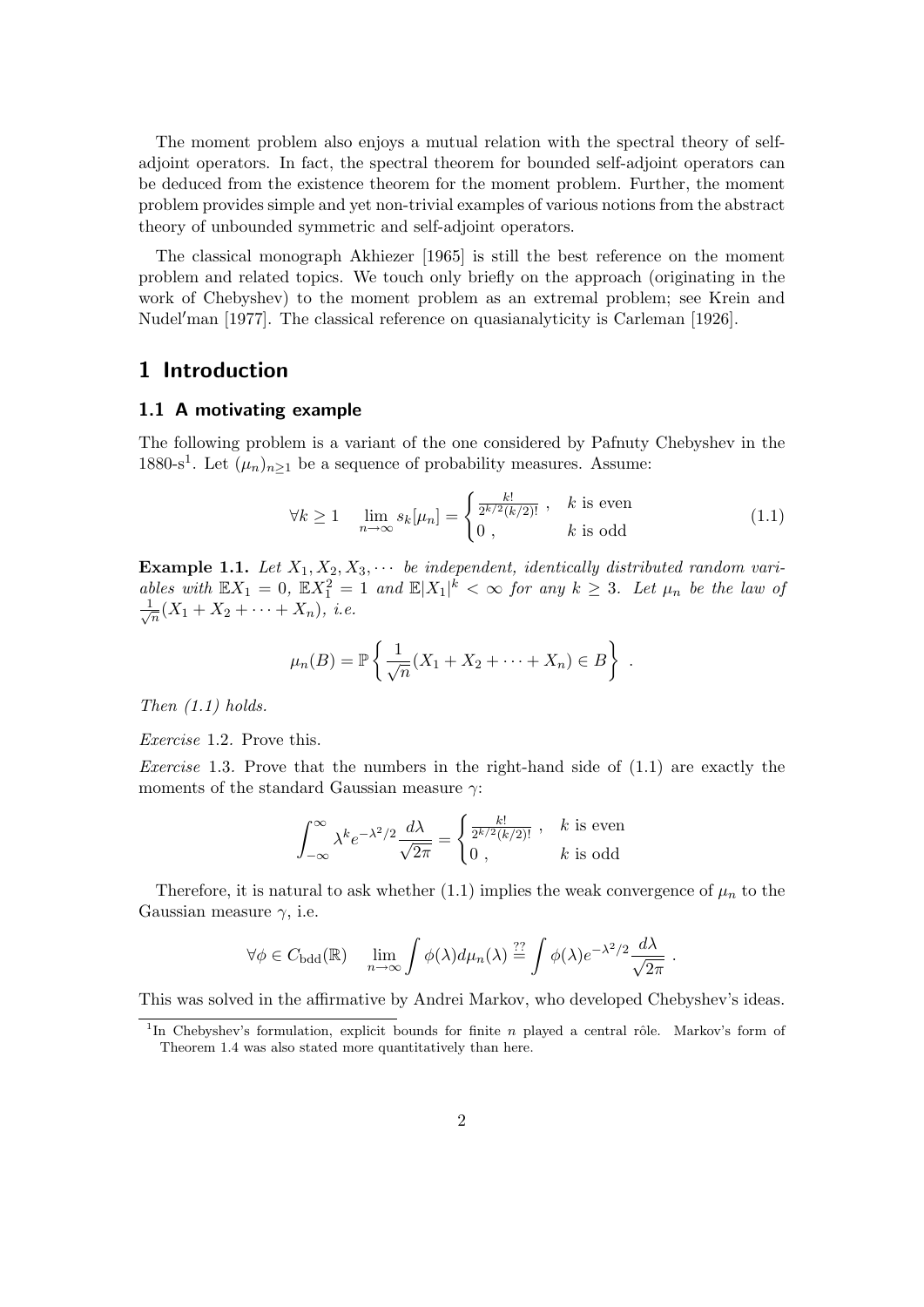**Theorem 1.4** (Markov). Let  $(\mu_n)_{n\geq 1}$  be a sequence of probability measures that satisfy (1.1). Then  $\mu_n \longrightarrow_{\infty} \gamma$  in weak topology.

In juxtaposition with the two exercises above, this theorem implies the Central Limit Theorem for random variables with finite moments<sup>2</sup>.

The theorem follows from two propositions. The first one shows that the crucial property of the limiting measure is determinacy.<sup>3</sup>

**Proposition 1.5** (Fréchet–Shohat). If  $\mu$  is a determinate measure (i.e. its moments determine it uniquely), and the measures  $\mu_n$  are such that

$$
\forall k \ge 0 \quad \lim_{n \to \infty} s_k[\mu_n] = s_k[\mu], \qquad (1.2)
$$

then  $\mu_n \to \mu$  in weak topology.

Obviously<sup>4</sup>, if  $\mu$  is indeterminate, then one can find  $\mu_n \nightharpoonup \mu$  such that (1.2) holds.

How to check whether a measure is determinate?

Exercise 1.6. Prove that every compactly supported measure is determinate.

To handle the Gaussian measure, we need to relax the assumptions.

**Proposition 1.7.** If  $\mu$  is such that

$$
\exists \epsilon > 0: \quad \int e^{\epsilon |\lambda|} d\mu(\lambda) < \infty \;, \tag{1.3}
$$

then  $\mu$  is determinate.

Obviously<sup>5</sup> , Proposition 1.5 and Proposition 1.7 imply Theorem 1.4.

*Exercise* 1.8. The condition (1.3) (called: " $\mu$  has exponential tails") is equivalent to the following condition on the moments ("factorial growth"):

$$
\exists C > 0: \quad \forall k \ge 0 \quad s_{2k}[\mu] \le C^{k+1}(2k)! \ . \tag{1.4}
$$

The exponential tails are not a necessary condition for determinacy. In fact, there exist determinate measures with extremely heavy tails.<sup>6</sup> However, it is important to know that not all measures are determinate.

 $2$ <sup>2</sup>The Lévy–Lindeberg CLT can be also obtained by the combination of such arguments with a truncation.

<sup>&</sup>lt;sup>3</sup>It is the proof of this proposition that relies on a compactness argument which Chebyshev may not have approved.

<sup>&</sup>lt;sup>4</sup> i.e. please convince yourself that this is obvious before proceeding

<sup>&</sup>lt;sup>5</sup>in the sense of footnote 4

<sup>&</sup>lt;sup>6</sup>i.e. determinacy does not imply anything stronger than the obvious condition  $\mu(\mathbb{R}\setminus[-R,R])=O(R^{-\infty})$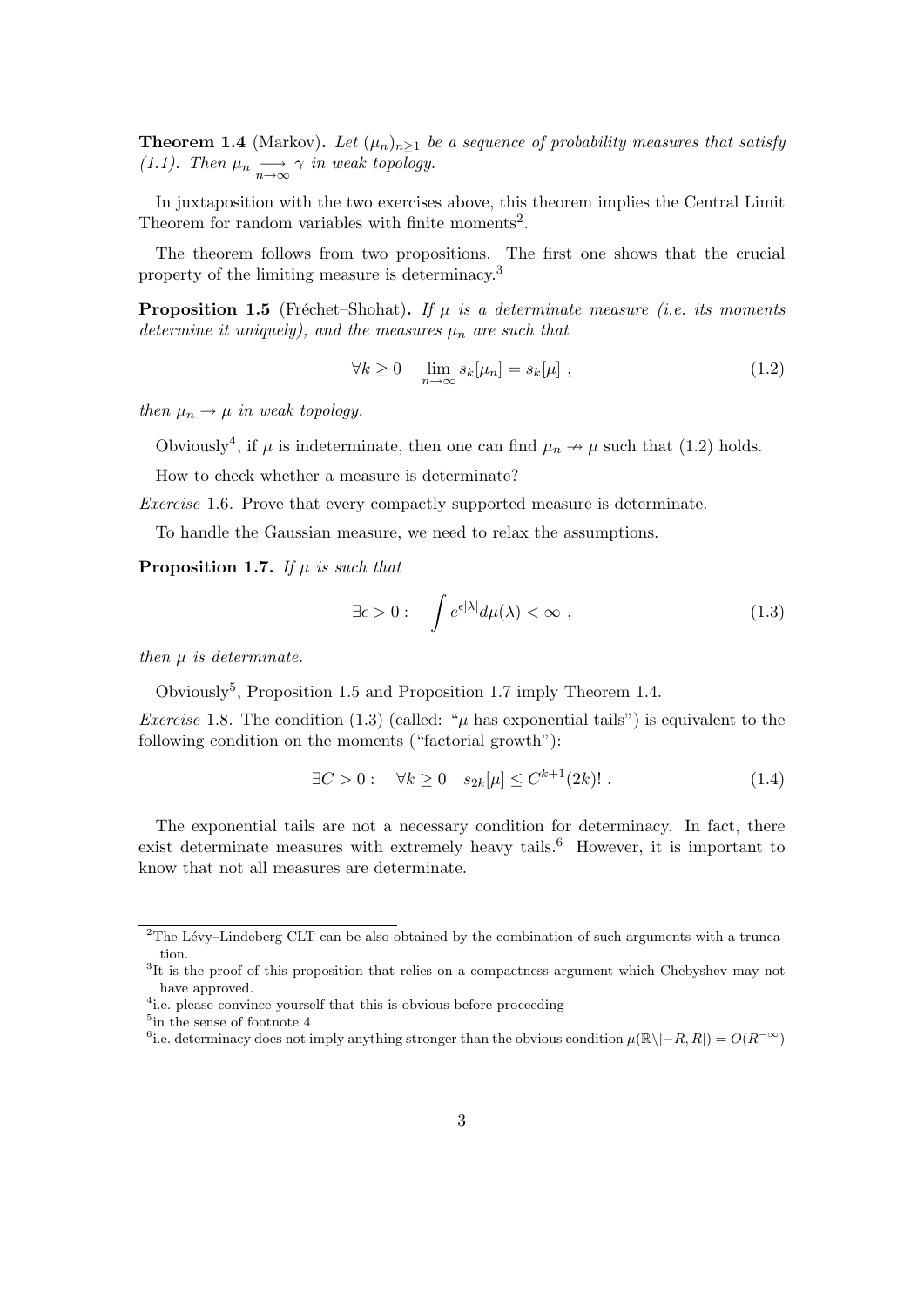**Example 1.9.** Let  $u(y)$  be a 1-periodic function (say, a bounded and measurable one). Denote

$$
Z_u = \int \exp(-\frac{1}{2}y^2 + u(y))dy
$$

and define a measure supported on  $\mathbb{R}_+$ :

$$
d\mu_u(\lambda) = \frac{1}{Z_u} \exp(-\frac{1}{2} \log^2 \lambda + u(\log \lambda)) \frac{d\lambda}{\lambda} .
$$

Then  $s_k[\mu_n] = e^{k^2/2}$  for all k, regardless of the choice of u! In particular, none of these measures is determinate.

Exercise 1.10. (a) Prove this. (b) Is there a discrete measure with the same moments as these  $\mu_u$ ?

#### 1.2 Proofs of Proposition 1.5 and 1.7

*Proof of Proposition 1.5.* It suffices to show that (a)  $(\mu_n)_{n\geq 1}$  is precompact in weak topology, and (b)  $\mu$  is the unique weak limit point of this sequence. To prove (a), recall the criterion for compactness in weak topology (in the old days, it used to be called the Helly selection theorem): a collection  $\mathfrak{M}$  of finite measures is precompact if and only if the following two conditions hold:

$$
\sup_{\nu \in \mathfrak{M}} \nu(\mathbb{R}) < \infty \tag{1.5}
$$

$$
\forall \epsilon > 0 \ \exists R > 0 : \ \sup_{\nu \in \mathfrak{M}} \nu(\mathbb{R} \setminus [-R, R]) < \epsilon \tag{1.6}
$$

The first condition holds for  $\mathfrak{M} = {\mu_n}$  since

$$
\lim_{n\to\infty}\mu_n(\mathbb{R})=\lim_{n\to\infty}s_0[\mu_n]=s_0[\mu]<\infty,
$$

whereas the second one follows from the Chebyshev inequality:

$$
\mu_n(\mathbb{R}\setminus[-R,R])\leq \frac{\sup_n s_2[\mu_n]}{R^2}\leq \frac{C}{R^2}.
$$

Thus (a) is proved and we proceed to (b). If  $\nu$  is a limit point of  $(\mu_n)$ , we have:

$$
\mu_{n_j} \to \nu \; , \quad j \to \infty \; .
$$

By definition

$$
\int \phi(\lambda) d\mu_{n_j}(\lambda) \to \int \phi(\lambda) d\nu(\lambda)
$$

for any bounded continuous  $\phi$ . Please check (using the assumptions) that also

$$
\int \lambda^k d\mu_{n_j}(\lambda) \to \int \lambda^k d\nu(\lambda) ,
$$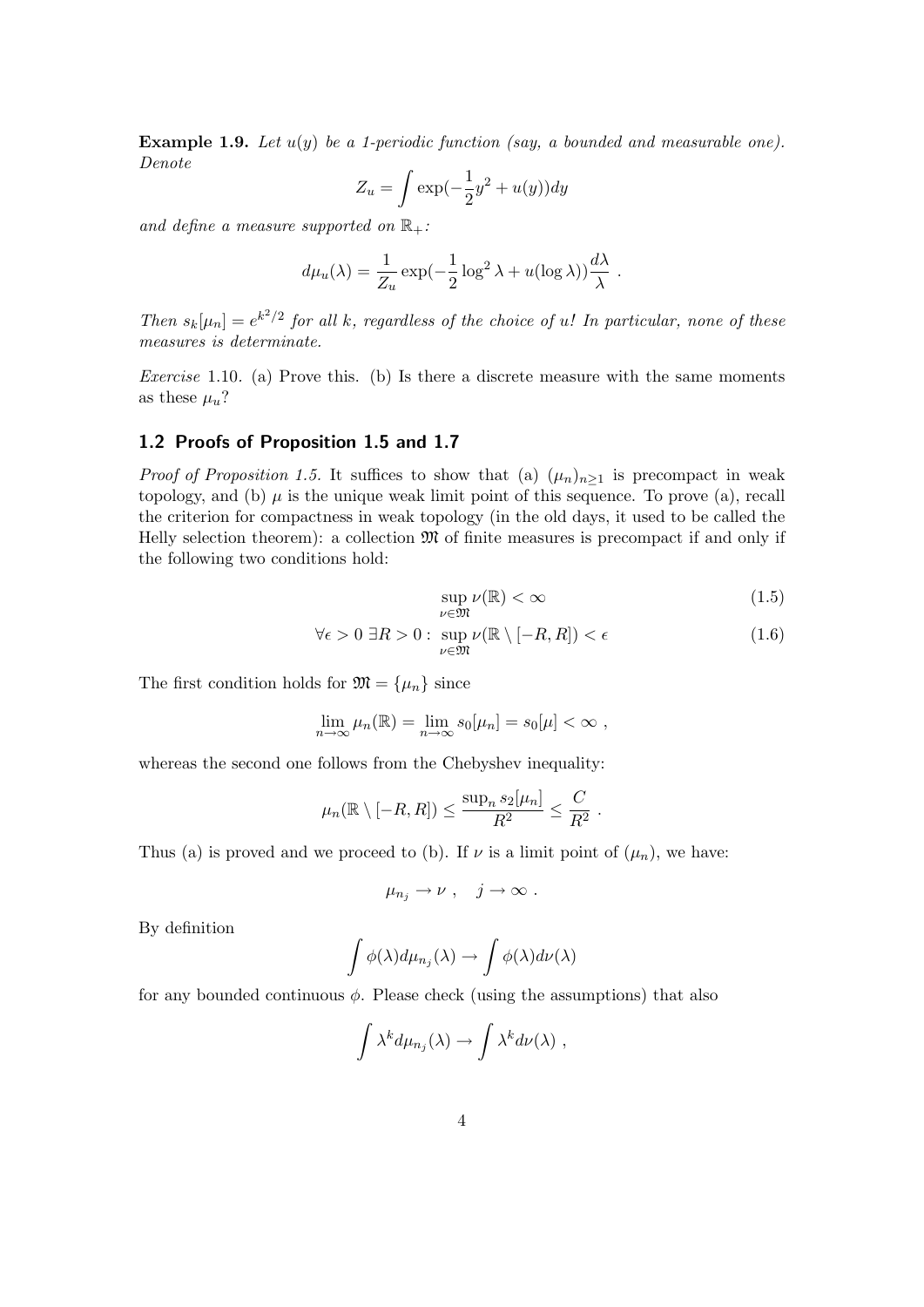although the function  $\lambda \mapsto \lambda^k$  is not bounded for  $k \geq 1$ . Then we have:

$$
s_k[\mu] = \lim_{n \to \infty} s_k[\mu_n] = s_k[\nu]
$$

for all k, and therefore  $\nu = \mu$  by determinacy.

The proof of Proposition 1.7 is a bit more analytic.

*Proof of Proposition 1.7.* Consider the Fourier-Stieltjes transform of  $\mu$ , which is<sup>7</sup> the function

$$
\phi(\xi) = \int e^{i\xi\lambda} d\mu(\lambda) .
$$

The integral converges for complex  $\xi$  with  $|\Im \xi| < \epsilon$  (where  $\epsilon$  comes from the definition  $(1.3)$  of exponential tails), therefore  $\phi$  can be extended to an analytic function in this strip. If  $\nu$  is another measure with the same moments, then by Exercise 1.8 also

$$
\psi(\xi) = \int e^{i\xi\lambda} d\nu(\lambda)
$$

is analytic in a strip.<sup>8</sup> Now observe that

$$
\phi^{(k)}(0) = i^k s_k[\mu] = \psi^{(k)}(0) , \quad k = 0, 1, 2, \cdots
$$

and hence, by the uniqueness theorem for analytic functions,  $\psi \equiv \phi$  in some strip containing  $\mathbb R$  and in particular on  $\mathbb R$ . Invoking the inversion formula for the Fourier– Stieltjes transform, we infer that  $\nu = \mu$ .  $\Box$ 

# 2 Quasianalyticity; determinacy

While the condition of exponential tails in Proposition 1.7 can not be dropped, it can be relaxed. The proof relied on a uniqueness theorem for analytic functions, so we shall discuss wider classes of functions (known as quasianalytic classes) in which one has a uniqueness theorem. The idea goes back to Hadamard, and the theory was developed in the first half of the XX-th century. Two of the classical references are Carleman [1926], Mandelbrojt [1942].

#### 2.1 The Denjoy–Carleman theorem

First, let us move back to the real domain. How do we state the uniqueness theorem for analytic functions without using complex variables?

<sup>&</sup>lt;sup>7</sup>The properties of the Fourier-Stieltjes transform are described in any textbook on harmonic analysis, e.g. Katznelson [2004]. We shall only use the fact that a finite measure is determined by its transform, as follows from the inversion formula.

<sup>&</sup>lt;sup>8</sup> formally, this may be a smaller strip  $|\Im \xi| < \epsilon' \leq \epsilon$ ; this is sufficient for our purposes, though in fact one may take  $\epsilon' = \epsilon$ .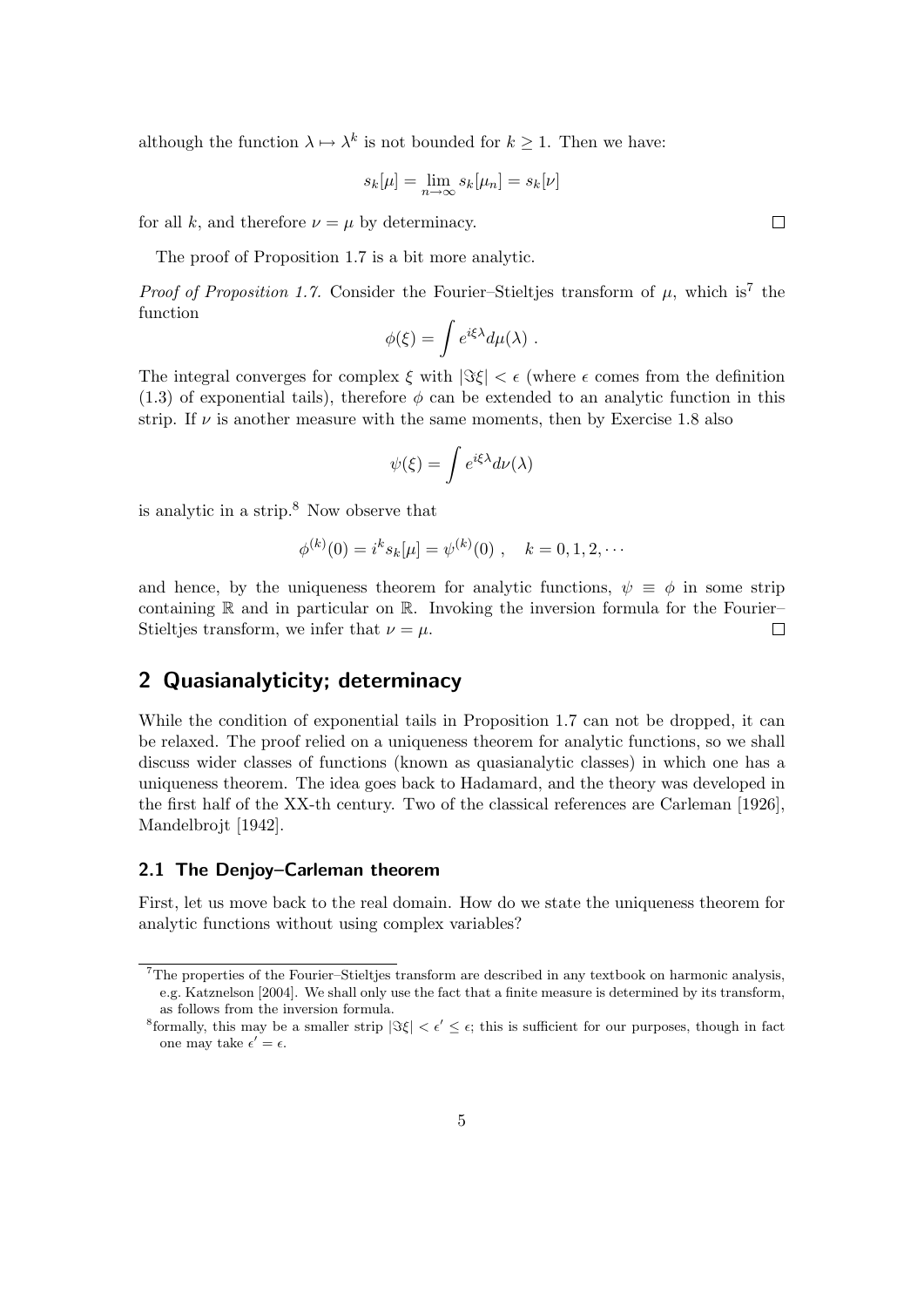Exercise 2.1. Let  $I \subset \mathbb{R}$  be a bounded interval. A function  $\phi \in C^{\infty}(I)$  has an analytic extension to a neighbourhood of I if and only if there exists  $C > 0$  such that for every  $k \geq 0$  and  $\xi \in I$ 

$$
|\phi^{(k)}(\xi)| \le C^{k+1}k! \tag{2.1}
$$

**Corollary 2.2.** Let  $C > 0$ , and let  $\phi, \psi \in C^{\infty}(\mathbb{R})$  be two functions satisfying (2.1). If  $\phi^{(k)}(0) = \psi^{(k)}(0)$  for all  $k \geq 0$ , then  $\phi \equiv \psi$ .

Exercise 2.3. Prove the corollary without using the theory of functions of a complex variable.

In the proof of Proposition 1.7, we could have used the uniqueness theorem in this form. We know from a calculus course that the assumption  $(2.1)$  can not be dropped: there exist non-zero  $C^{\infty}$  functions which vanish at a point with all derivatives. However, it can be relaxed.

**Definition 2.4.** Let  $\mathcal{M} = (M_k)_{k \geq 0}$  be a sequence of positive numbers. The Carleman class  $C\{\mathcal{M}\}\)$  consists of all  $\phi \in C^{\infty}(\mathbb{R})$  such that, for some  $C > 0$ ,

$$
\sup_{\xi \in \mathbb{R}} |\phi^{(k)}(\xi)| \le C^{k+1} M_k \tag{2.2}
$$

Definition 2.5. A Carleman class is called quasianalytic if the map

$$
\phi \mapsto (\phi^{(k)}(0))_{k \ge 0}
$$

is injective, i.e. if a function vanishing with all derivatives at a point has to vanish identically.

**Example 2.6.** For  $M_k = k!$ , the class  $C\{\mathcal{M}\}\$ is quasianalytic.

Exercise 2.7. Find an explicit non-quasianalytic Carleman class (without reverting to the Denjoy–Carleman theorem below).

From now on we shall assume that the sequence  $\mathcal M$  is log-convex:

$$
M_k \le \sqrt{M_{k-1}M_{k+1}} \tag{2.3}
$$

This regularity assumption does not entail a great loss of generality: every Carleman class  $C\{\mathcal{M}\}\$ can be embedded in a larger (explicit) Carleman class  $C\{\mathcal{M}\}\$ which satisfies (2.3), so that  $C\{\mathcal{M}\}\$ is quasianalytic if and only if  $C\{\mathcal{M}'\}$  is quasianalytic (see Mandelbrojt [1942]).

**Theorem 2.8** (Denjoy–Carleman). Let M be a log-convex  $(2.3)$  sequence of positive numbers. The Carleman class  $C\{\mathcal{M}\}\$ is quasianalytic if and only if

$$
\sum_{k\geq 0} \frac{M_k}{M_{k+1}} = \infty \tag{2.4}
$$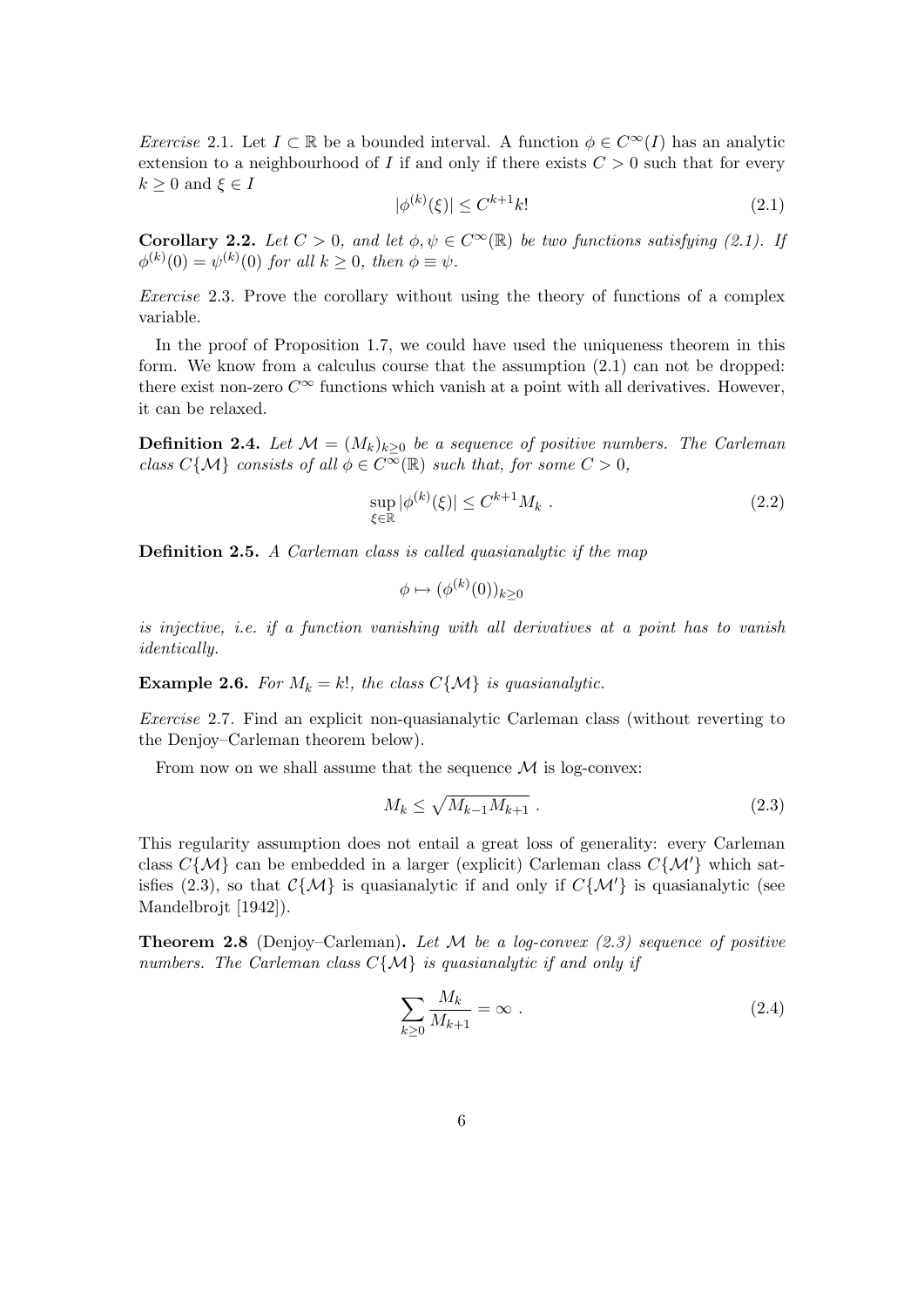Example 2.9. Each of the following sequences defines a quasianalytic Carleman class  $C\{\mathcal{M}\}$ :

$$
M_k = k! \log^k(k+10)
$$
,  $M_k = k! \log^k(k+10) \log^k \log(k+10)$ ,...

On the other hand,  $M_k = k! \log^{2k}(k+10)$  defines a non-quasianalytic class.

*Remark* 2.10. Let  $M$  be a sequence of positive numbers. If

$$
\sum_{k\geq 1} M_k^{-1/k} = \infty \;, \tag{2.5}
$$

.

then  $(2.4)$  holds. Vice versa, if  $M$  satisfies  $(2.4)$  and  $(2.3)$ , then  $(2.5)$  holds.

*Proof of Remark 2.10.* Assume that M is log-convex. Then  $M_k \n\t\leq M_0 (M_k/M_{k-1})^k$ , hence

$$
\sum_{k\geq 1} M_k^{-1/k} \geq \sum_{k\geq 1} M_0^{-1/k} \frac{M_{k-1}}{M_k} \geq \min(\frac{1}{M_0}, 1) \sum_{k\geq 1} \frac{M_{k-1}}{M_k}
$$

The condition (2.4) implies that the right-hand side is infinite, and hence (2.5) holds. The reverse implication  $(2.5) \rightarrow (2.4)$  follows from

**Lemma 2.11** (Carleman's inequality). For any positive sequence  $(a_k)$ ,

$$
\sum_{k=1}^{\infty} (a_1 \cdots a_k)^{1/k} \le e \sum_{k=1}^{\infty} a_k . \tag{2.6}
$$

*Proof.* (See [Pólya, 1990, Chapter XVI] for a discussion) Let  $r_k$  be auxiliary positive numbers. Then

$$
(a_1 \cdots a_k)^{1/k} = \left(\frac{a_1 r_1 \cdots a_k r_k}{r_1 \cdots r_k}\right)^{1/k} \le \frac{a_1 r_1 + \cdots + a_k r_k}{k(r_1 \cdots r_k)^{1/k}}.
$$

Therefore

$$
\sum_{k=1}^{\infty} (a_1 \cdots a_k)^{1/k} \leq \sum_{k=1}^{\infty} \frac{a_1 r_1 + \cdots + a_k r_k}{k(r_1 \cdots r_k)^{1/k}} = \sum_{j=1}^{\infty} a_j r_j \sum_{k \geq j} \frac{1}{k(r_1 \cdots r_k)^{1/k}}.
$$

Choose  $r_k = (k+1)^k / k^{k-1}$  so that  $r_1 r_2 \cdots r_k = (k+1)^k$ ; then the right-hand side takes the value

$$
\sum_{j=1}^{\infty} a_j \frac{(j+1)^j}{j^{j-1}} \sum_{k \ge j} \frac{1}{k(k+1)} = \sum_{j=1}^{\infty} a_j \frac{(j+1)^j}{j^{j-1}} \frac{1}{j}
$$

$$
= \sum_{j=1}^{\infty} a_j (1+1/j)^j \le e \sum_{j=1}^{\infty} a_j.
$$

This concludes the proof of the Carleman inequality (2.6) and of the remark.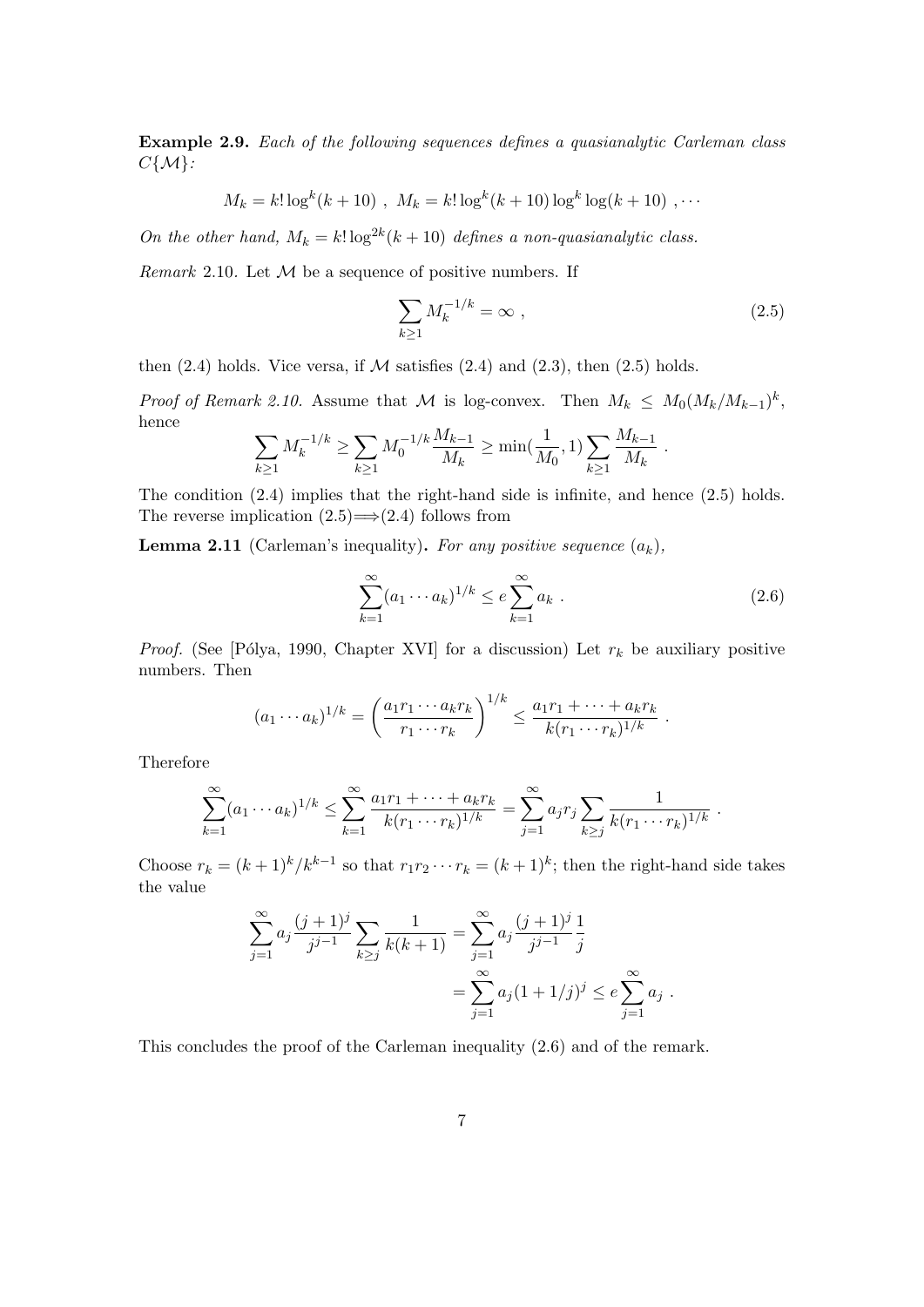Corollary 2.12 (Carleman's criterion). Any measure  $\mu$  with

$$
\sum_{k=0}^{\infty} s_{2k} [\mu]^{-\frac{1}{2k}} = \infty .
$$
 (2.7)

is determinate.

*Proof of Carleman's criterion.* Let  $\mathcal{M} = (M_k)_{k \geq 0}$ , where  $M_k = \sqrt{s_{2k}[\mu] s_0[\mu]}$ . By Hölder's inequality,  $\mathcal M$  is log-convex (2.3). Let

$$
\phi(\xi) = \int e^{i\xi\lambda} d\mu(\lambda) ,
$$

then

$$
\sup_{\xi} |\phi^{(k)}(\xi)| \leq \int |\lambda|^k d\mu(\lambda) \leq M_k.
$$

The same bound is satisfied by the Fourier transform of any measure  $\nu$  sharing the moments of  $\mu$ . By the Denjoy–Carleman theorem (and Remark 2.10) the class  $C\{\mathcal{M}\}\$ is quasianalytic, hence  $\phi$  (and thus also  $\mu$ ) is uniquely determined by the moments  $s_k$ .  $\Box$ 

Now we prove the Denjoy–Carleman theorem. Before proceeding to the proof, the readers may wish to to convince themselves that the uniqueness part (sufficiency) is not a direct consequence of the Taylor expansion with remainder. In fact, the original proofs relied on complex-variable methods. The first two real-variable proofs were found by Bang [1946, 1953]; we reproduce the second one.<sup>9</sup>

Proof of Theorem 2.8.

**Sufficiency** First let us prove that  $(2.4)$  implies quasianalyticity, following an argument due to Bang [1953].

Assume that  $\phi \in C^{\infty}$  admits the bounds

$$
\sup_{\xi \in \mathbb{R}} |\phi^{(k)}(\xi)| \le C^{k+1} M_k \tag{2.8}
$$

For integer  $p \geq 0$ , denote

$$
\mathcal{B}_p = \left\{ \xi \in \mathbb{R} \, \middle| \, \forall 0 \le k < p \, \middle| \phi^{(k)}(\xi) \right\} \le C^{k+1} e^{k-p} M_k \right\} \,. \tag{2.9}
$$

Note that  $\mathbb{R} = \mathcal{B}_0 \supset \mathcal{B}_1 \supset \mathcal{B}_2 \cdots$ . If  $\phi$  vanishes with all the derivatives at 0, then  $0 \in$  $\bigcap_{p\geq 0} \mathcal{B}_p$ . The following lemma asserts that if a point lies in  $\mathcal{B}_p$ , then its neighbourhood lies in  $\mathcal{B}_{p-1}$ . (Properties of this kind are sometimes called "propagation of smallness".) It will be more convenient to state it in the contrapositive:

<sup>&</sup>lt;sup>9</sup>Thøger Sophus Vilhelm Bang (27.6.1917–18.1.1997) — a Danish mathematician. In addition to his work on quasianalyticity, Bang is remembered for the solution of Tarski's plank problem.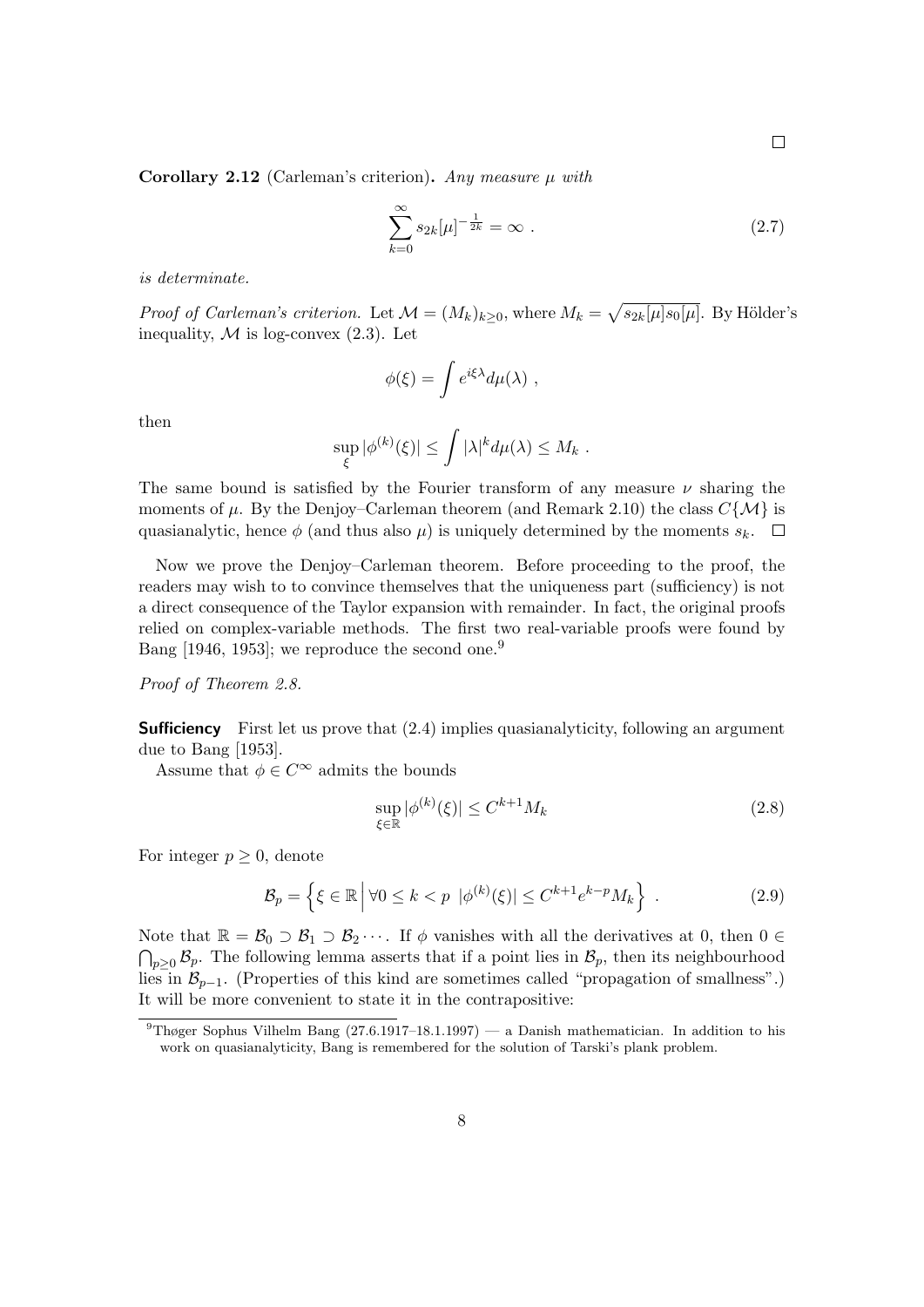**Lemma 2.13.** Assume that  $\phi$  satisfies (2.8) for some log-convex sequence M. If  $\xi \notin \phi$  $\mathcal{B}_{p-1}$  for some  $p \geq 1$ , then

$$
\left[\xi - \frac{M_{p-1}}{CeM_p}, \xi + \frac{M_{p-1}}{CeM_p}\right] \cap \mathcal{B}_p = \varnothing.
$$

*Proof of Lemma 2.13.* Assume that  $\xi + h \in \mathcal{B}_p$  for some  $|h| \leq \frac{M_{p-1}}{CeM_p}$ . Then for  $k \leq p-1$ 

$$
|\phi^{(k)}(\xi)| \le \sum_{j=0}^{p-k-1} |\phi^{(k+j)}(\xi+h)| \frac{|h|^j}{j!} + C^{p+1} |\phi^{(p)}(\xi+\tilde{h})| \frac{|h|^{p-k}}{(p-k)!}
$$
 (2.10)

$$
\leq \sum_{j=0}^{p-k} C^{k+j+1} e^{k+j-p} M_{k+j} \frac{|h|^j}{j!} \,,\tag{2.11}
$$

 $\Box$ 

where on the second step we used  $(2.9)$  to bound the terms in the sum and  $(2.8)$  to bound the remainder. Using log-convexity, we bound

$$
(2.11) = M_k \sum_{j=0}^{p-k} C^{k+j+1} e^{k+j-p} \frac{M_{k+j}}{M_k} \frac{|h|^j}{j!}
$$
  
\n
$$
\leq M_k \sum_{j=0}^{p-k} C^{k+j+1} e^{k+j-p} \left( \frac{M_p}{M_{p-1}} \right)^j \frac{|h|^j}{j!} \leq M_k \sum_{j=0}^{\infty} [\cdots]
$$
  
\n
$$
= M_k C^{k+1} e^{k-p} \exp \left\{ C e |h| \frac{M_p}{M_{p-1}} \right\} \leq M_k C^{k+1} e^{k-(p-1)}
$$

This proves the lemma.

Now we conclude the proof of sufficiency. If  $\phi$  is not identically zero, there exist p and  $\xi$  such that  $\xi \notin \mathcal{B}_p$ . By Lemma 2.13, for  $q > p$ 

$$
\left[\xi - \sum_{k=p+1}^{q} \frac{M_{k-1}}{CeM_k}, \xi + \sum_{k=p+1}^{q} \frac{M_{k-1}}{CeM_k}\right] \cap \mathcal{B}_{p+k} = \varnothing ,
$$

thus – by the main assumption  $(2.4)$  – we have  $0 \notin \mathcal{B}_q$  for sufficiently large q. Therefore  $\phi$  can not vanish at zero with all the derivatives. This proves the sufficiency of the Denjoy–Carleman condition (2.4) for quasianalyticity.

Necessity Now we assume that (2.4) fails and construct a non-zero compactly supported  $\phi \in C\{\mathcal{M}\}\.$  The construction goes back at least to Mandelbrojt [1942], where unpublished work of Bray is quoted.

Let  $u$  be a bump function such that

$$
0 \le u \le 1
$$
,  $\text{supp } u \subset [-2,2]$ ,  $\int u(\xi) d\xi = 1$ ,  $\int |u'(\xi)| d\xi \le 1$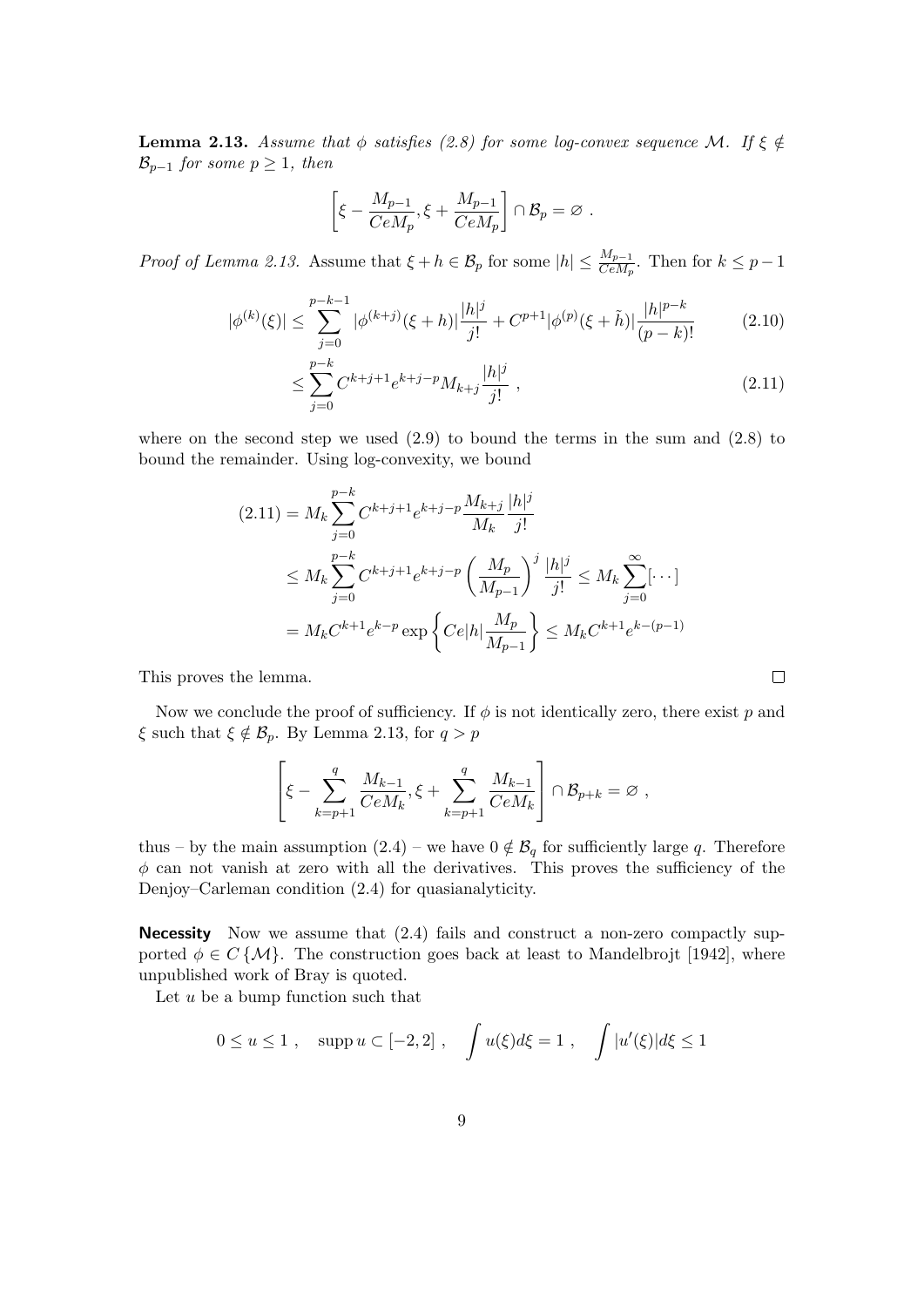In fact,  $u = \frac{1}{2} \mathbb{1}_{[-1,1]}$  is fine, but you may as well take a  $C^1$  function if δ-functions make ou feel uncomfortable. Let  $M_{-1} = M_0^2/M_1$ ; define  $u_k(\xi) = \frac{M_k}{M_{k-1}} u(\xi) \frac{M_k}{M_{k-1}}$  $\frac{M_k}{M_{k-1}}$ ), and let

$$
\phi_p = u_0 * u_1 * \cdots * u_{p-1}
$$

be the convolution of the first p functions. Then, for  $p > k$ ,  $\phi_p$  admits the bounds:

$$
|\phi_p^{(k)}| = |u'_0 * u'_1 * \dots * u'_{k-1} * u_k * \dots * u_{p-1}|
$$
  
\n
$$
\leq \prod_{j=0}^{k-1} \int |u'_j(\xi)| d\xi \times \max_{\xi} |u_k(\xi)| \times \prod_{j=k+1}^{p-1} \int u_j(\xi) d\xi
$$
  
\n
$$
\leq \prod_{j=0}^{k-1} \frac{M_j}{M_{j-1}} \times \frac{M_k}{M_{k-1}} = \frac{M_k}{M_{-1}}
$$
 (2.12)

In particular, for any k the sequence  $(\phi_p^{(k)})_{p>k}$  is precompact in uniform topology. Choose  $\phi$  such that for any k the derivative  $\phi^{(k)}$  is a uniform limit point of  $(\phi_p^{(k)})_{p>k}$ .<sup>10</sup> The estimates (2.12) allow to exchange the limit with differentiation, therefore

$$
\forall k \ge 0 \quad |\phi^{(k)}| \le \frac{M_k}{M_{-1}} ;
$$

also,

$$
\operatorname{supp} \phi \subset \left[ -2 \sum_{k \geq 0} \frac{M_{k-1}}{M_k}, 2 \sum_{k \geq 0} \frac{M_{k-1}}{M_k} \right] \subsetneq \mathbb{R} .
$$

Remark 2.14. The proof of necessity shows that if  $(2.4)$  fails, one may construct nonzero functions in the corresponding Carleman class with a prescribed constant  $C$  in  $(2.2)$ . Alternatively, one may prescribe the support of the function. Also, the log-convexity assumption (2.3) is not used in the proof of necessity.

#### 2.2 Remarks

**Sharpness** Although Carleman's condition (2.7) is not necessary for the determinacy of the moment problem, it is sharp in the following sense.<sup>11</sup>

**Proposition 2.15.** If  $\mu$  is a measure that fails (2.7), then there exists an indeterminate measure  $\nu$  such that  $s_{2k}[\nu] \leq s_{2k}[\mu]$  for all  $k \geq 0$ .

*Proof.* Suppose  $\mu$  fails (2.7). Then the class of functions  $\phi$  with

$$
|\phi^{(2n)}|,|\phi^{(2n+1)}| \le s_{2n}[\mu]/(2\pi)^2
$$

is not quasianalytic<sup>12</sup>, and thus contains a non-zero function  $\phi$  with supp  $\phi \subset [1, A]$  for

<sup>&</sup>lt;sup>10</sup>It is not hard to see that  $\phi$  is unique, so in fact  $\phi_p^{(k)} \to \phi^{(k)}$  for any k, but we do not need this.

<sup>&</sup>lt;sup>11</sup>Cf. [Kostyučenko and Mityagin, 1960, Theorem 6]. I learned the argument below from B. Mityagin, who refused to take credit for it:  $\ll$  "everybody" – say, Sz. Mandelbrojt or B. Ya. Levin – knew this in the 30's, maybe without saying it explicitly all the time. $\gg$ 

 $12$ Why? note that the condition  $(2.3)$  may fail, and find a way to save the argument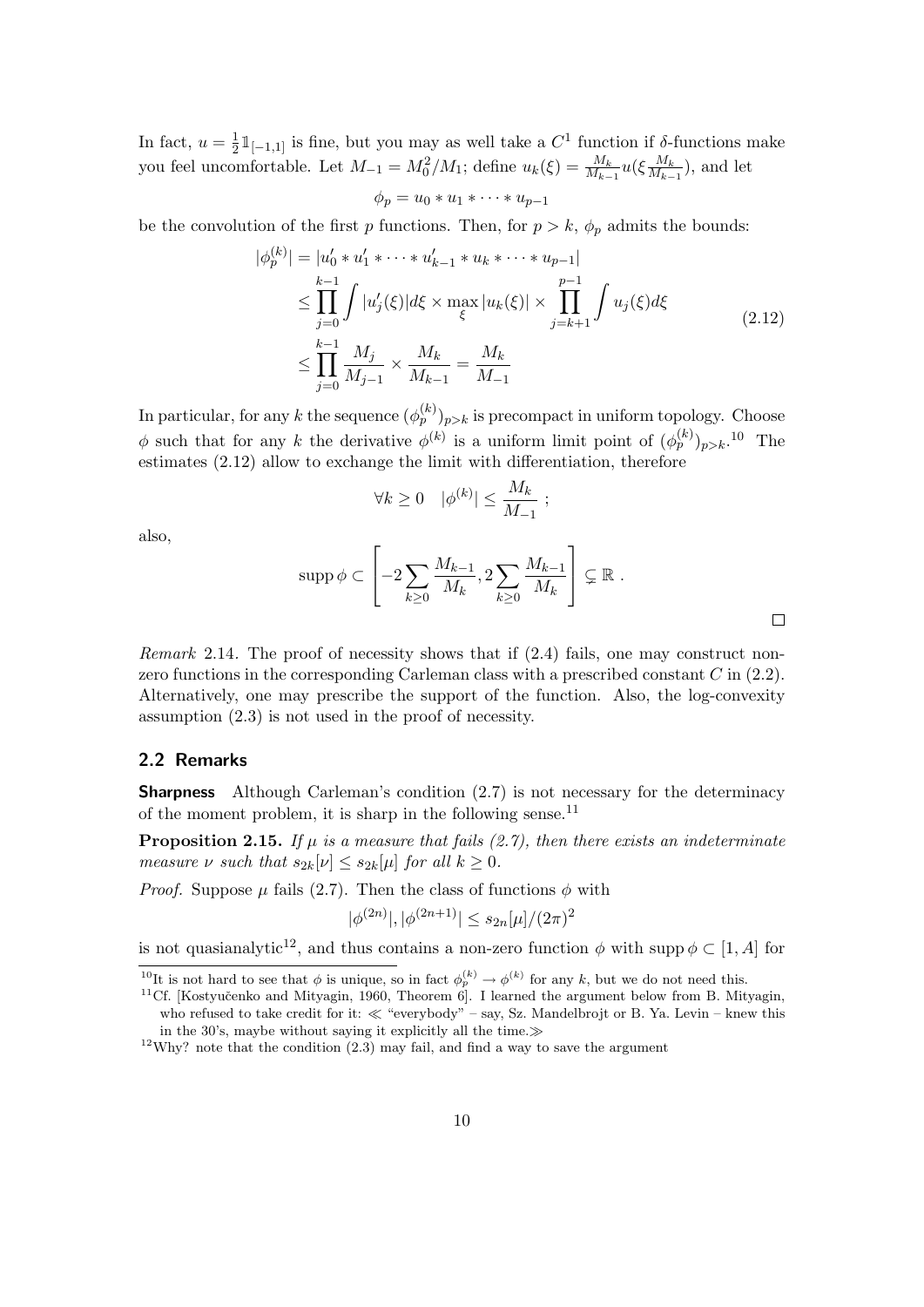some  $A > 1$  (cf. Remark 2.14). Decompose the Fourier transform  $\hat{\phi}$  into a difference some  $A > 1$  (cr. Remark 2.14). Decompose the Fourier transform  $\phi$  into a difference  $\hat{\phi} = g - h$  of two non-negative functions, then the measures with Radon densities  $g/\sqrt{A}$  $\varphi = g - h$  or two non-negative functions, then the measures with Kadon densities  $g/\sqrt{A}$  and  $h/\sqrt{A}$  have the same moments, and these moments can be bounded as follows. First, by Cauchy–Schwarz

$$
\int \lambda^{2n} g(\lambda) d\lambda \le \int \lambda^{2n} |\hat{\phi}(\lambda)| d\lambda = \int \lambda^{2n} \sqrt{1 + \lambda^2} |\hat{\phi}(\lambda)| \frac{d\lambda}{\sqrt{1 + \lambda^2}} \le \left\{ \pi \int \lambda^{4n} (1 + \lambda^2) |\hat{\phi}(\lambda)|^2 d\lambda \right\}^{1/2} .
$$
\n(2.13)

Using the Parseval identity,

$$
(2.13) \le \left\{ 2\pi^2 \int \left[ |\phi^{(2n)}(\lambda)|^2 + |\phi^{(2n+1)}(\lambda)|^2 \right] d\lambda \right\}^{1/2} \le \sqrt{A \, s_{2n}[\mu]} \,. \tag{2.14}
$$

Thus the moments of the indeterminate measure  $\nu$ ,  $d\nu(\lambda) = A^{-1/2} g(\lambda) d\lambda$ , are majorised by those of  $\mu$ .  $\Box$ 

# 3 Existence

The Hamburger moment problem asks whether there exists a (positive Borel) measure  $\mu$  on R with the given sequence of moments  $(s_k)_{k\geq 0}$ . There is an obvious necessary condition: if such  $\mu$  exists, one has for any k and any  $z_0, \dots, z_k \in \mathbb{C}$ :

$$
\sum_{j=0}^k \sum_{l=0}^k s_{j+l} z_j \bar{z}_l = \int \big| \sum_{j=0}^k z_j \lambda^j \big|^2 d\mu(\lambda) \ge 0.
$$

In other words, the Hankel matrix  $H = (s_{j+l})_{j,l=0}^{\infty}$  should be positive semidefinite, i.e. define a positive semidefinite quadratic form.

#### 3.1 Hamburger's theorem

**Theorem 3.1** (Hamburger). A sequence  $(s_k)_{k\geq 0}$  is a moment sequence if and only if the corresponding Hankel matrix  $H = (s_{j+l})_{j,l=0}^{\infty}$  is positive semidefinite, i.e. for any k and any  $z_0, z_1, \cdots, z_k \in \mathbb{C}$ 

$$
\sum_{j,l=0}^k s_{j+l} z_j \overline{z}_l \ge 0 .
$$

In the sequel, we employ the following (ab)use of notation. If  $R(\lambda) = \sum c_j \lambda^j$  is a polynomial, we denote  $\overline{R}(\lambda) = \sum \overline{c_j} \lambda^j$  and  $|R|^2 = R\overline{R}$ . The first step in the proof is

**Proposition 3.2.** If  $P \in \mathbb{C}[\lambda]$  is non-negative on  $\mathbb{R}$ , then it can be represented as  $P = |R|^2$  for some  $R \in \mathbb{C}[\lambda]$ .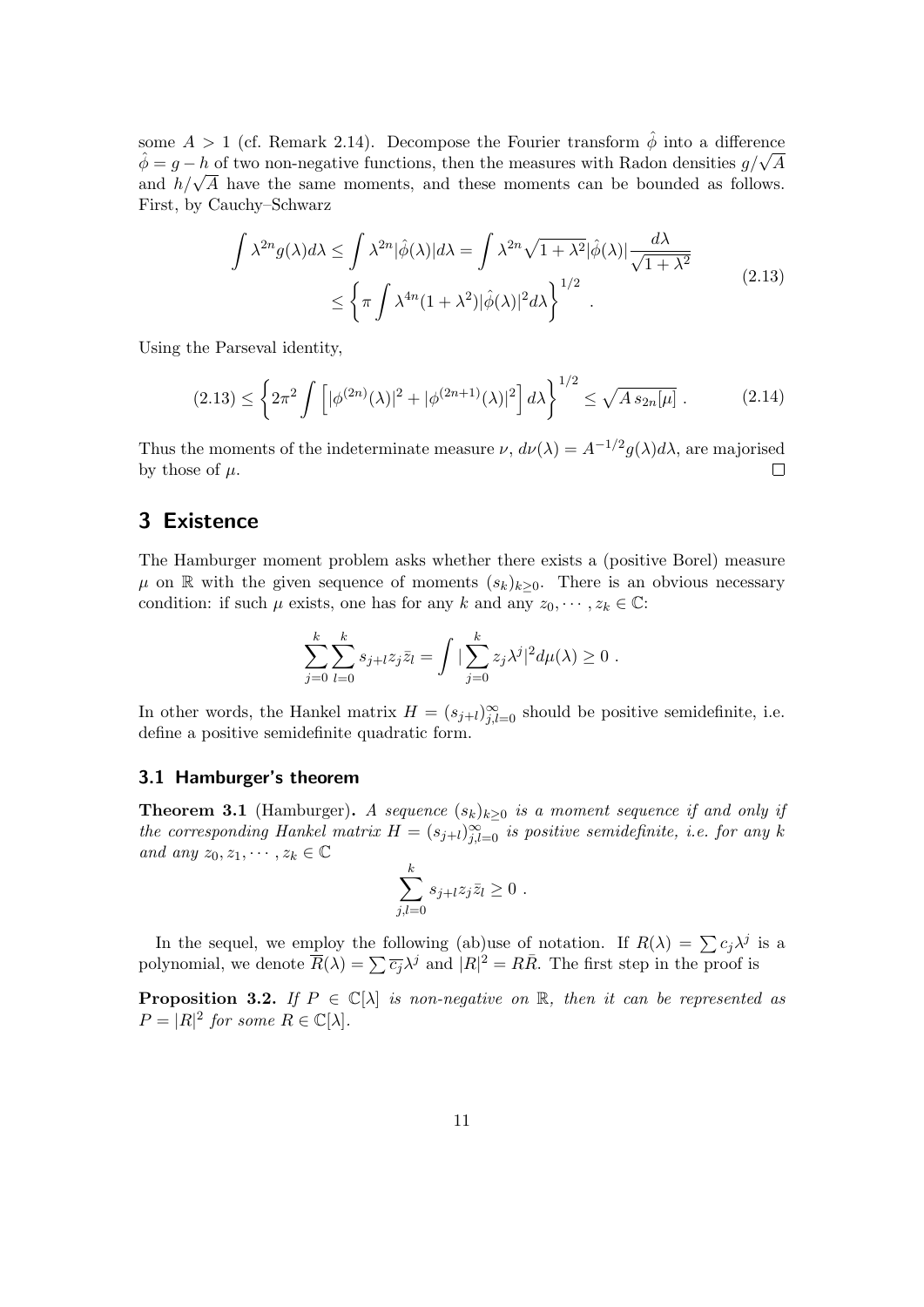*Proof.* From the assumption P has real coefficients. Let  $a_j$  be the real zeros of P, so that a zero of multiplicity  $2m$  is counted m times, and let  $b_l$  be the complex zeros of P in the upper half-plane. Then (for real  $\lambda$ )

$$
P(\lambda) = c \prod_j (\lambda - a_j)^2 \prod_l |\lambda - b_l|^2
$$

for some  $c > 0$ . Then  $P = |R|^2$  for

$$
R(\lambda) = \sqrt{c} \prod_j (\lambda - a_j) \prod_l (\lambda - b_l) .
$$

To prove Hamburger's theorem, define a functional  $\Phi : \mathbb{C}[\lambda] \to \mathbb{C}$  by

$$
\Phi[\sum_j a_j \lambda^j] = \sum_j a_j s_j .
$$

It is positive in the following sense:  $\Phi[P] \geq 0$  whenever P is a non-negative polynomial. Let E be the linear space spanned by  $\mathbb{C}[\lambda]$  and the collection of functions  $\{1_{(-\infty,\lambda]}\}_{\lambda\in\mathbb{R}}$ , and let  $K \subset E$  be the cone of non-negative functions. We shall extend  $\Phi$  to a linear functional  $\widetilde{\Phi}: E \to \mathbb{C}$  such that  $\Phi(K) \subset \mathbb{R}_+$ . This is done using the following general device.

**Theorem 3.3** (M. Riesz). Let E be a linear space and let  $K \subset E$  be a convex cone. If  $\Phi: F \to \mathbb{C}$  is a linear functional defined on a linear subspace  $F \subset E$  so that  $\Phi(F \cap K) \subset$  $\mathbb{R}_+$  and  $E = F + K$  (i.e. every element of E can be represented as a sum of an element of F and an element of K), then there exists a linear extension  $\widetilde{\Phi}: E \to \mathbb{C}, \widetilde{\Phi}|_F = \Phi$ , such that  $\Phi(K) \subset \mathbb{R}_+$ .

Proof of the Hamburger theorem. Let us apply the Riesz theorem to

$$
F = \mathbb{C}[\lambda], E = \mathbb{C}[\lambda] + \text{span}\{\mathbb{1}_{(-\infty,\lambda]}\}_{\lambda \in \mathbb{R}}, K = \{\phi \in E \,|\, \phi(\mathbb{R}) \subset \mathbb{R}_+\}
$$

and  $\Phi[\sum_j a_j \lambda^j] = \sum_j a_j s_j$  as above. *Exercise* 3.4. Check that  $E = F + K$ .

By the Riesz extension theorem, there exists an extension  $\widetilde{\Phi}: E \to \mathbb{C}$  such that  $\widetilde{\Phi}(K) \subset \mathbb{R}_+$ . Denote  $\mu(\lambda) = \widetilde{\Phi}(\mathbb{1}_{(-\infty,\lambda]})$ ; then  $\mu : \mathbb{R} \to \mathbb{R}$  is non-negative, non-decreasing and bounded. Let us show that the corresponding measure (of which  $\mu$  is the cumulative distribution function) is the desired solution of the moment problem, i.e. that

$$
\forall P \in \mathbb{C}[\lambda] \quad \int P(\lambda) d\mu(\lambda) = \Phi[P] \ . \tag{3.1}
$$

Representing

$$
P = \frac{P^2 + 1}{2} - \frac{(P - 1)^2}{2} ,
$$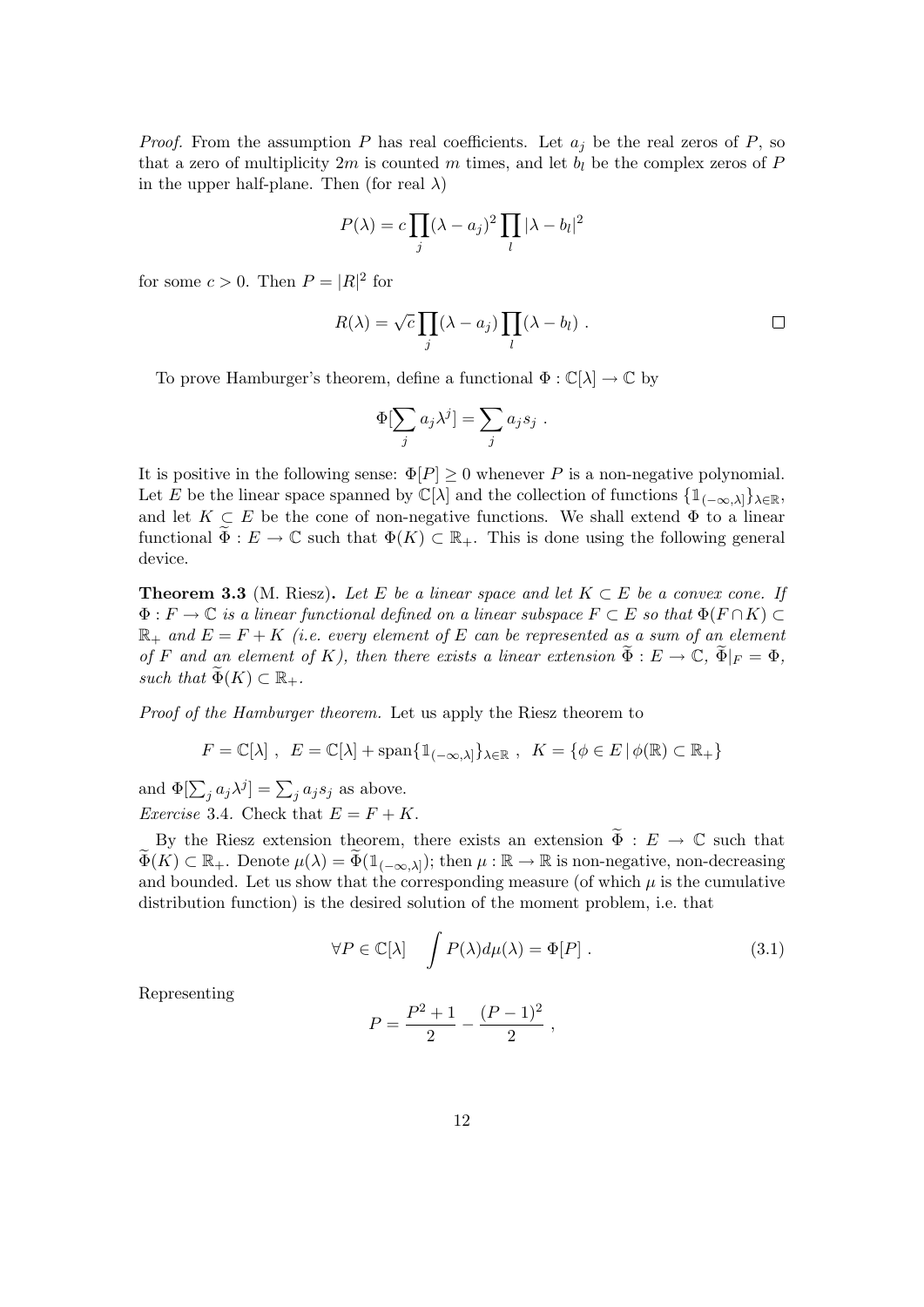we reduce (3.1) to its special case  $P \geq 0$ . Choose a sequence  $(f_j)$  in

$$
\mathrm{span}\{\mathbb{1}_{(-\infty,a]} \mid \mu\{a\} = 0\}
$$

such that

$$
0 \le f_j \le P
$$
,  $f_j \nearrow P$  locally uniformly.

Then by monotone convergence

$$
\int P d\mu = \lim_{j \to \infty} \int f_j d\mu = \lim_{j \to \infty} \widetilde{\Phi}[f_j] \le \lim_{j \to \infty} \widetilde{\Phi}[P] = \Phi[P].
$$

In the converse direction, choose  $\epsilon > 0$  and choose  $R > 0$  such that  $P(\lambda) \geq \frac{1}{\epsilon}$  $\frac{1}{\epsilon}$  for  $|\lambda| \ge R$ . Then, for sufficiently large j,  $f_j \ge P - \epsilon$  on  $[-R, R]$ , whereas for  $|\lambda| \ge R$  we have  $P(\lambda) \leq \epsilon P(\lambda)^2$ . Thus for all  $\lambda$ 

$$
P(\lambda) \le f_j(\lambda) + \epsilon + \epsilon P(\lambda)^2,
$$

and therefore

$$
\Phi[P] \leq \widetilde{\Phi}[f_j] + \epsilon \Phi[1] + \epsilon \Phi[P^2]
$$
  
= 
$$
\int f_j d\mu + \epsilon(\Phi[1] + \Phi[P^2]) \leq \int P d\mu + \epsilon(\Phi[1] + \Phi[P^2]) .
$$

Letting  $\epsilon \to +0$ , we obtain that  $\Phi[P] \leq \int P d\mu$ .

*Proof of the Riesz theorem.* Let us first consider the case when dim  $E/F = 1$ . Let  $E =$  $F + u\mathbb{C}$ . To define  $\Phi(u) = a$ , we need to satisfy the constraints

$$
\inf_{f \in F, f+u \in K} \Phi(f) + a \ge 0 , \quad \inf_{f \in F, f-u \in K} \Phi(f) - a \ge 0 ,
$$

which are equivalent to

$$
-\inf_{f_1 \in F, f_1 + u \in K} \Phi(f_1) \le a \le \inf_{f_2 \in F, f_2 - u \in K} \Phi(f_2).
$$
\n(3.2)

According to the assumption  $F + K = E$ , both infima are taken over non-empty sets. Furthermore, for each such  $f_1$  and  $f_2$ 

$$
\Phi(f_2) + \Phi(f_1) = \Phi(f_2 - u) + \Phi(f_1 + u) \ge 0,
$$

hence the right-hand side of  $(3.2)$  is not smaller than the left-hand side, hence a good choice of a exists.

The general case follows by transfinite induction. Consider the set of pairs  $\mathfrak{P} =$  $\{(F', \Phi')\}$ , where  $F \subset F' \subset E$  is a linear space, and  $\Phi' : F' \to \mathbb{C}$  is a linear functional such that  $\Phi'|_F = \Phi$  and  $\Phi'(K \cap F') \subset \mathbb{R}_+$ . Introduce a partial order:

$$
(F', \Phi') \prec (F'', \Phi'') \quad \text{if} \quad F' \subset F \wedge \Phi''|_{F'} = \Phi' \ .
$$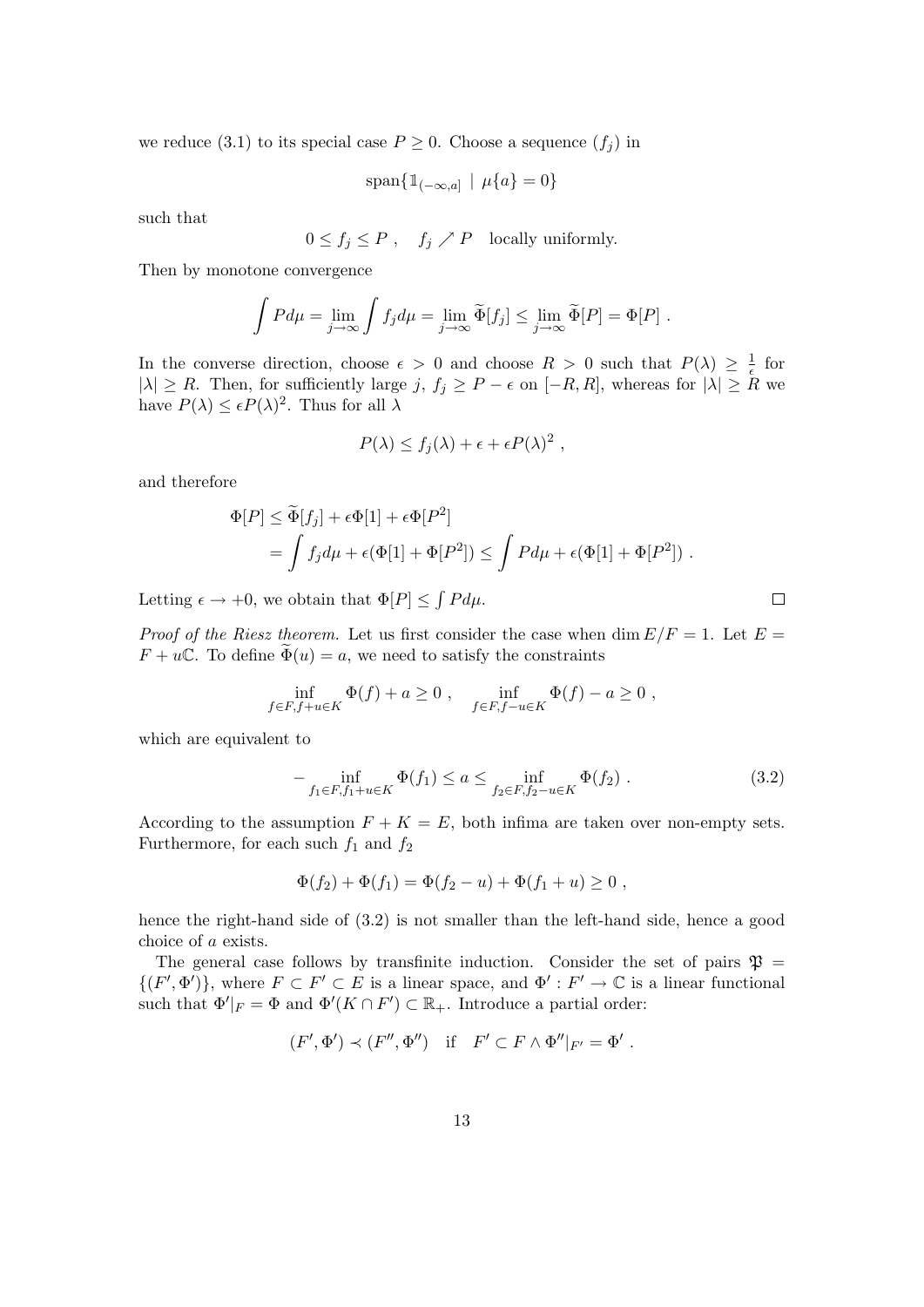If  $\mathfrak{C} \subset \mathfrak{P}$  is a chain (linearly ordered subset), then

$$
\left(F''=\bigcup_{(F',\Phi')\in\mathfrak{C}}F',\enskip \Phi''=\bigcup_{(F',\Phi')\in\mathfrak{C}}\Phi'\right)\in\mathfrak{C}\ ;
$$

hence by Zorn's lemma  $\mathfrak{P}$  has a maximal element  $(\widetilde{F}, \widetilde{\Phi})$ . By the special case considered above,  $\widetilde{F} = E$ , and the theorem is proved. above,  $\widetilde{F} = E$ , and the theorem is proved.

Exercise 3.5. Does the conclusion of the theorem hold without the assumption  $E =$  $F + K$ ? Prove or construct a counterexample.

Exercise 3.6. Show that the Riesz extension theorem implies the Hahn–Banach theorem: if  $F \subset E$  are linear spaces,  $\|\cdot\|$  is a seminorm on E and  $\Psi : F \to \mathbb{C}$  satisfies  $|\Psi| \leq \|\cdot\|$ , then there is a linear extension  $\widetilde{\Psi}: E \to \mathbb{C}$  of  $\Psi$  such that  $|\widetilde{\Psi}| \leq ||\cdot||$ .

Remark 3.7. By Sylvester's criterion, strictly positive definite Hankel matrices are characterised by the sequence of inequalities

$$
\det(s_{j+l})_{j,l=0}^k > 0 , \quad k \ge 0 .
$$

These matrices correspond to measures the support of which contains an infinite number of points.

Remark 3.8. The corresponding characterisation of moment sequences corresponding to measures supported on a finite set of points was found by Berg and Szwarc [2015]: there exists  $k_0$  such that

$$
\det(s_{j+l})_{j,l=0}^k \begin{cases} > 0, \quad k < k_0 \\ = 0, \quad k \ge k_0 \end{cases}
$$

#### 3.2 The spectral theorem for bounded self-adjoint operators

Let H be a Hilbert space, and let  $T : \mathcal{H} \to \mathcal{H}$  be a bounded self-adjoint operator. This means that  $||Tu|| \le K||u||$  for any  $u \in H$  (the smallest  $K \ge 0$  for which this inequality holds is the operator norm  $||T||$ , and

$$
\langle Tu, v \rangle = \langle u, Tv \rangle
$$

for any  $u, v \in \mathcal{H}$ .

**Theorem 3.9** (The spectral theorem). There exist a collection  $\{\mu_{\alpha}\}_{{\alpha \in \mathcal{A}}}$  of Borel probability measures on the real line and a unitary (i.e. norm-preserving) bijection

$$
U: \mathcal{H} \longleftrightarrow \bigoplus_{\alpha \in \mathcal{A}} L_2(\mu_{\alpha})
$$

which conjugates  $T$  to a direct sum of multiplication operators:

$$
UTU^{-1}: \bigoplus_{\alpha \in \mathcal{A}} L_2(\mu_\alpha) \to \bigoplus_{\alpha \in \mathcal{A}} L_2(\mu_\alpha) , \quad (f_\alpha(\lambda))_{\alpha \in \mathcal{A}} \mapsto (\lambda f_\alpha(\lambda))_{\alpha \in \mathcal{A}} . \tag{3.3}
$$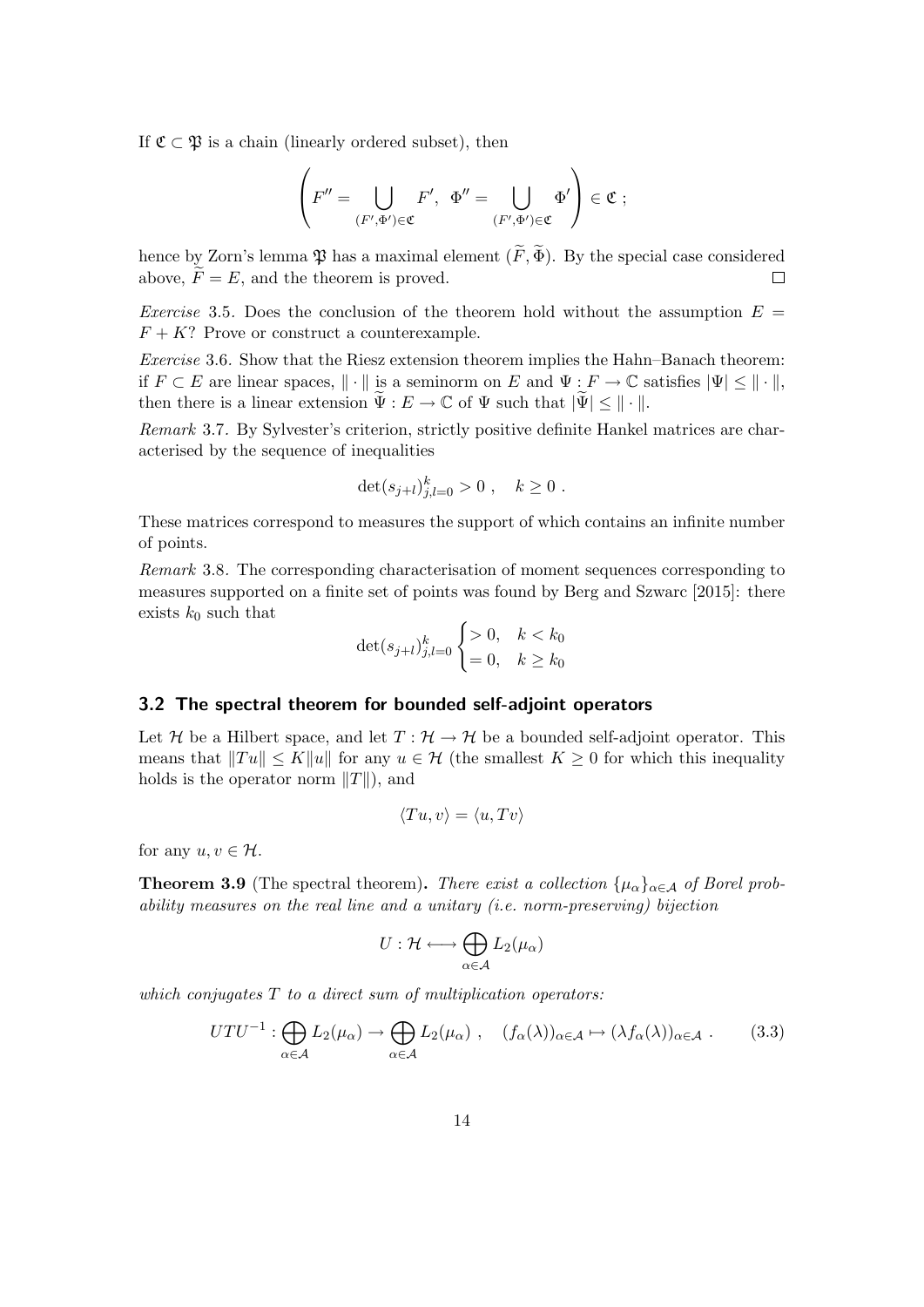The measures  $\mu_{\alpha}$  are supported in  $[-||T||, ||T||]$ , and in fact

$$
\bigcup_{\alpha} \text{supp}\,\mu_{\alpha} = \sigma(T) \quad (the \,\,spectrum \,\,of \,\,T) \tag{3.4}
$$

The following exercise may help digest the formulation of the theorem, if you have not seen it before.

*Exercise* 3.10. (a) Check that the theorem holds in dim  $H < \infty$ . (b)  $\sum_{\alpha} \mu_{\alpha}$  is pure point if and only if  $T$  has an orthonormal basis of eigenvectors.

Now we proceed to the proof of the theorem.

**Lemma 3.11.** Let  $u \in \mathcal{H}$ . There exists a measure  $\mu_u$  supported in  $[-||T||, ||T||]$  such that  $\langle T^k u, u \rangle = s_k[\mu_u]$  for any  $k \geq 0$ .

Proof. Observe that

$$
\sum_{j,\ell} \langle T_{j+\ell}u,u\rangle z_j\bar{z}_\ell=\|\sum_j z_jT^ju\|^2\geq 0
$$

and use the Hamburger theorem to construct  $\mu$ . Then

$$
\int \lambda^{2k} d\mu(\lambda) \leq ||T||^{2k},
$$

hence  $\text{supp}\,\mu\subset[-\|T\|,\|T\|]$  (why?)

Let us now explain why the lemma implies the spectral theorem. For  $u \in \mathcal{H}$ , define

$$
U_u : \text{span}\left\{T^k u \mid k \ge 0\right\} \to L_2(\mu_u)
$$

which sends  $T^k u$  to the monomial  $\lambda^k \in L_2(\mu_u)$ . Let us check that this operator is norm-preservng:

$$
\begin{aligned} ||(\sum a_k T^k u)||^2 &= \sum_{k,\ell} a_k \bar{a}_l \langle T^k u \ , \ T^l u \rangle \\ &= \sum_{k,\ell} a_k \bar{a}_l \langle T^{k+l} u \ , \ u \rangle \end{aligned} \qquad \qquad \text{(by self-adjointness)}
$$
\n
$$
= \sum_{k,\ell} a_k \bar{a}_l s_{k+l}[\mu] \qquad \qquad \text{(by construction)},
$$

which is equal to

$$
||U(\sum a_k T^k u)||^2 = \sum_{k,\ell} a_k \bar{a}_l \int \lambda^k \lambda^l d\mu_u(\lambda) .
$$

In particular  $U_u$  can be extended to the closure  $\mathcal{H}_u = \overline{\text{span}\{T^k u \mid k \geq 0\}}$ . Then  $U_u$ :  $\mathcal{H}_u \leftrightarrow L_2(\mu_u)$  is a unitary bijection (why is it onto?), and

$$
(U_u T |_{\mathcal{H}_u} U_u^{-1} f)(\lambda) = \lambda f(\lambda)
$$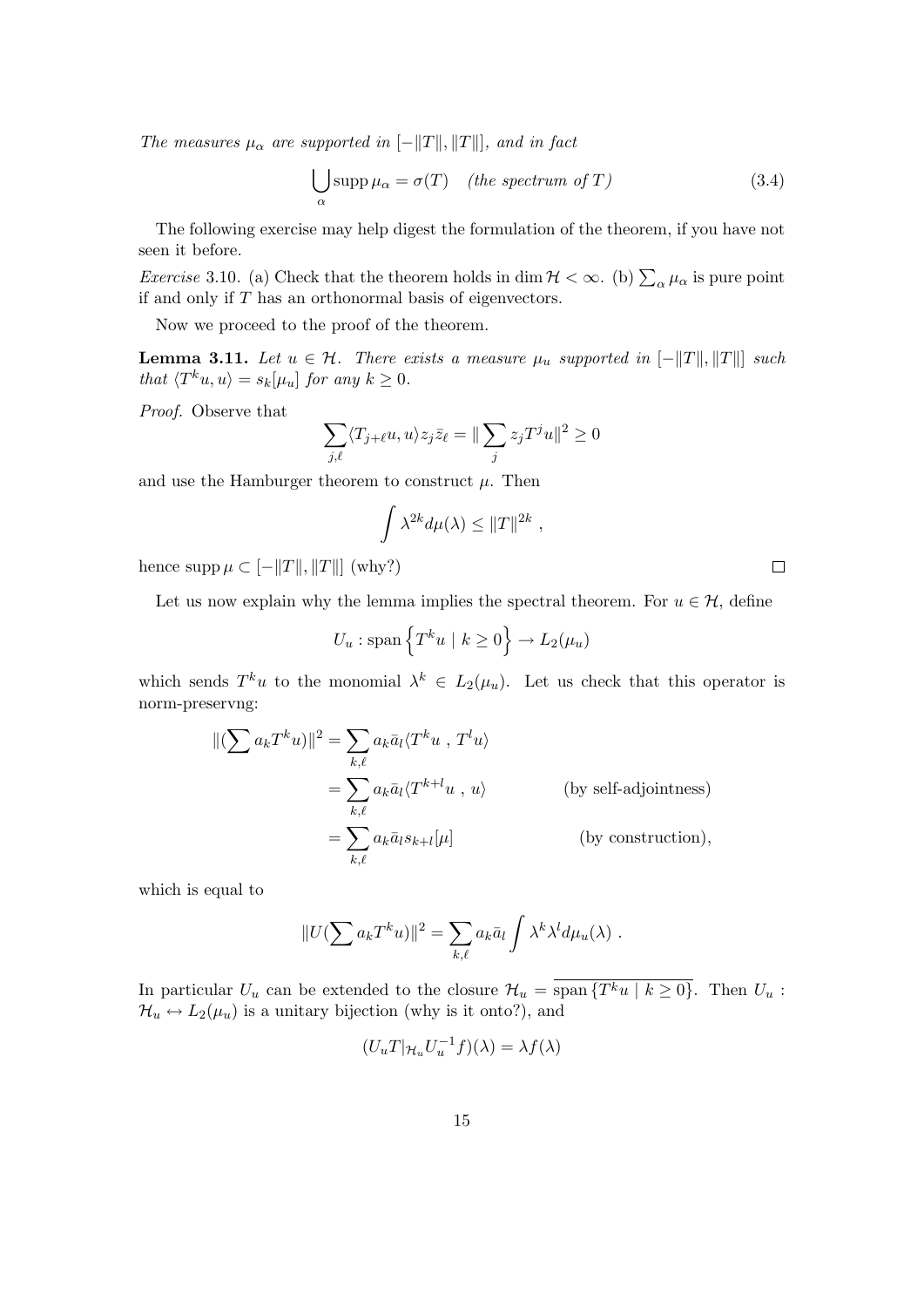since this equality holds for  $f(\lambda) = \lambda^k$ . This proves the theorem in the case  $\mathcal{H}_u = \mathcal{H}$ . The equality (3.4) follows a posteriori from (3.3) and the fact that the spectrum of a multiplication operator  $f(\lambda) \mapsto \lambda f(\lambda)$  in  $L_2(\mu)$  is exactly the support of  $\mu$ .

Exercise 3.12. Complete the proof of the spectral theorem in full generality.

*Exercise* 3.13. Compute the spectral measure  $\mu_u$  for

$$
T: \ell_2(\mathbb{Z}) \to \ell_2(\mathbb{Z}), \quad (a_k)_{k \in \mathbb{Z}} \mapsto \left( \sum_{j=0}^m \left[ \alpha_j a_{k+j} + \bar{\alpha}_j a_{k-j} \right] \right)_{k \in \mathbb{Z}}
$$

where  $(\alpha_j)_{j=0}^m$  are fixed complex coefficients, and

$$
u = (u_j)_{j \in \mathbb{Z}}
$$
,  $u_j = \begin{cases} 1, & j = 0 \\ 0 \end{cases}$ 

#### 3.3 Other moment problems\*

The Stieltjes moment problem The Stieltjes moment problem concerns the moment sequences of measures that are supported on a half-line. Chronologically, the following result preceded Hamburger's theorem. The original argument of Stieltjes was based on considerations involving continued fractions, which can not be directly applied to the moment problem on the line.

**Theorem 3.14** (Stieltjes). A sequence  $(s_k)$  is the moment sequence of a measure  $\mu$ supported on  $\mathbb{R}_+$  if and only if

$$
H = (s_{j+l})_{j,l=0}^{\infty} \succeq 0 \quad and \quad H' = (s_{j+l+1})_{j,l=0}^{\infty} \succeq 0.
$$
 (3.5)

Exercise 3.15. Prove Theorem 3.14.

*Exercise* 3.16. Let  $\mu$  be a measure on  $\mathbb{R}_+$  such that

$$
\sum_{k\geq 0} s_k[\mu]^{-\frac{1}{2k}} = \infty . \tag{3.6}
$$

Prove that  $\mu$  is Stieltjes determinate, i.e. it shares its moments with no other measure on  $\mathbb{R}_+$ .

Remark 3.17. Beware: not every Stieltjes-determinate measure on  $\mathbb{R}_+$  is Hamburgerdeterminate. Nevertheless, the conclusion of Exercise 3.16 can be strengthened (Wouk [1953]): a measure  $\mu$  on  $\mathbb{R}_+$  that satisfies (3.6) is necessarily Hamburger-determinate, i.e. it shares its moments with no other measure on R.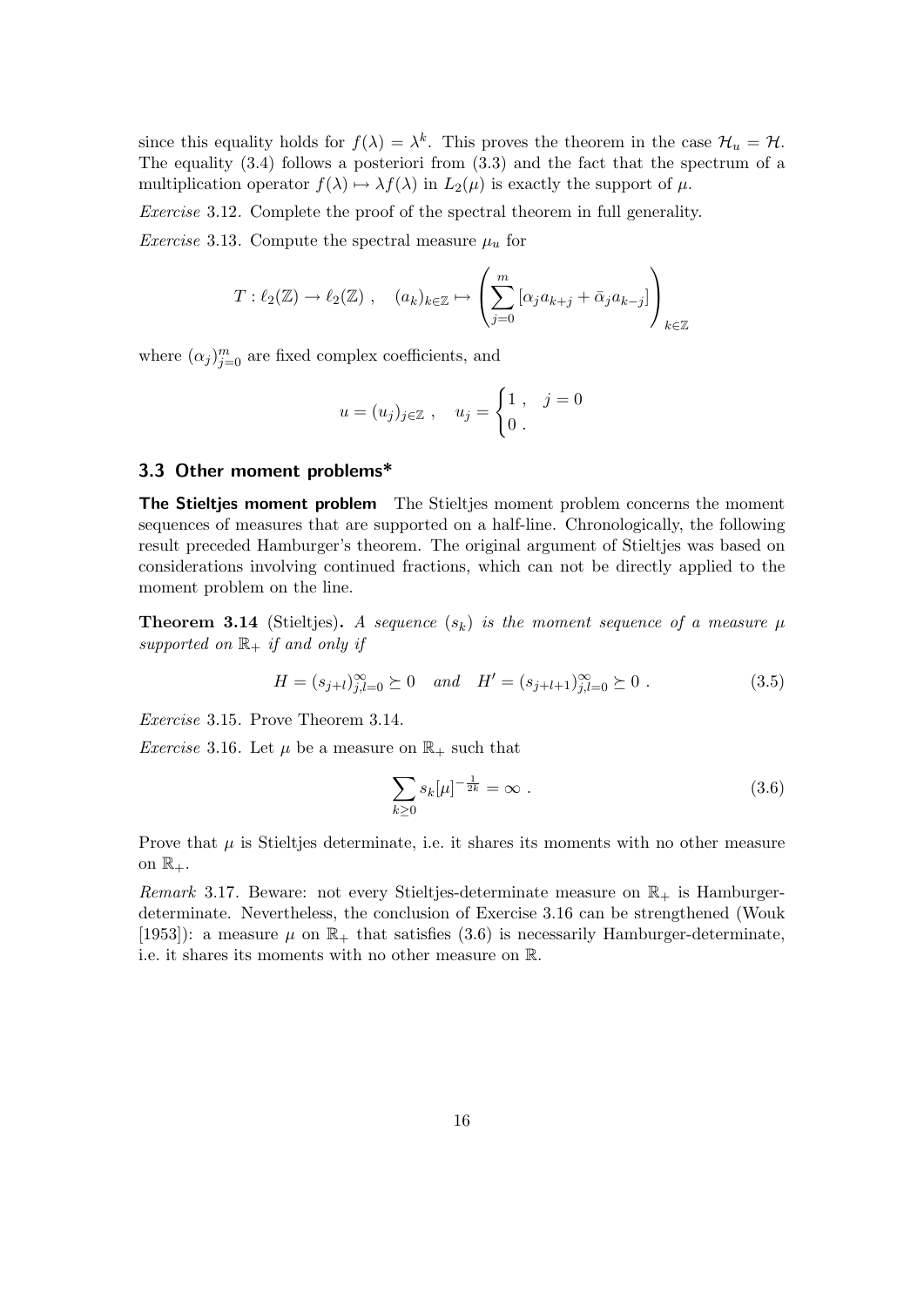The Hausdorff moment problem The Hausdorff moment problem concerns the moment sequences of measures that are supported on a bounded interval, e.g. [0, 1]. Although there is a criterion similar to (3.5), the following, different, criterion is simpler and more convenient.

**Theorem 3.18** (Hausdorff). A sequence  $(s_k)$  is the moment sequence of a measure  $\mu$ supported on  $\mathbb{R}_+$  if and only if

$$
\forall k, m \ge 0 \quad \sum_{j=0}^{m} (-1)^j \binom{m}{j} s_{j+k} \ge 0 \tag{3.7}
$$

In terms of the functional  $\Phi : \mathbb{C}[\lambda] \to \mathbb{C}$  sending  $\lambda^k \mapsto s_j$ , the condition (3.7) asserts that

$$
\forall k, m \ge 0 \quad \Phi[\lambda^k (1 - \lambda)^m] \ge 0 \tag{3.8}
$$

*Proof of Hausdorff's theorem.* The necessity of  $(3.8)$  is obvious. To prove sufficiency, first define  $\Phi$  as above on  $\mathbb{C}[\lambda]$ . Introduce the Bernstein polynomial of a function f:  $[0, 1] \rightarrow \mathbb{C}$ :

$$
(B_N f)(\lambda) = \sum_{k=0}^N {N \choose k} f(k/N) \lambda^k (1-\lambda)^{N-k}.
$$

*Claim.* If  $R \in \mathbb{C}_{\leq n}[\lambda]$ , then

$$
B_N R = R + \sum_{j=1}^n \frac{E_j R}{N^j} , \quad E_j R \in \mathbb{C}[\lambda] .
$$
 (3.9)

,

Having the claim at hand, we let R be a polynomial which is non-negative on  $[0, 1]$ , and estimate:

$$
\Phi[R] = \Phi[B_N R] - \sum_{j=1}^n \frac{\Phi[E_j R]}{N^j} ;
$$

the first term is non-negative, whereas the second term tends to zero as  $N \to \infty$ . Thus  $\Phi$  is positive and can be extended to  $C[0, 1]$  using the M. Riesz theorem.

It remains to prove the claim. Let  $p, q$  be two formal variables. We shall later substitute  $p = \lambda$ ,  $q = 1 - \lambda$ , but for now we keep them independent. Since

$$
(p+q)^N = \sum_{k=0}^N \binom{N}{k} p^k q^{N-k}
$$

we have

$$
(p \,\partial/\partial p)^n (p+q)^N = \sum_{k=0}^N \binom{N}{k} k^n p^k q^{N-k} = N^n \sum_{k=0}^N \binom{N}{k} p^k q^{N-k} (k/N)^n . \tag{3.10}
$$

On the other hand, the "uncertainty relation"

$$
(\partial/\partial p)p - p(\partial/\partial p) = 1
$$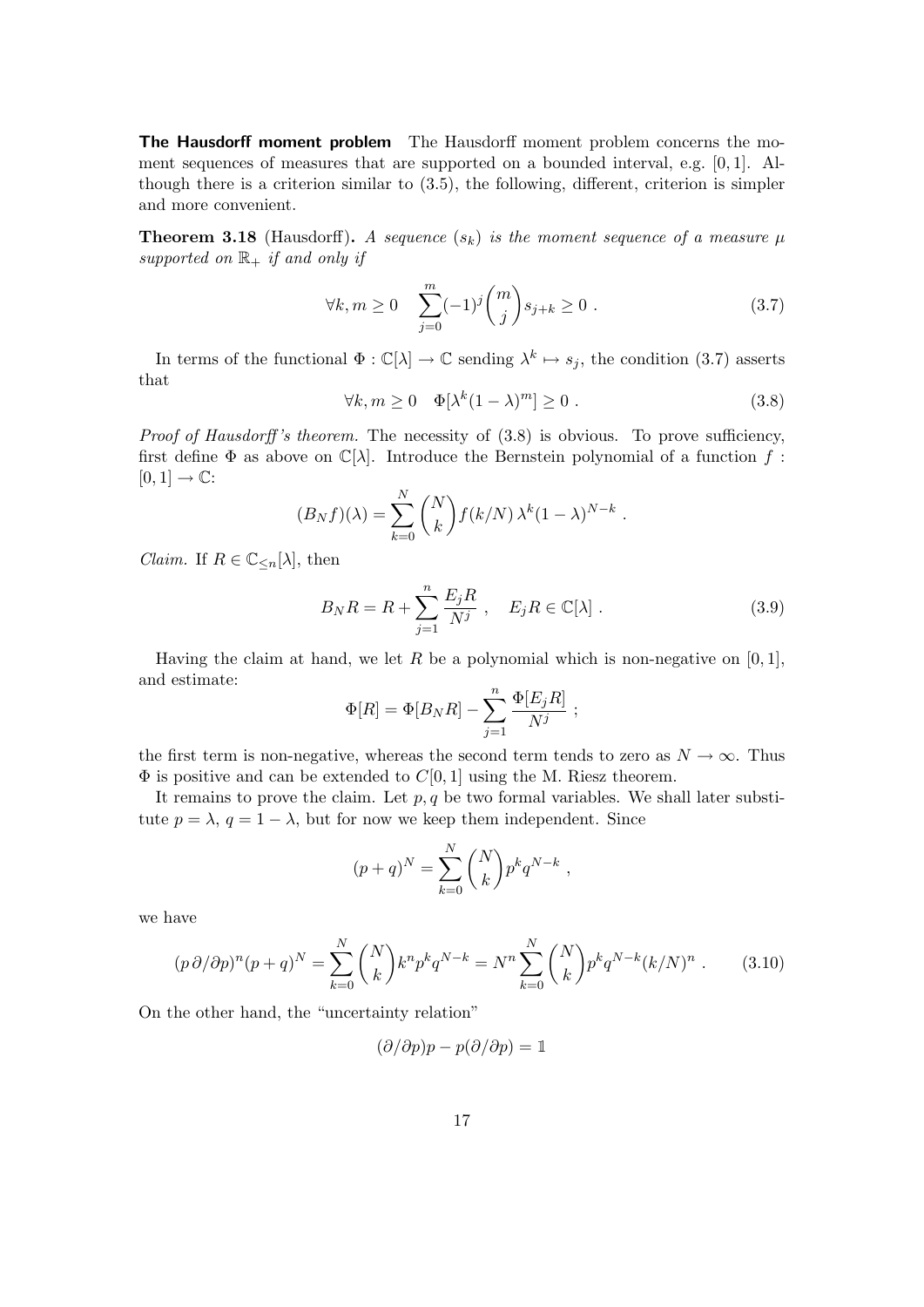between the derivative and the operator of multiplication by  $p$  in  $\mathbb{C}[p]$  implies that

$$
(p \partial/\partial p)^n = \sum_{j=0}^n c_{j,n} p^j (\partial/\partial p)^j
$$
, where  $c_{n,n} = 1$ .

Therefore

$$
(p \,\partial/\partial p)^n (p+q)^N = \sum_{j=0}^n c_{j,n} N(N-1) \cdots (N-j+1) p^j (p+q)^{n-j} . \tag{3.11}
$$

From the two representations (3.10) and (3.11)

$$
\sum_{k=0}^{N} {N \choose k} p^{k} q^{N-k} (k/N)^{n} = N^{-n} \sum_{j=0}^{n} c_{j,n} N(N-1) \cdots (N-j+1) p^{j} (p+q)^{n-j},
$$

whence, taking  $p = \lambda$ ,  $q = 1 - \lambda$  as promised, we obtain the identity

$$
\sum_{k=0}^{N} {N \choose k} \lambda^{k} (1-\lambda)^{N-k} (k/N)^{n} = \sum_{j=0}^{n} \frac{c_{j,n}}{N^{n-j}} (1-\frac{1}{N}) (1-\frac{2}{N}) \cdots (1-\frac{j-1}{N}) \lambda^{j},
$$

in which the left-hand side is  $B_N[\lambda^n]$ , whereas the right-hand side is brought to the form (3.9) by collecting powers of N.  $\Box$ 

Remark 3.19. The polynomial  $B_N f$  admits the following probabilistic interpretation: for  $p \in [0, 1]$ ,

$$
(B_N f)(p) = \mathbb{E} f\left(\frac{1}{N}\sum_{j=1}^N \beta_j\right),
$$

where  $\beta_j$  are independent Bernoulli random variables with  $\mathbb{P}(\beta_j = 1) = p$ . *Exercise* 3.20 (S. Bernstein). If  $f \in C[0,1]$ , then  $B_N f \rightrightarrows f$  as  $N \to \infty$ .

De Finetti theorem We briefly mention a theorem of De Finetti which follows from Hausdorff's theorem, and is in fact equivalent to it. See Diaconis [1987] and references therein for more details.

**Definition 3.21.** A sequence  $(X_1, X_2, X_3, \cdots)$  of random variables is called exchangeable if for any N and any permutation  $\pi \in S_N$ 

$$
(X_1, \cdots, X_N) = (X_{\pi(1)}, \cdots, X_{\pi(N)})
$$
 in distribution.

Example 3.22. A sequence of independent identically distributed random variables is exchangeable, e.g.

$$
\mathbb{P}\left\{X_1 = \epsilon_1, \cdots, X_N = \epsilon_N\right\} = \lambda^{\sum \epsilon_j} (1 - \lambda)^{N - \sum \epsilon_j}, \quad \epsilon_1, \cdots, \epsilon_N \in \{0, 1\}
$$

(where  $\lambda \in [0, 1]$  is an arbitrary parameter).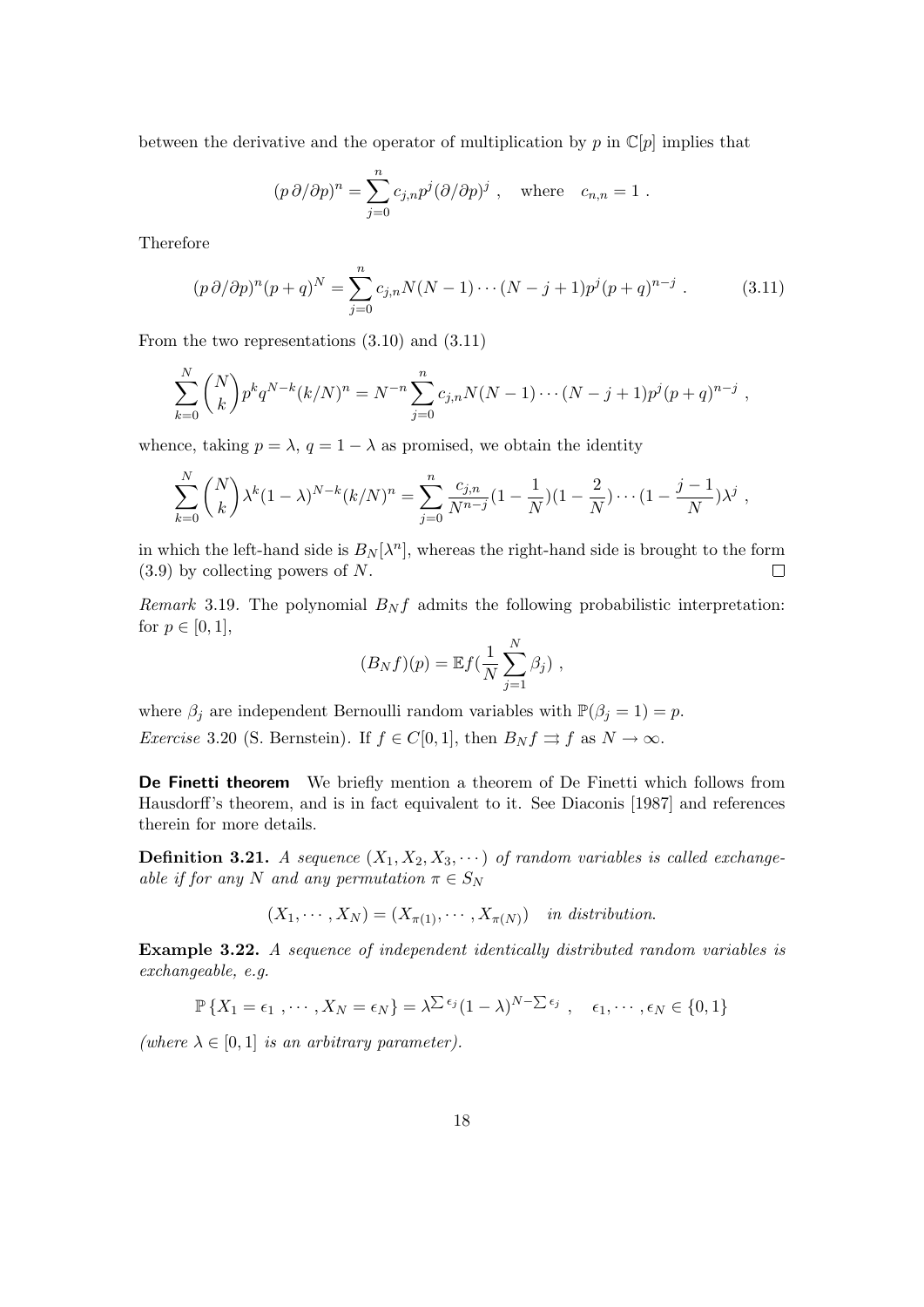**Theorem 3.23** (De Finetti). Let  $(X_1, X_2, \dots)$  be an exchangeable sequence of random variables taking values in  $\{0, 1\}$ . Then there exists a probability measure  $\mu$  on  $[0, 1]$  so that

$$
\mathbb{P}\left\{X_1=\epsilon_1,\cdots,X_N=\epsilon_N\right\}=\int \lambda^{\sum \epsilon_j}(1-\lambda)^{N-\sum \epsilon_j}d\mu(\lambda).
$$

*Proof.* Consider the linear functional  $\Phi : \mathbb{C}[\lambda] \to \mathbb{C}$  which sends

$$
\lambda^{k}(1-\lambda)^{\ell} \mapsto \mathbb{P}\left\{1 = \epsilon_{1}, \cdots, X_{k} = 1, X_{k+1} = 0, \cdots, X_{k+\ell} = 0\right\}.
$$

The definition is consistent (why?), and by Hausdorff's theorem there exists  $\mu$  such that

$$
\Phi[\lambda^k (1-\lambda)^{\ell}] = \int \lambda^k (1-\lambda)^{\ell} d\mu(\lambda) .
$$

# 4 Orthogonal polynomials

Here we develop another approach to the Hamburger theorem, that will avoid functional analysis (the Riesz extension theorem) and provide more detailed information.

Let  $(s_k)$  be a moment sequence, i.e. a sequence such that

$$
H = (s_{j+l})_{j,l=0}^{\infty} \succeq 0.
$$
 (4.1)

Define a functional  $\Phi : \mathbb{C}[\lambda] \to \mathbb{C}$  by  $\Phi[\sum a_j \lambda^j] = \sum a_j s_j$ . By Hamburger's theorem  $\Phi$ admits a realisation as integration with respect to a measure, however, we shall not use it (and in fact, we shall reprove Hamburger's theorem, without even using Proposition 3.2). Equivalently, we can start with a linear functional  $\Phi : \mathbb{C}[\lambda] \to \mathbb{C}$  which satisfies

$$
\Phi[|Q|^2] \ge 0 \;, \quad Q \in \mathbb{C}[\lambda] \tag{4.2}
$$

(as before, we denote  $\overline{Q}(\lambda) = \sum \overline{\alpha}_j \lambda^j$  for  $Q(\lambda) = \sum \alpha_j \lambda^j$ , and  $|Q|^2 = Q\overline{Q}$ ).

Define an inner product on  $\mathbb{C}[\lambda]$  by  $\langle P, Q \rangle = \Phi[\overline{PQ}]$ . The condition (4.2) ensures that  $\langle P, P \rangle \geq 0$ . If H is not of finite rank, the monomials  $1, \lambda, \lambda^2, \cdots$  are linearly independent. Thus  $\langle P, P \rangle > 0$  whenever P is not identically zero. (The case of finite rank corresponds to measures supported on a finite number of points.)

*Exercise* 4.1. A positive-definite bilinear form  $\langle \cdot, \cdot \rangle$  on  $\mathbb{C}[\lambda]$  can be obtained via this construction if and only if

$$
\langle \lambda P(\lambda), Q(\lambda) \rangle = \langle P(\lambda), \lambda Q(\lambda) \rangle \tag{4.3}
$$

for any  $P, Q \in \mathbb{C}[\lambda]$ , i.e. multiplication by  $\lambda$  is a symmetric operator.

Applying the Gram–Schmidt orthonormalisation procedure, we obtain a sequence of polynomials  $P_k$ , where  $P_k$  is of degree k with positive leading coefficient, and

$$
\langle P_k, P_\ell \rangle = \delta_{kl} .
$$

If H is of finite rank, the same procedure yields a finite sequence of polynomials  $P_0, \dots, P_N$ . We shall assume for the time being that H is not of finite rank, so that  $\Phi[P] > 0$  whenever P is a non-negative polynomial which is not identically zero.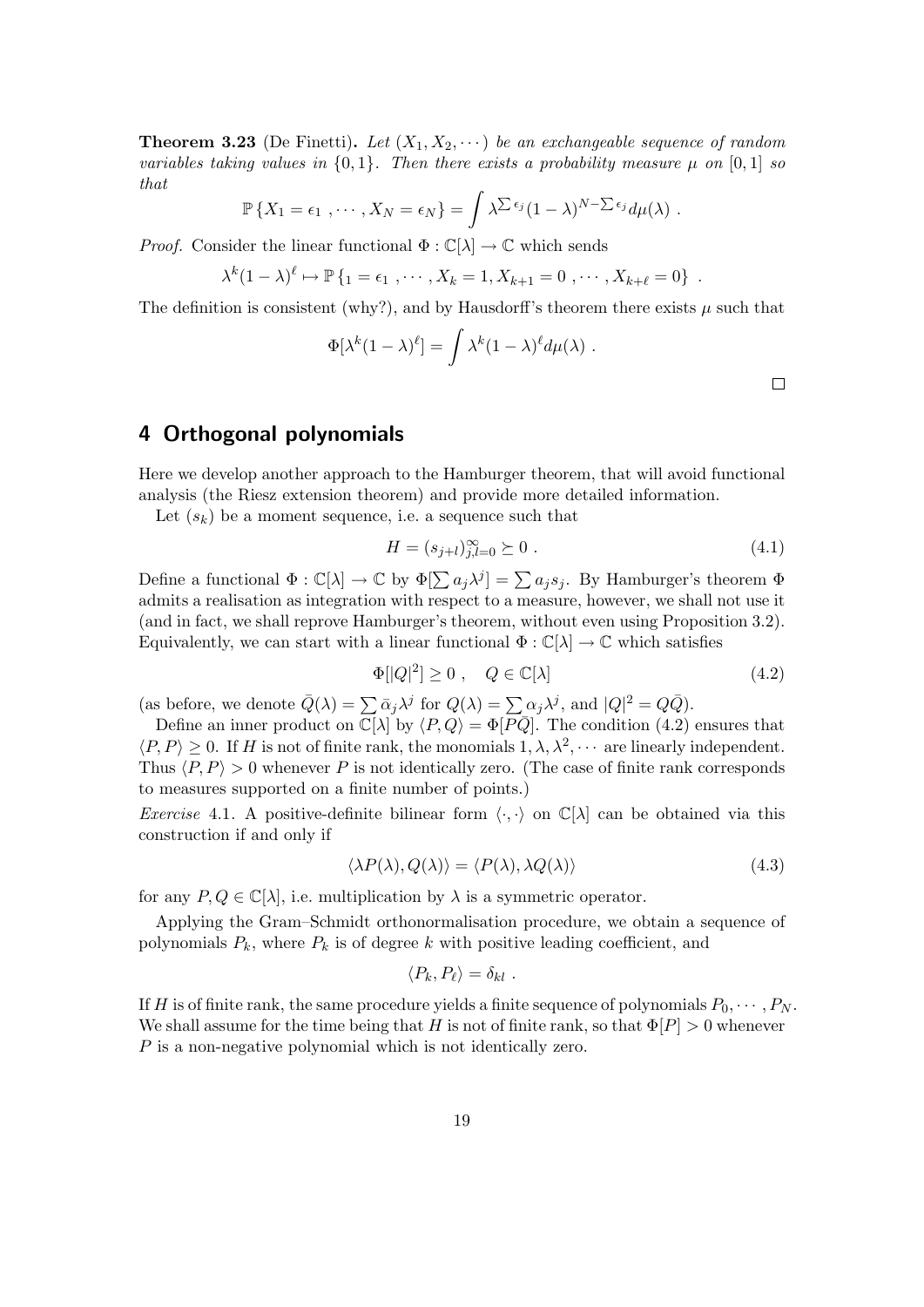**Definition 4.2.** The polynomials  $P_k$  are called the orthogonal polynomials with respect to the functional Φ.

**Example 4.3.** supp  $\mu = [-1, 1], d\mu/d\lambda = \frac{1}{\sqrt{1}}$  $\frac{1}{\pi\sqrt{1-\lambda^2}}$ . Define

$$
T_k(\cos\theta) = \cos(k\theta) .
$$

Note that this defines a polynomial of degree k with positive leading coefficient. Then:

$$
\int T_k(\lambda)T_\ell(\lambda)d\mu(\lambda) = \int_0^\pi \cos(k\theta)\cos(\ell\theta)\frac{d\theta}{\pi} = \begin{cases} 1, & k = \ell = 0 \\ \frac{1}{2}, & k = \ell > 0 \\ 0, & k \neq \ell \end{cases}
$$

Thus 1, √  $2T_1$ √  $2T_2,$ √  $2T_3, \cdots$  is the sequence of orthogonal polynomials with respect to  $\mu$ . The polynomials  $T_k$  are called the Chebyshev polynomials of the first kind.

In the general case, the orthogonal polynomials admit the following formula. Exercise 4.4. Prove that

$$
P_k(\lambda) = \frac{1}{\sqrt{\det H_k \det H_{k+1}}} \det \begin{pmatrix} s_0 & s_1 & \cdots & s_k \\ s_1 & s_2 & \cdots & s_{k+1} \\ \cdots & & & \\ s_{k-1} & s_k & \cdots & s_{2k-1} \\ 1 & \lambda & \cdots & \lambda^k \end{pmatrix}
$$

where  $H_k = (s_{j+\ell})_{j,\ell=0}^{k-1}$ .

Unfortunately, the computation of large determinants is as complicated (or as simple) as a Gram–Schmidt procedure.

#### 4.1 Properties of orthogonal polynomials

We start with some elementary properties.

- (a)  $\langle P_k, Q \rangle = 0$  whenever deg  $Q < k$ . (Obvious)
- (b)  $P_k$  has k distinct real zeros.

Indeed, if  $x_1 < \cdots < \lambda_m$   $(m < k)$  are the real zeros of odd multiplicity, then

$$
P_k(\lambda)(\lambda - \lambda_1)(\lambda - \lambda_2) \cdots (\lambda - \lambda_m) \ge 0 \quad (\text{and not} \equiv 0)
$$

and hence

$$
\Phi[P_k(\lambda)(\lambda-\lambda_1)(\lambda-\lambda_2)\cdots(\lambda-\lambda_m)]>0.
$$

However, the left-hand side should vanish by (a).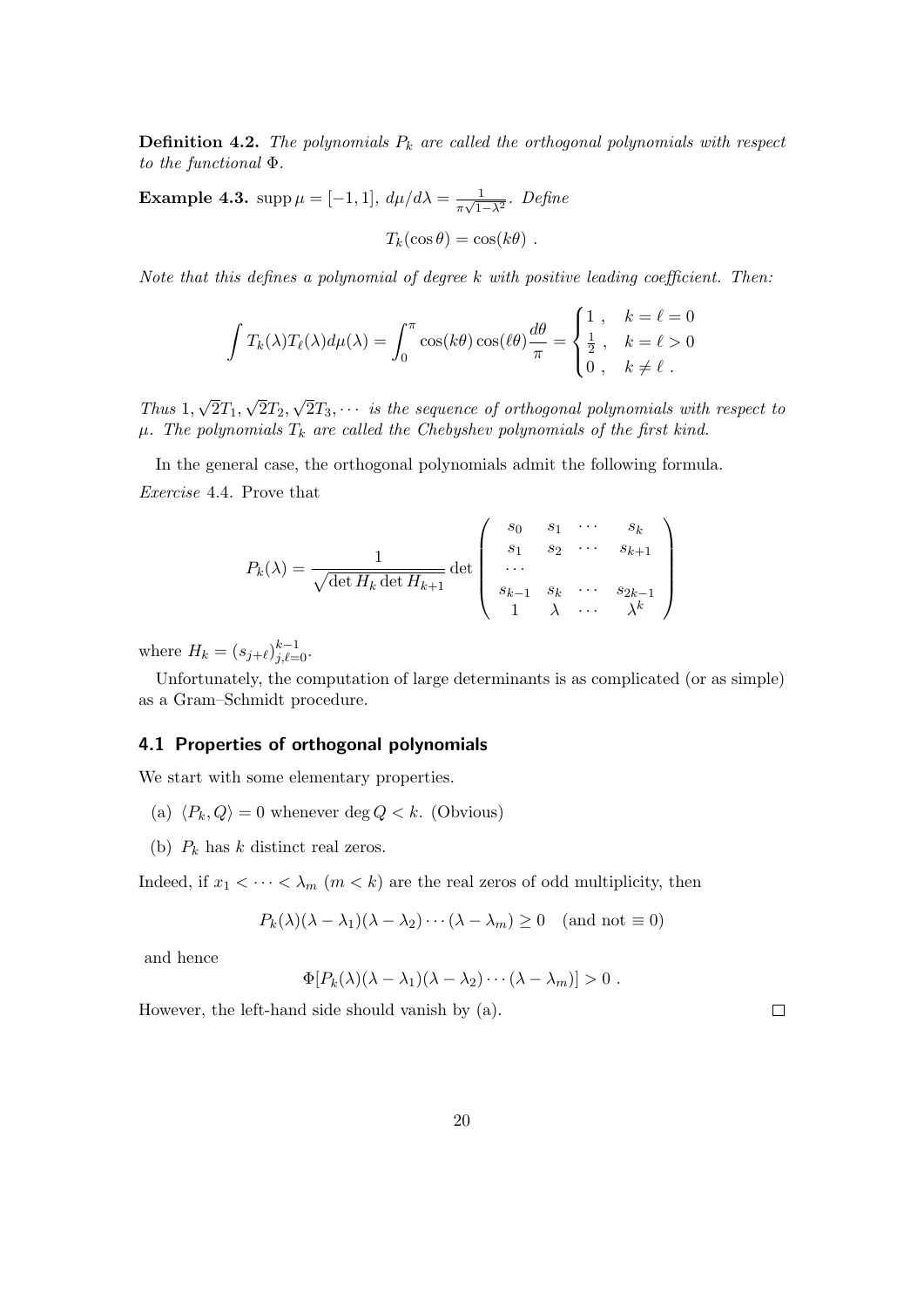(c) There exist coefficients  $a_k$ ,  $b_k$  ( $k \geq 0$ ) such that the following three-term recurrent relation holds:

$$
\lambda P_k(\lambda) = b_k P_{k+1}(\lambda) + a_k P_k(\lambda) + b_{k-1} P_{k-1}(\lambda) , \quad k \ge 0 . \tag{4.4}
$$

Indeed,  $\lambda P_k(\lambda)$  is a linear combination of  $P_j$  ( $0 \le j \le k+1$ ). For  $j < k-1$ ,

$$
\langle \lambda P_k(\lambda), P_j(\lambda) \rangle = \langle P_k(\lambda), \lambda P_j(\lambda) \rangle = 0
$$

by (a). Finally,

$$
\langle \lambda P_k(\lambda), P_{k+1}(\lambda) \rangle = \langle P_k(\lambda), \lambda P_{k+1}(\lambda) \rangle . \quad \Box
$$

Note that all  $b_k$  are positive (we still assume that H is not of finite rank).

Remark 4.5. As we see from the proof, the three-term recurrent relation is a consequence of the symmetry relation (4.3).

Let  $\mathbb{C}_{\leq d}[\lambda] = \{P \in \mathbb{C}[\lambda] \mid \deg P \leq d\}$ . Denote by  $\pi_d : \mathbb{C}[\lambda] \to \mathbb{C}_{\leq d}[\lambda]$  the orthogonal projection.

(d) 
$$
\pi_d Q = \sum_{j=0}^d \langle Q, P_j \rangle P_j
$$
 (obvious).

Denote:

$$
K_d(z, z') = \sum_{j=0}^d P_j(z) P_j(\bar{z}')
$$
.

(e) (Reproducing property) For  $Q \in \mathbb{C}_{\le d}[\lambda]$ , one has:

$$
Q(z) = \Phi(K_d(z, \cdot)Q(\cdot)) = \langle K_d(z, \cdot), Q \rangle ,
$$

and in particular

$$
\Phi(K_d(z,\cdot)K_d(\cdot,z')) = \langle K_d(z,\cdot),K_d(z',\cdot)\rangle = K_d(z,z') .
$$

Proposition 4.6 (Christoffel–Darboux formula).

$$
K_d(z, z') = b_d \frac{P_{d+1}(z)P_d(\bar{z}') - P_d(z)P_{d+1}(\bar{z}')}{z - \bar{z}'}.
$$

*Proof.* It is sufficient to consider the case  $z = \lambda, z' = \lambda' \in \mathbb{R}$ . The expression

$$
(\lambda - \lambda') K_d(\lambda, \lambda')
$$

is a polynomial of degree  $d+1$  in  $\lambda'$ , hence it is a linear combination of  $P_j(\lambda')$   $(0 \le j \le k)$  $d+1$ ). Let us compute the coefficients: for  $j \leq d-1$ ,

$$
\langle (\lambda - \lambda') K_d(\lambda, \lambda'), P_j(\lambda') \rangle_{\lambda'} = \langle K_d(\lambda, \lambda'), (\lambda - \lambda') P_j(\lambda') \rangle_{\lambda'} = 0
$$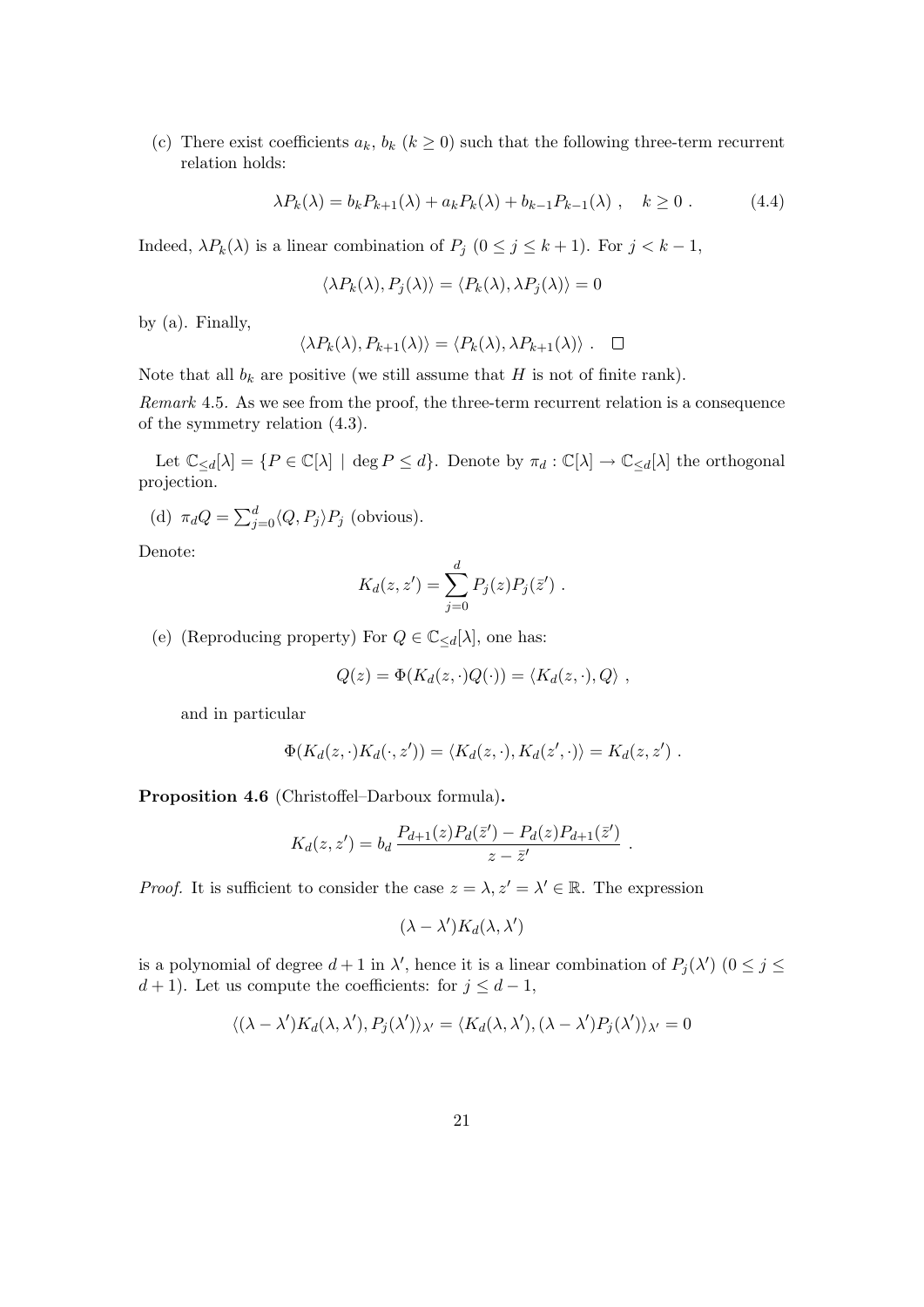by the reproducing property (e). Similarly (using (c))

$$
\langle (\lambda - \lambda')K_d(\lambda, \lambda'), P_d(\lambda') \rangle_{\lambda'}
$$
  
=  $\langle K_d(\lambda, \lambda'), (\lambda - \lambda')P_d(\lambda') \rangle_{\lambda'}$   
=  $\langle K_d(\lambda, \lambda'), \lambda P_d(\lambda') - (b_d P_{d+1}(\lambda') + a_d P_d(\lambda') + b_{d-1} P_{d-1}(\lambda')) \rangle_{\lambda'}$   
=  $\lambda P_d(\lambda) - (a_d P_d(\lambda) + b_{d-1} P_{d-1}(\lambda)) = b_d P_{d+1}(\lambda)$ 

and

$$
\langle (\lambda - \lambda') K_d(\lambda, \lambda'), P_{d+1}(\lambda') \rangle_{\lambda'} = -b_d P_d(\lambda) .
$$

Therefore

$$
(\lambda - \lambda')K_d(\lambda, \lambda') = b_d(P_{d+1}(\lambda)P_d(\lambda') - P_d(\lambda)P_{d+1}(\lambda')).
$$

*Exercise* 4.7. Compute  $K_d$  for  $\mu$  from Example 4.3.

## 4.2 Extremal problems

Denote by  $LC(Q)$  the leading coefficient of a polynomial  $Q$ . We still denote

$$
\langle Q,R\rangle=\Phi(Q\bar R)\ ,\quad \|Q\|=\sqrt{\Phi(|Q|^2)}\ .
$$

Proposition 4.8.

$$
\min_{\deg Q < d, \mathrm{LC}(Q) = 1} \|Q\| = \frac{1}{\mathrm{LC}(P_d)},
$$

and the minimum is uniquely attained when  $Q(\lambda) = P_d / \text{LC}(P_d)$ .

*Proof.* The minimum is attained when  $Q(\lambda)$  is the projection of  $\lambda^d$  to the orthogonal complement of  $\mathbb{C}_{\leq d-1}[\lambda]$ , i.e.

$$
Q(\lambda) = (\pi_d - \pi_{d-1})[\lambda^d] = \langle y^d, P_d(y) \rangle_y P_d(\lambda) = \frac{P_d(\lambda)}{\text{LC}(P_d)}.
$$

 $\Box$ 

 $\Box$ 

This can be generalised.

**Proposition 4.9.** For any  $z \in \mathbb{C}$ ,

$$
\min_{\deg Q \le d, \ Q(z)=1} ||Q(\lambda)|| = \frac{1}{\sqrt{K_d(z,z)}} ,
$$

and the minimum is uniquely attained when  $Q(\lambda) = \frac{K_d(\lambda, z)}{K_d(z, z)}$ .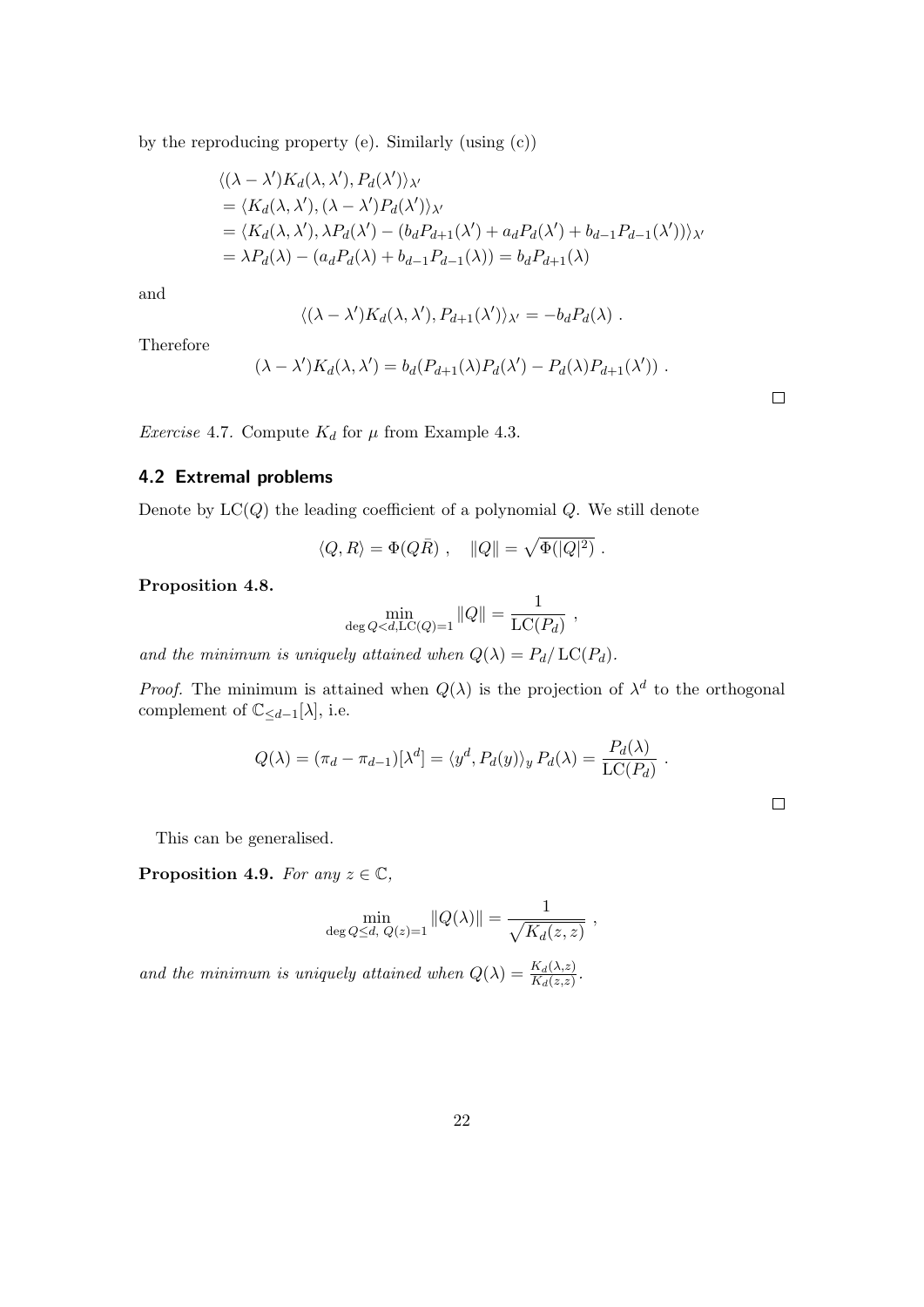*Proof.* Let  $Q = \sum_{j=0}^{d} c_j P_j$ , then

$$
1 = \sum c_j P_j(z) \le \sqrt{\sum |c_j|^2} \sqrt{\sum |P_j(z)|^2} = \sqrt{\sum |c_j|^2} \sqrt{K_d(z, z)}.
$$

On the other hand,  $P_j$  form an orthonormal basis, hence  $\sum |c_j|^2 = ||Q||^2$ . Thus

$$
||Q||^2 \ge \frac{1}{\sqrt{K_d(z,z)}}
$$

with equality attained when  $c_j \propto \overline{P_j(z)}$ , i.e.

$$
Q(\lambda) = \frac{\sum_{j=0}^{d} P_j(\lambda) \overline{P_j(z)}}{\sum_{j=0}^{d} P_j(z) \overline{P_j(z)}} = \frac{K_d(\lambda, z)}{K_d(z, z)}.
$$

## 4.3 Gaussian quadrature

Now we make a short digression. In a calculus course we have been taught the rectangle rule

$$
\int_{-1}^{1} f(\lambda)d\lambda \approx \frac{2}{2k+1} \sum_{j=-k}^{k} f(j/k)
$$

and the trapezoid rule

$$
\int_{-1}^{1} f(\lambda) d\lambda \approx \frac{1}{2k} f(-1) + \frac{1}{k} \sum_{j=-k+1}^{k-1} f(j/k) + \frac{1}{2k} f(1) .
$$

What is the optimal integration scheme? Following Gauss, we shall understand optimality as follows: we will look for a rule that is exact for all polynomials of a certain degree, and try to maximise this degree.

Example 4.10. For  $Q \in \mathbb{C}_{\leq 5}[\lambda],$ 

$$
\int_{-1}^{1} Q(\lambda) d\lambda = \frac{5}{9} Q\left(-\sqrt{\frac{3}{5}}\right) + \frac{8}{9} Q(0) + \frac{5}{9} Q\left(\sqrt{\frac{3}{5}}\right) .
$$

Note: there are 6 parameters and 6 degrees of freedom, so one can not do better.

**Lemma 4.11** (Lagrange interpolation). Let  $z_1, \dots, z_d$  and  $\alpha_1, \dots, \alpha_d$  be complex numbers; assume that all the  $z_j$  are distinct. There is a unique polynomial  $P \in \mathbb{C}_{\leq d+1}[\lambda]$ such that

$$
P(z_j) = \alpha_j \quad (1 \le j \le d) ;
$$

it is explicitly given by

$$
P(z) = \sum_{j=1}^{d} \alpha_j \prod_{k \neq j} \frac{z - z_k}{z_j - z_k} = \sum_{j=1}^{k} \alpha_j \frac{Q(z)}{Q'(z_j)(z - z_j)},
$$

where  $Q(z) = A \prod (z - z_j)$  (here  $A \in \mathbb{C}$  is arbitrary).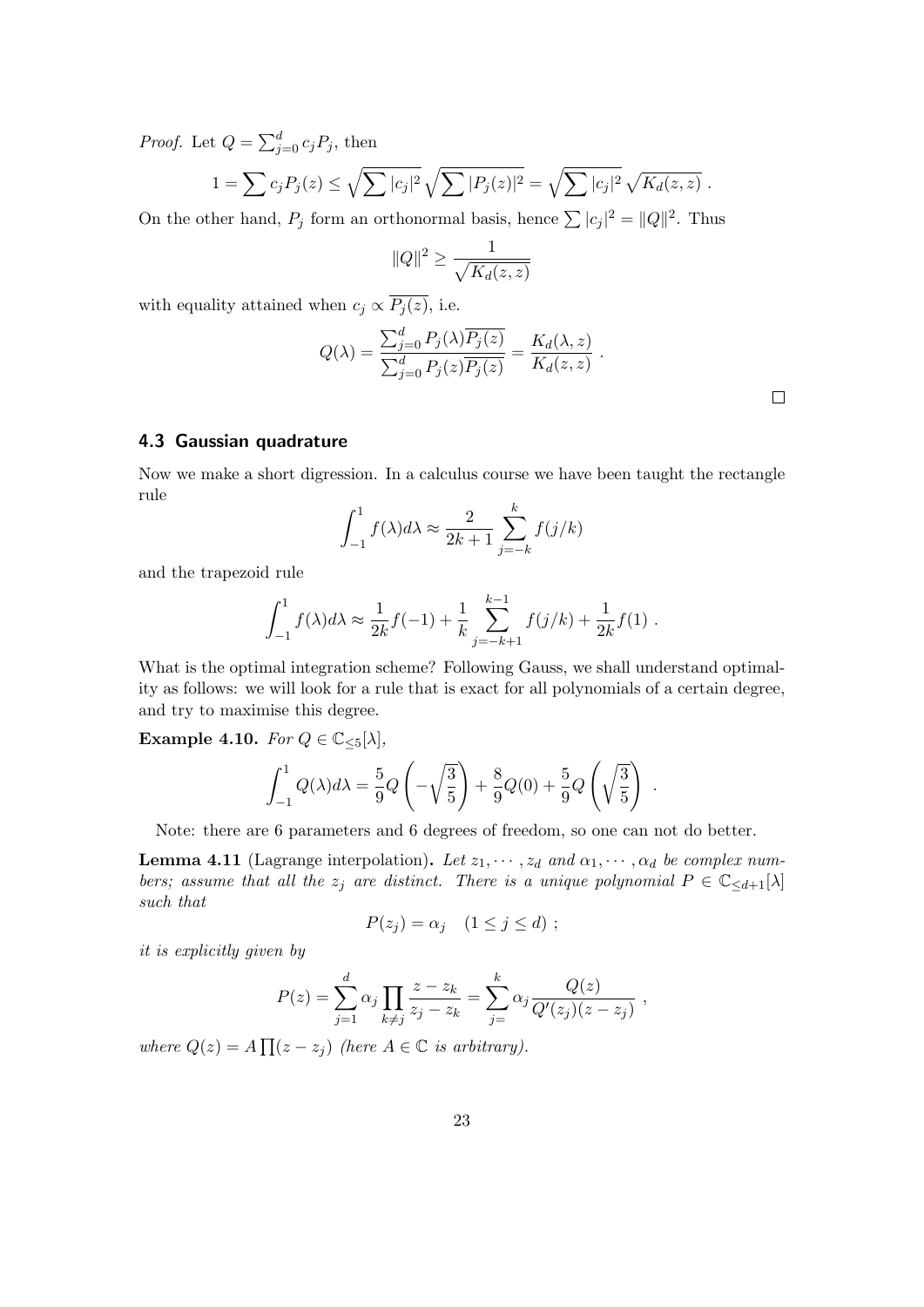Exercise 4.12. Prove the lemma.

**Proposition 4.13** (Gaussian quadrature). Let  $\Phi : \mathbb{C}[\lambda] \to \mathbb{C}$  be a linear functional satisfying the positivity condition  $\Phi[|R|^2] \geq 0$ . Let  $P_j$  be the orthogonal polynomials constructed from  $\Phi$ , and let  $(\xi_j)_{j=1}^d$  be the zeros of  $P_d$ . Then

$$
\Phi[R] = \sum_{j=1}^{d} \Phi\left[\frac{P_d(\lambda)}{P'_d(\xi_j)(\lambda - \xi_j)}\right] R(\xi_j)
$$

for any  $R \in \mathbb{C}_{\leq 2d-1}[\lambda]$ .

*Proof.* Let  $R = P_dS_{d-1} + R_{d-1}$ , where  $\deg R_{d-1}$ ,  $\deg S_{d-1} \leq d-1$ . Then

$$
\Phi[R] = \Phi[P_d S_{d-1}] + \Phi[R_{d-1}] = \Phi[R_{d-1}] \quad \text{(since } P_d \perp S_{d-1})
$$
\n
$$
= \sum_{j=1}^d R_{d-1}(\xi_j) \Phi\left[\frac{P_d(\lambda)}{(\lambda - \xi_j)P'_d(\xi_j)}\right] \quad \text{(Lagrange interp.)}
$$
\n
$$
= \sum_{j=1}^d R(\xi_j) \Phi\left[\frac{P_d(\lambda)}{(\lambda - \xi_j)P'_d(\xi_j)}\right] \quad (P_d(\xi_j) = 0)
$$

 $\Box$ 

The coefficients  $\Phi\left[\frac{P_d(\lambda)}{P'(\xi\cdot)\sqrt{\lambda}}\right]$  $P'_d(\xi_j)(\lambda-\xi_j)$ are called the Christoffel coefficients corresponding to Φ. It will be convenient to define the polynomials of the second kind:

$$
Q_k(z) = \Phi_\lambda \left[ \frac{P_k(z) - P_k(\lambda)}{z - \lambda} \right] ; \qquad (4.5)
$$

then the Christoffel coefficients can be rewritten as

$$
\Phi\left[\frac{P_d(\lambda)}{P'_d(\xi_j)(\lambda-\xi_j)}\right] = \frac{Q_d(\xi_j)}{P'_d(\xi_j)}.
$$

Exercise 4.14.  $Q_k$  is a polynomial of degree  $k-1$ ; it satisfies the recurrence

$$
zQ_k(z) = b_k Q_{k+1}(z) + a_k Q_k(z) + b_{k-1} Q_{k-1}(z) , \quad k \ge 1
$$

with the initial conditions

$$
Q_0(z) \equiv 0 \, , \, Q_1(z) = \frac{\sqrt{s_0}}{b_0} \, . \tag{4.6}
$$

For comparison,

$$
P_0(z) = \frac{1}{\sqrt{s_0}}, \quad P_1(z) = \frac{z - a_0}{b_0 \sqrt{s_0}}.
$$

Exercise 4.15. Prove the identity:

$$
P_{k-1}Q_k - P_k Q_{k-1} \equiv \frac{1}{b_{k-1}} \quad (k \ge 1)
$$
\n(4.7)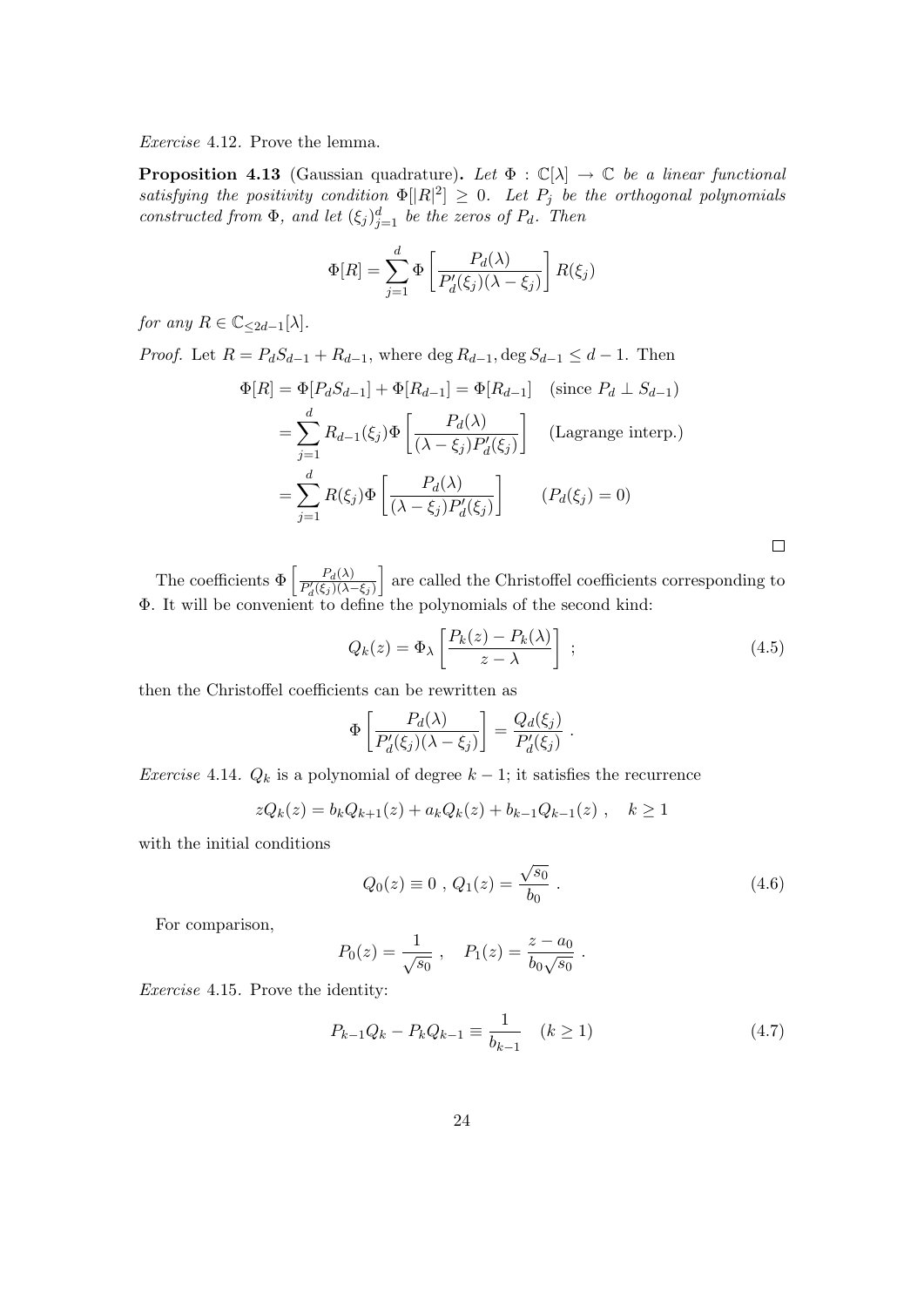Proposition 4.16. The Christoffel coefficients admit the alternate expression

$$
\Phi\left[\frac{P_d(\lambda)}{P'_d(\xi_j)(\lambda-\xi_j)}\right] = \frac{1}{K_{d-1}(\xi_j,\xi_j)},
$$

and in particular are positive.

*Proof.* Let  $A_j$  be the j-th Christoffel coefficient, and let

$$
L_j(\lambda) = \frac{P_d(\lambda)}{(\lambda - \xi_j)P'_d(\lambda)}
$$

be the *j*-th interpolation polynomial. Then for any  $c_1, \dots, c_d \in \mathbb{C}$ 

$$
\Phi[|\sum c_j L_j|^2] = \sum_{j,k} c_j \bar{c}_k \Phi[L_j \bar{L}_k] = \sum_j |c_j|^2 A_j.
$$

In particular,  $A_j \geq 0$  for all j. Since every  $R \in \mathbb{C}_{\leq d-1}[\lambda]$  can be represented as

$$
R=\sum R(\xi_j)L_j,
$$

we obtain

$$
A_j = \min_{R \in \mathbb{C}_{\leq d-1}[\lambda], R(\xi_j) = 1} \Phi[|R|^2] = \frac{1}{K_{d-1}(\xi_j, \xi_j)}.
$$

Second proof of Hamburger's theorem. The Gaussian quadrature yields, for any  $R \in$  $\mathbb{C}_{\leq 2d-1}[\lambda]$ :

$$
\Phi[R] = \sum_{j=1}^d \frac{1}{K_{d-1}(\xi_j, \xi_j)} R(\xi_j) = \int R(\lambda) d\mu_d(\lambda) ,
$$

where

$$
\mu_d = \sum_{j=1}^d \frac{\delta_{\xi_j}}{K_{d-1}(\xi_j, \xi_j)}.
$$
\n(4.8)

The sequence  $\mu_d$  is precompact in weak topology (why?). For every  $R \in \mathbb{C}[\lambda]$  and any limit point  $\mu$  of the sequence  $(\mu_d)$ ,

$$
\Phi[R]=\int R\,d\mu
$$

(note that  $R$  is not bounded, hence this also requires an additional argument.) Therefore  $\mu$  is a solution of the moment problem.  $\Box$ 

For the sequel, we need the following generalisation of the measure

$$
\mu_d = \sum_{j=1}^d \frac{\delta_{\xi_j}}{K_{d-1}(\xi_j, \xi_j)}.
$$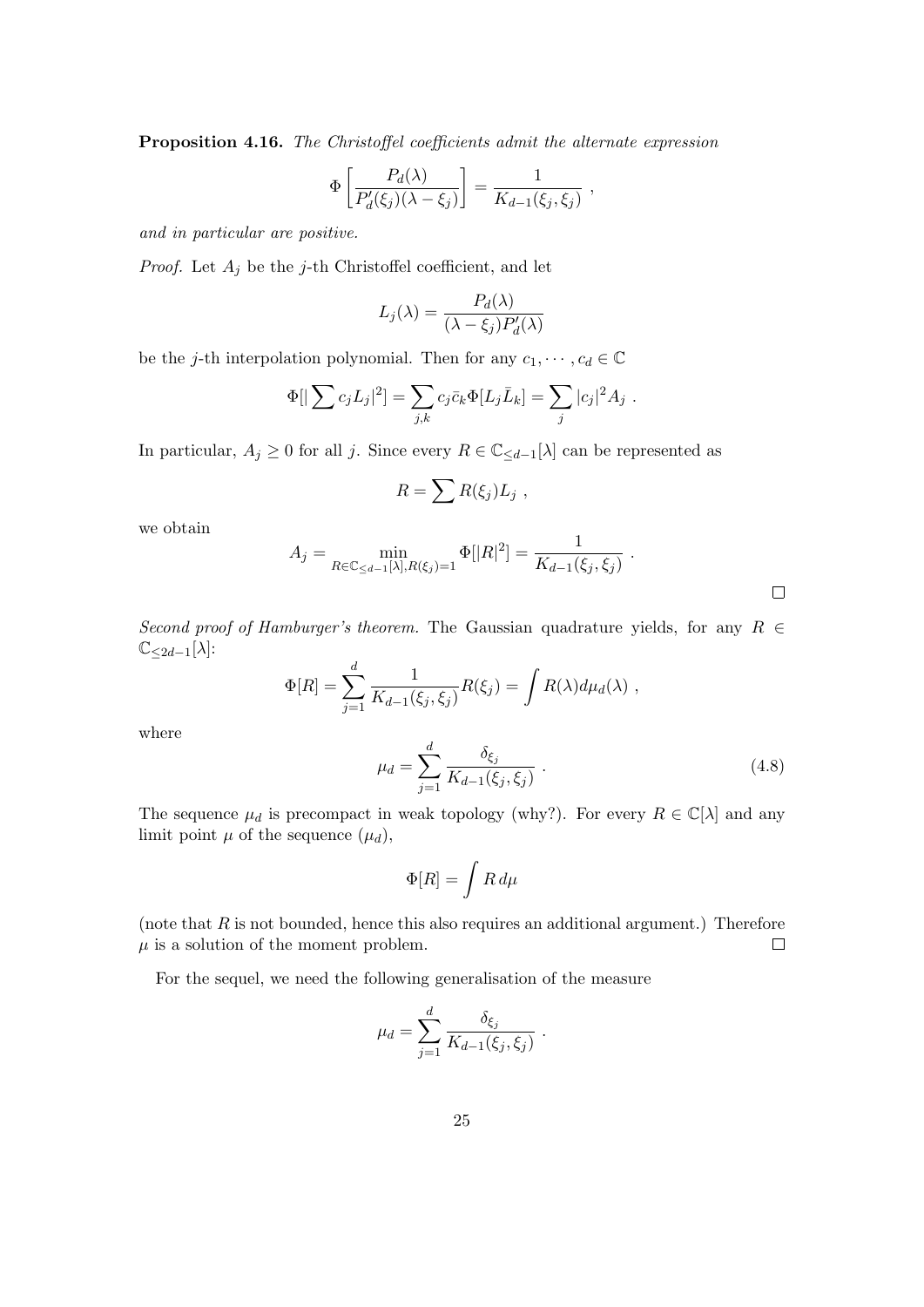Let  $\tau \in \mathbb{R}$  (sometimes it will be convenient to allow  $\tau = \infty$  as well). Let

$$
P_k^{\tau} = P_k - \tau P_{k-1} , Q_k^{\tau} = Q_k - \tau Q_{k-1} .
$$

Then from (4.5)

$$
Q_k^{\tau}(z) = \Phi_\lambda \left[ \frac{P_k^{\tau}(z) - P_k^{\tau}(\lambda)}{z - \lambda} \right] \tag{4.9}
$$

Exercise 4.17. Prove that, for any  $\tau \in \mathbb{R}$ , the polynomial  $P_d^{\tau}$  has d distinct real zeros.

Let  $\xi_j^{\tau}$  be the zeros of  $P_d^{\tau}$ . For  $\tau = \infty$  we let  $\xi_j^{\tau}$  be the zeros of  $P_{d-1}$ . Set

$$
\mu_d^{\tau} = \sum_{j=1}^d \frac{Q_d^{\tau}(\xi_j^{\tau})}{(P_d^{\tau})'(\xi_j^{\tau})} \delta_{\xi_j^{\tau}} , \quad \tau \in \mathbb{R} . \tag{4.10}
$$

*Exercise* 4.18. Prove that for any  $\tau \in \mathbb{R}$ 

$$
\Phi[R] = \int R d\mu_d^{\tau}
$$

for any  $R \in \mathbb{C}_{\leq 2d-2}[\lambda]$ . (Note that the maximal degree is in general one less than that of the optimal Gauss quadrature, corresponding to  $\tau = 0$ .)

*Exercise* 4.19. Prove that  $\frac{Q_d^{\tau}(\xi_j^{\tau})}{(P^{\tau})^{\prime}(\epsilon^{\tau})}$  $\frac{Q_d^{\tau}(\xi_j^{\tau})}{(P_d^{\tau})'(\xi_j^{\tau})} = \frac{1}{K_{d-1}(\xi_j^{\tau})}$  $\frac{1}{K_{d-1}(\xi_j^{\tau},\xi_j^{\tau})}$ .

## 5 Description of solutions

#### 5.1 Stieltjes transform

The Stieltjes transform of a finite measure  $\mu$  is defined as

$$
w(z) = w_{\mu}(z) = \int \frac{d\mu(\lambda)}{\lambda - z}, \quad z \in \mathbb{C} \setminus \mathbb{R}.
$$

*Exercise* 5.1. For any  $a < b$ ,

$$
\lim_{\epsilon \to +0} \frac{1}{\pi} \int_a^b \Im w(\lambda + i\epsilon) d\lambda = \frac{\mu\{a\}}{2} + \mu(a, b) + \frac{\mu\{b\}}{2} ,
$$

and in particular  $\mu$  is uniquely determined by w.

If the moment sequence  $(s_k)$  is determinate,  $w(z)$  is uniquely determined by  $(s_k)$ . Otherwise,  $w(z)$  may assume different values for different solutions. In this section, we shall study the following question: given a moment sequence  $(s_k)$  and a point  $z \in \mathbb{C} \setminus \mathbb{R}$ , describe the geometric locus of all the values of  $w_\mu(z)$  as  $\mu$  runs over the set of solutions of the moment problem.<sup>13</sup> Throughout this section, we assume that  $s_0 = 1$ .

<sup>&</sup>lt;sup>13</sup>The original plan of Chebyshev was to describe the geometric locus of the numbers  $\mu(-\infty, a]$  (for each fixed  $a \in \mathbb{R}$ ). This is possible, but the use of the Stieltjes transform avoids complications such as that of Remark 5.4.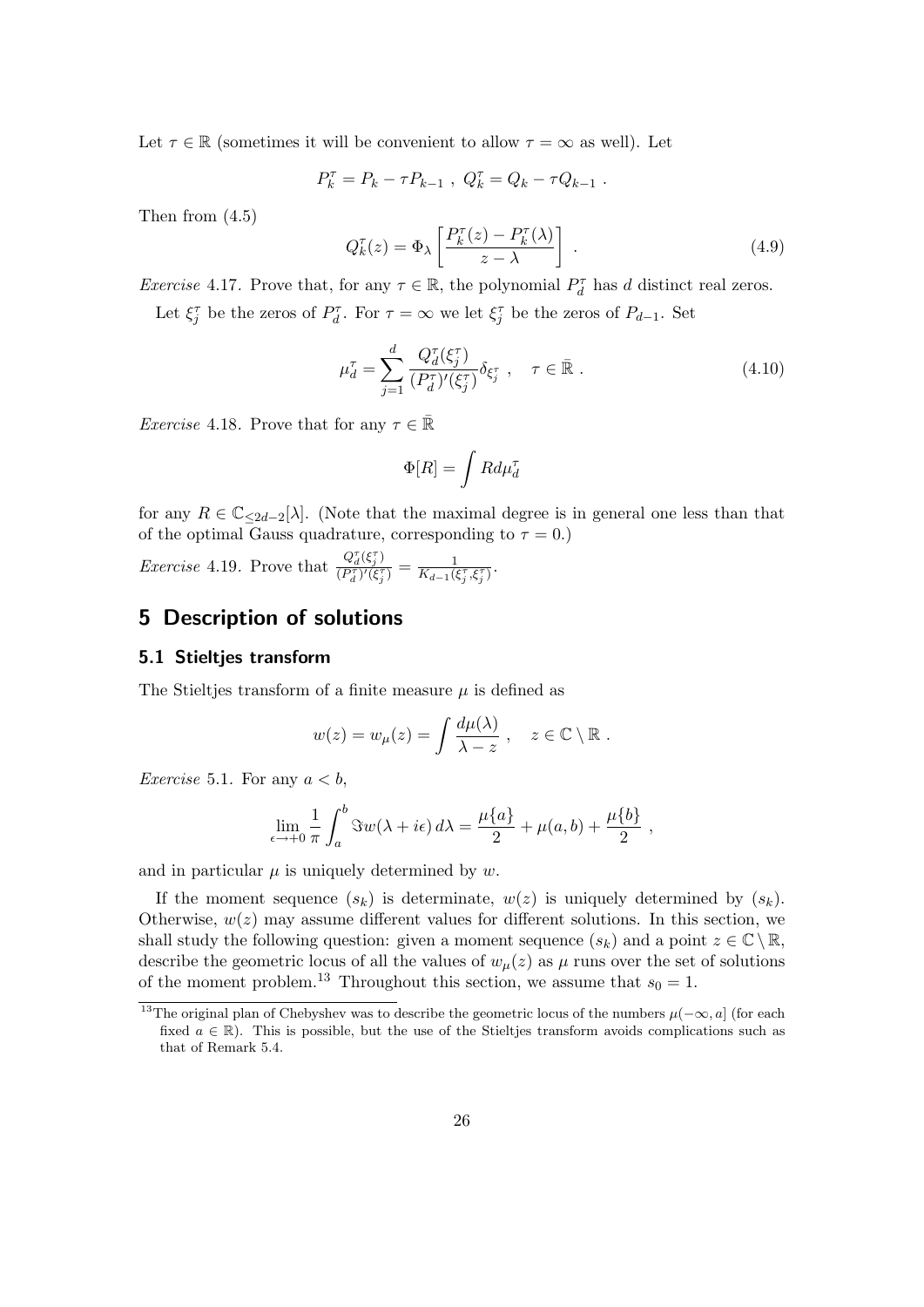Define:

$$
\mathcal{K}_d(z) = \{ w_\mu(z) \mid \forall 0 \le k \le 2d - 2 : s_k[\mu] = s_k \}, \quad \mathcal{K}(z) = \bigcap_{d \ge 1} \mathcal{K}_d(z) .
$$

The goal in this section is to prove the following two results.

**Theorem 5.2.** For each d and  $z \in \mathbb{C} \setminus \mathbb{R}$ ,  $\mathcal{K}_d(z)$  is a closed disc centred at

$$
\mathfrak{z}_d(z) = -\frac{Q_d(z)P_{d-1}(\bar{z}) - Q_{d-1}(z)P_d(\bar{z})}{P_d(z)P_{d-1}(\bar{z}) - P_{d-1}(z)P_d(\bar{z})}
$$

and of radius

$$
\mathfrak{r}_d(z) = \frac{1}{2|\Im z|} \frac{1}{K_{d-1}(z, z)}.
$$

Hence  $\mathcal{K}(z)$  is either a disc or a point. Let

$$
\mathfrak{r}(z)=\lim_{d\to\infty}\mathfrak{r}_d(z)\ .
$$

**Theorem 5.3** (Invariability). If  $\mathfrak{r}(z) > 0$  for some  $z \in \mathbb{C} \setminus \mathbb{R}$ , then  $\mathfrak{r}(z) > 0$  for all  $z \in \mathbb{C} \setminus \mathbb{R}$ .

That is, the moment problem is determinate if and only if

$$
K(z, z) = \sum_{k=0}^{\infty} |P_k(z)|^2 = \infty
$$

for some (or for any)  $z \in \mathbb{C} \setminus \mathbb{R}$ .

Remark 5.4. It is possible that a determinate measure  $\mu$  has

$$
K(\lambda, \lambda) < \infty
$$

for some  $\lambda \in \mathbb{R}$ ; in fact, this happens if and only if  $\lambda$  is an atom of  $\mu$ .

#### 5.2 The Stieltjes transform of the quadratures

We first describe the geometric locus of  $w(z)$  as  $\mu$  varies over the one-parametric family  $\mu^\tau_d$  of special solutions to the truncated moment problem

$$
\forall R \in \mathbb{C}_{\leq 2q-2}[\lambda] \quad \Phi[R] = \int R(\lambda) d\mu(\lambda) \ . \tag{5.1}
$$

**Proposition 5.5.** The Stieltjes transform  $w_d^{\tau} = w_{\mu_d^{\tau}}(z)$  is given by

$$
w_d^{\tau}(z) = -\frac{Q_d^{\tau}(z)}{P_d^{\tau}(z)}.
$$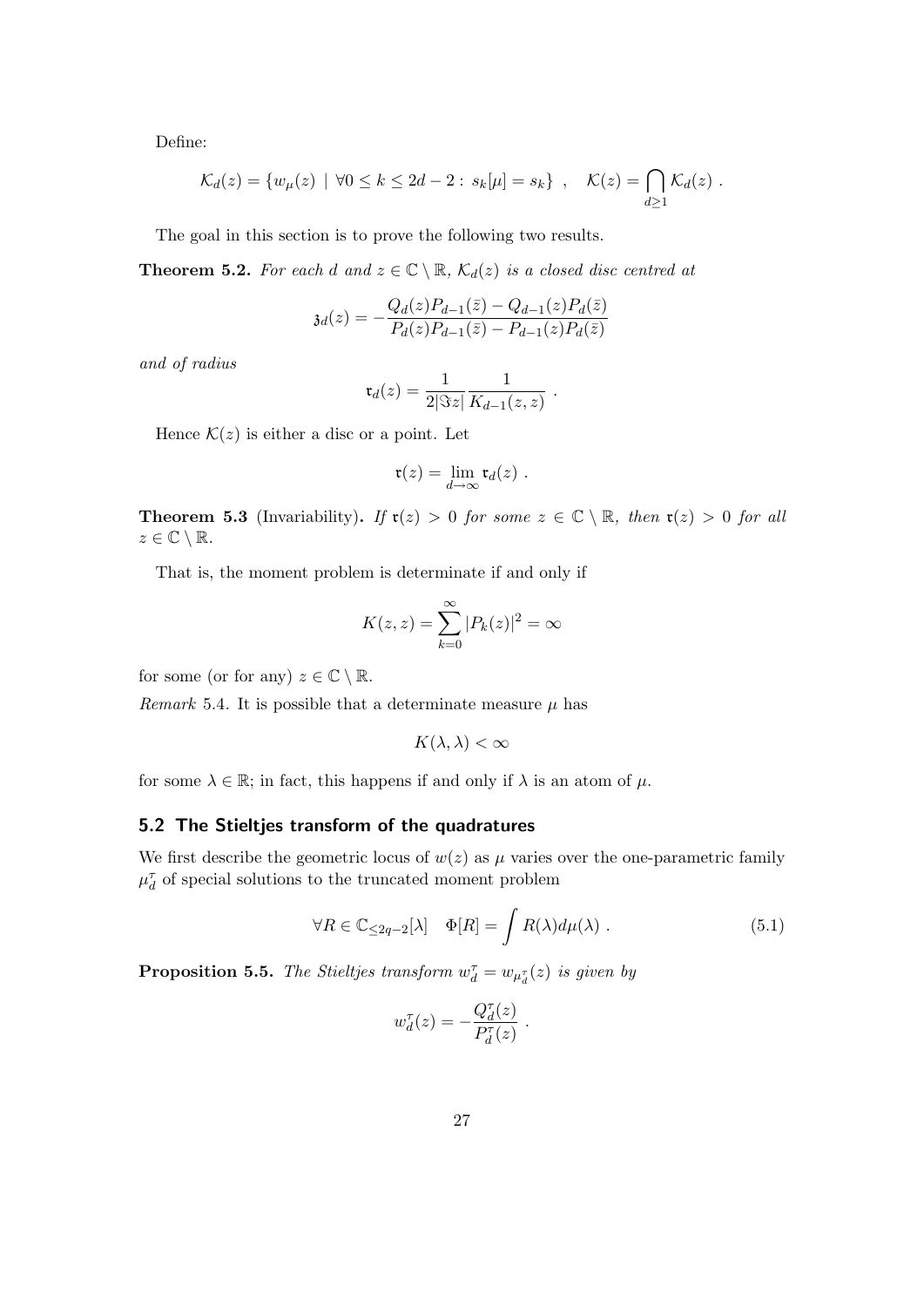Proof. By Lagrange interpolation

$$
\frac{Q_d^{\tau}(z)}{P_d^{\tau}(z)} = \sum_{j=1}^d \frac{Q_d^{\tau}(\xi_j^{\tau})}{(z - \xi_j^{\tau})(P_d^{\tau})'(\xi_j^{\tau})} = \int \frac{d\mu_d^{\tau}(\lambda)}{z - \lambda} .
$$

Remark 5.6. Proposition 5.5 makes sense also for  $\tau = \infty$ .

 $\overline{\phantom{a}}$  $\overline{\phantom{a}}$  $\overline{\phantom{a}}$  $\overline{1}$ 

**Proposition 5.7.** Fix  $z \in \mathbb{C} \setminus \mathbb{R}$ . As  $\tau$  varies in  $\overline{\mathbb{R}}$ , the quantity  $w_d^{\tau}(z)$  describes the circle  $\Gamma_d(z) = \{ |w - \mathfrak{z}_d(z)| = \mathfrak{r}_d(z) \}.$ 

Proof. We have:

$$
w_d^{\tau}(z) = -\frac{Q_d^{\tau}(z)}{P_d^{\tau}(z)} = -\frac{Q_d^{\tau}(z) - \tau Q_{d-1}^{\tau}(z)}{P_d^{\tau}(z) - \tau P_{d-1}(z)}
$$

This is a fractional-linear function of  $\tau$ , hence the image of the (generalised) circle  $\overline{\mathbb{R}}$  is a (generalised) circle. To find its equation, we rewrite

$$
w_d^{\tau}(z) = -\frac{Q_d(z)P_{d-1}(\bar{z}) - Q_{d-1}(z)P_d(\bar{z})}{P_d(z)P_{d-1}(\bar{z}) - P_{d-1}(z)P_d(\bar{z})} + \frac{Q_d(z)P_{d-1}(z) - Q_{d-1}(z)P_d(z)}{P_d(z)P_{d-1}(z) - P_{d-1}(z)P_d(z)} \frac{P_d(\bar{z}) - \tau P_{d-1}(\bar{z})}{P_d(z) - \tau P_{d-1}(z)}
$$

and observe that

$$
\frac{P_d(\bar{z}) - \tau P_{d-1}(\bar{z})}{P_d(z) - \tau P_{d-1}(z)} = 1 ,
$$

whence the centre is at

$$
\mathfrak{z}_d(z) = -\frac{Q_d(z)P_{d-1}(\bar{z}) - Q_{d-1}(z)P_d(\bar{z})}{P_d(z)P_{d-1}(\bar{z}) - P_{d-1}(z)P_d(\bar{z})}
$$

whereas the radius is equal to

$$
\mathfrak{r}_d(z) = \left| \frac{Q_d(z)P_{d-1}(z) - Q_{d-1}(z)P_d(z)}{P_d(z)P_{d-1}(z) - P_{d-1}(z)P_d(z)} \right| = \frac{1}{K_{d-1}(z)}
$$

by (4.7) and the Christoffel–Darboux formula.

#### 5.3 Weyl circles

Recall that  $\Gamma_d(z) = \{ |w - \mathfrak{z}_d(z)| = \mathfrak{r}_d(z) \}$  and set  $\mathcal{K}_d(z) = \text{conv } \Gamma_d(z)$ . We have shown that for the special solutions  $\mu^\tau_d$  of the truncated moment problem

$$
s_k[\mu] = s_k \quad (0 \le k \le 2d - 2) \tag{5.2}
$$

the Stieltjes transform evaluated at the point  $z \in \mathbb{C} \setminus \mathbb{R}$  lies on the circle  $\Gamma_d(z)$ . Now we prove: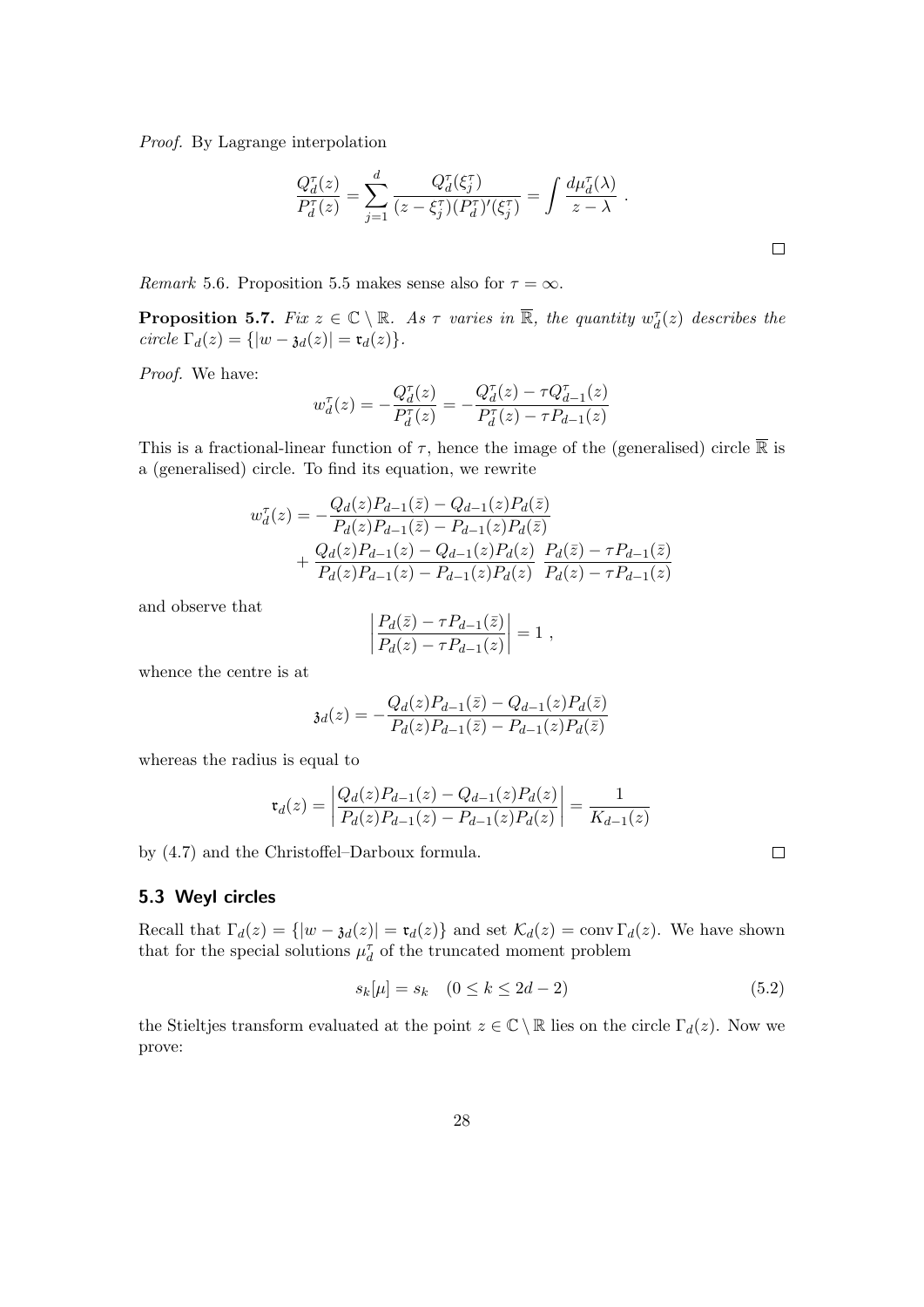**Theorem 5.2.** For any solution  $\mu$  of (5.2) and any  $z \in \mathbb{C} \setminus \mathbb{R}$ ,  $w_{\mu}(z) \in \mathcal{K}_d(z)$ . Vice versa, for any  $z \in \mathbb{C} \backslash \mathbb{R}$  and  $w \in \mathcal{K}_d(z)$  there exists a solution  $\mu$  of (5.2) with  $w_\mu(z) = w$ .

**Lemma 5.8.** For any  $z \in \mathbb{C} \setminus \mathbb{R}$ ,

$$
\Gamma_d(z) = \left\{ w \mid \frac{\Im w}{\Im z} = \sum_{k=0}^{d-1} |wP_k(z) + Q_k(z)|^2 \right\}
$$
(5.3)

$$
\mathcal{K}_d(z) = \left\{ w \mid \frac{\Im w}{\Im z} \ge \sum_{k=0}^{d-1} |w P_k(z) + Q_k(z)|^2 \right\} \ . \tag{5.4}
$$

*Proof.* Observe that  $w \in \Gamma_d(z)$  if and only if

$$
w = -\frac{Q_d^{\tau}(z) - \tau Q_{d-1}^{\tau}(z)}{P_d^{\tau}(z) - \tau P_{d-1}(z)} = \frac{\tau Q_{d-1}^{\tau}(z) - Q_d^{\tau}(z)}{-\tau P_{d-1}(z) + P_d^{\tau}(z)}
$$

for some  $\tau \in \overline{\mathbb{R}}$ , i.e. if and only if

$$
\frac{wP_d(z) + Q_d(z)}{wP_{d-1}(z) + Q_{d-1}(z)} \in \overline{\mathbb{R}}.
$$

The last condition is equivalent to

$$
(wP_d(z) + Q_d(z))(\bar{w}P_{d-1}(\bar{z}) + Q_{d-1}(\bar{z})) \in \mathbb{R} .
$$
 (5.5)

On the other hand,

$$
\sum_{k=0}^{d-1} |wP_k(z) + Q_k(z)|^2 = \frac{\Im w}{\Im z} + 2ib_{d-1} \Im \left\{ (wP_d(z) + Q_d(z)) (\bar{w}P_{d-1}(\bar{z}) + Q_{d-1}(\bar{z})) \right\} \ .
$$
\n(5.6)

This identity is a generalisation of the Christoffel–Darboux Formula (Proposition 4.6); it can be proved by the same method. We omit the proof, since we prove a more general fact in Corollary 7.2. Thus,  $w$  satisfies  $(5.5)$  if and only if

$$
\sum_{k=0}^{d-1} |wP_k(z) + Q_k(z)|^2 = \frac{\Im w}{\Im z}.
$$

We leave (5.4) as an exercise.

Proof of Theorem 5.2. The "vice versa" part follows from Proposition 5.7 by taking convex combinations, therefore let us prove the first part. Consider an arbitrary solution  $\mu$  of (5.2). The function  $f(\lambda) = 1/(\lambda - z)$  lies in  $L_2(\mu)$ , and the polynomials  $P_0, \dots, P_{d-1}$ form an orthonormal system in this space. Therefore

$$
\int |f(\lambda)|^2 d\mu(\lambda) \ge \sum_{k=0}^{d-1} \left| \int f(\lambda) P_k(\lambda) d\mu(\lambda) \right|^2.
$$
 (5.7)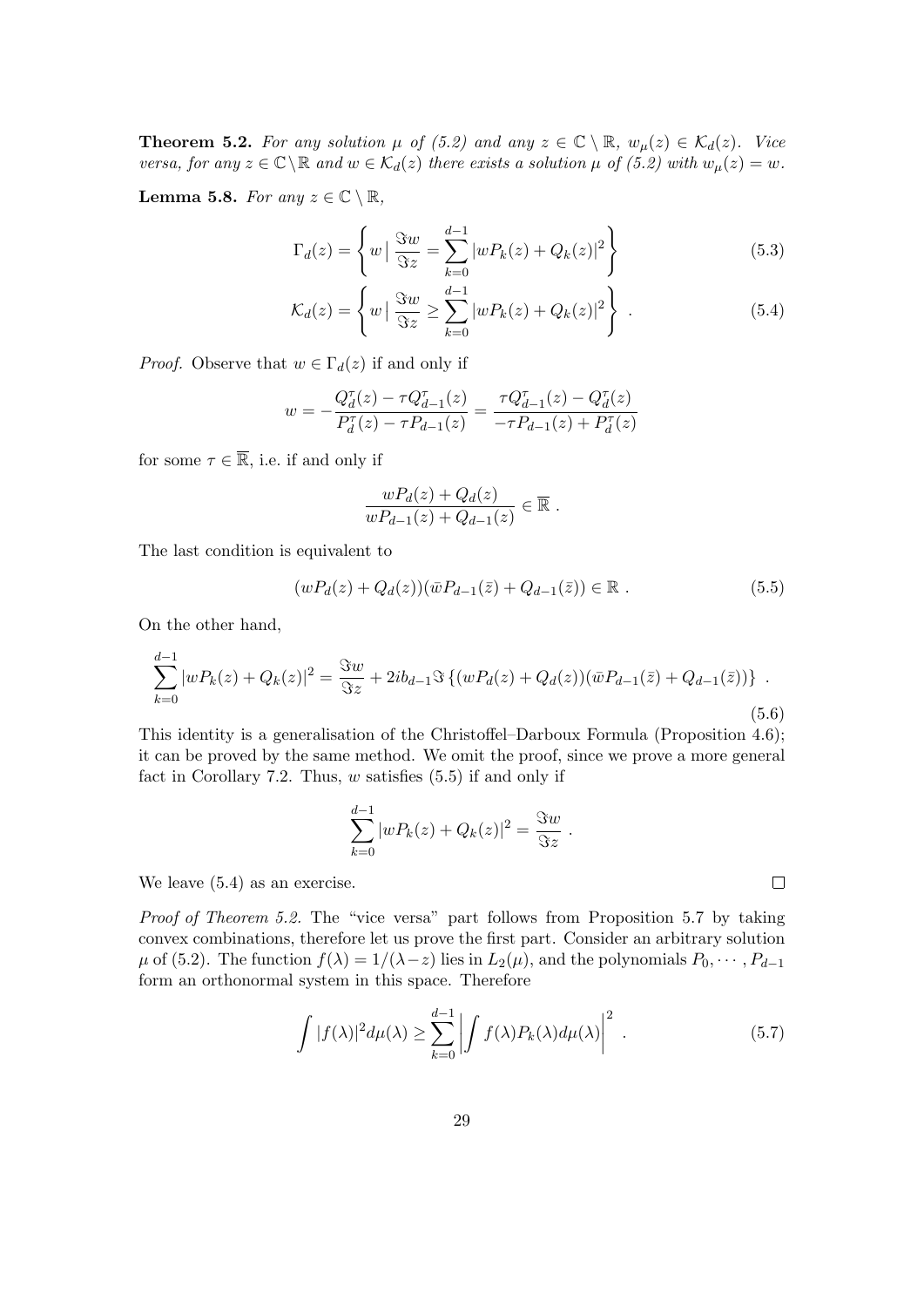Observe that

$$
|f(\lambda)|^2 = \frac{1}{\lambda - z} \frac{1}{\lambda - \bar{z}} = \frac{1}{\bar{z} - z} \left[ \frac{1}{\lambda - \bar{z}} - \frac{1}{\lambda - z} \right],
$$

hence

(LHS of (5.7)) = 
$$
\frac{\Im w_{\mu}(z)}{\Im z}.
$$

On the other hand,

$$
\int f(\lambda)P_k(\lambda)d\mu(\lambda) = \int \left[ \frac{P_k(\lambda) - P_k(z)}{\lambda - z} d\mu(\lambda) + P_k(z) \int \frac{d\mu(\lambda)}{\lambda - z} \right]
$$
  
=  $Q_k(z) + w_\mu(z)P_k(z)$ ,

hence

(RHS of (5.7)) = 
$$
\sum_{k=0}^{d-1} |Q_k(z) + w_\mu(z)P_k(z)|^2.
$$

It remains to appeal to the second relation of Lemma 5.8.

## 5.4 Invariability

We have a nested sequence of circles  $\mathcal{K}_1(z) \supset \mathcal{K}_2(z) \supset \mathcal{K}_3(z) \supset \cdots$ . From Lemma 5.8 and the equality  $w_d^{\infty}(z) = w_{d-1}^0(z)$  we see that the boundaries  $\Gamma_d(z)$  of  $\mathcal{K}_d(z)$  and  $\Gamma_{d-1}(z)$ of  $K_{d-1}(z)$  intersect at a single point. Denote:

$$
\mathcal{K}(z) = \bigcap_{d \geq 1} \mathcal{K}_d(z) \ .
$$

This is either a disc or a point.

**Proposition 5.9.** Let  $z \in \mathbb{C} \setminus \mathbb{R}$ , then  $\mathcal{K}(z)$  is a disc if and only if

$$
\sum_{k=0}^{\infty} (|P_k(z)|^2 + |Q_k(z)|^2) < \infty \tag{5.8}
$$

*Proof.* For any  $z \in \mathbb{C} \setminus \mathbb{R}$  there exists  $w = \mathfrak{z}(z) \neq 0$  such that

$$
\sum_{k=0}^{\infty} |wP_k(z) + Q_k(z)|^2 \le \frac{\Im w}{\Im z} < \infty.
$$

If  $\mathcal{K}(z)$  is a disk, then also

$$
\sum_{k=0}^{\infty} |P_k(z)|^2 < \infty \tag{5.9}
$$

and hence

$$
\sum_{k=0}^{\infty} |Q_k(z)|^2 < \infty.
$$

Vice versa, (5.8) implies (5.9).

 $\hfill \square$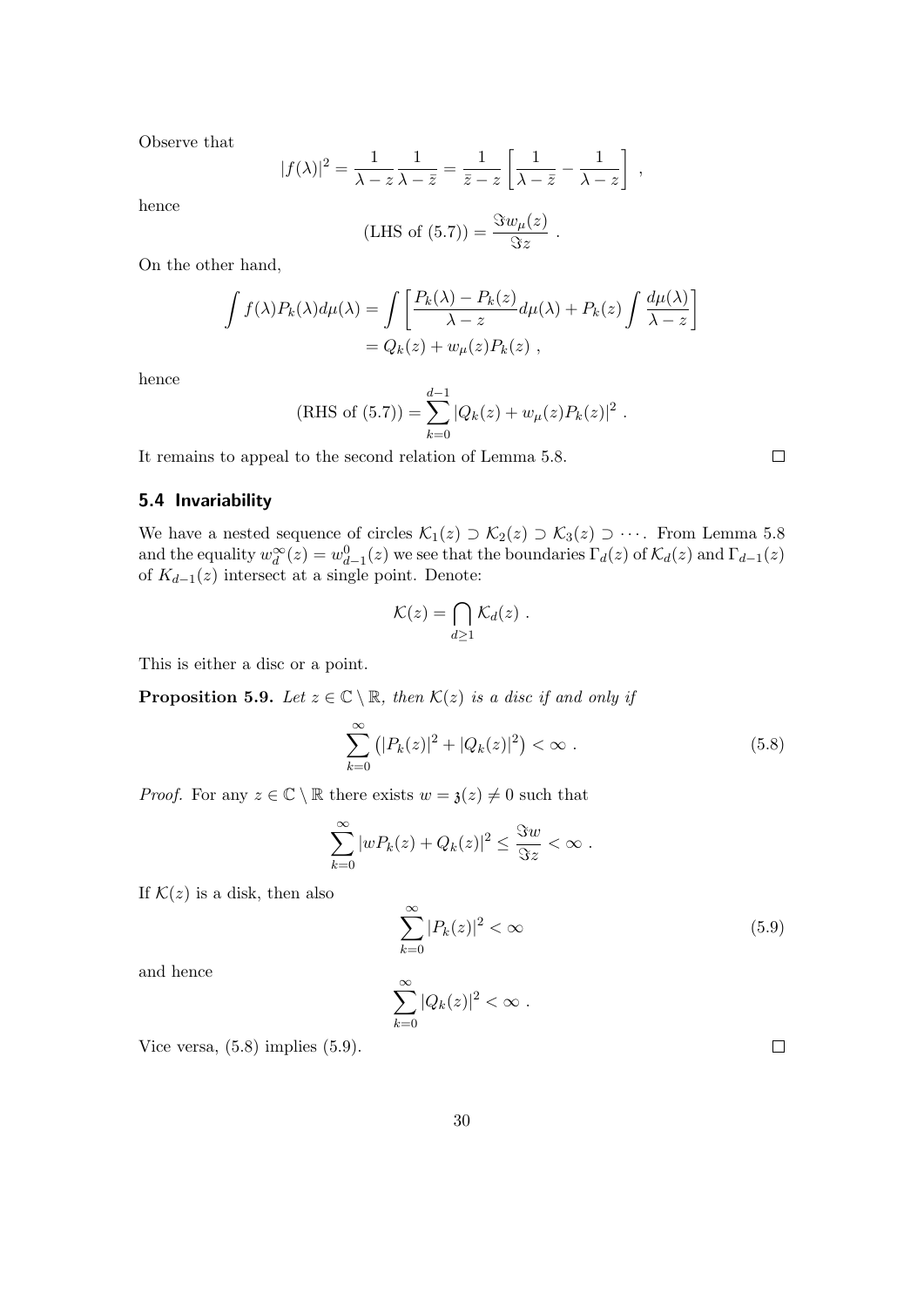**Theorem 5.3** (Invariability). If (5.9) holds for some  $z \in \mathbb{C} \setminus \mathbb{R}$ , then it holds for all  $z \in \mathbb{C}$ . In particular, if  $\mathcal{K}(z)$  is a disc for some  $z \in \mathbb{C} \setminus \mathbb{R}$ , then it is a disc for all  $z \in \mathbb{C} \setminus \mathbb{R}$ .

**Lemma 5.10.** Let  $A = (a_{nk})_{n,k \geq 0}$  be an infinite matrix such that

$$
a_{nk} = 0 \quad (k \ge n) , \qquad \sum_{n,k} |a_{nk}|^2 < \infty .
$$

Then there exists  $C(A)$  such that, for any  $y = (y_n)_{n \geq 0}$ , the solution  $x = (x_n)_{n \geq 0}$  of the system

$$
y_n = x_n - \sum_{k=0}^{n-1} a_{nk} x_k
$$

satisfies

$$
\sum |x_n|^2 \le C(A)^2 \sum |y_n|^2 . \tag{5.10}
$$

In other words,  $(1 - A)^{-1}$  is a bounded operator in  $\ell_2$ .

*Proof.* It suffices to prove the relation  $(5.10)$  for vectors y of finite support, as long as the bound is uniform in the support. First, if  $A_N = (a_{nk})_{n,k=0}^{N-1}$  is a finite matrix of dimension  $N \times N$ , then

$$
x = (1 - A_N)^{-1}y = (1 + A_N + \dots + A_N^{N-1})y,
$$

hence

$$
||x|| \le (1 + ||A_N|| + \dots + ||A_N^{N-1}||) ||y|| \le C_1(A_N) ||y||.
$$
 (5.11)

Now consider an infinite matrix A. Denote

$$
N = \min\left\{m \mid \sum_{n \ge m} \sum_{k=0}^{n-1} |a_{nk}|^2 < \frac{1}{8}\right\}
$$

then by (5.11) applied to a principal submatrix  $A_N$  of A,

$$
\sum_{n=0}^{N-1} |x_n|^2 \le C_1 (A_N)^2 \|y\| \tag{5.12}
$$

Fix y and denote

$$
J(x) = \left\{ n \ge N \, | \, |x_n| \le 2 \sqrt{\sum_{k=0}^{n-1} |a_{nk}|^2} \, ||x|| \right\} \, .
$$

Then

$$
\sum_{n \in J(x)} |x_n|^2 \le 4 \sum_{n \in J(x)} \sum_{k=0}^{n-1} |a_{nk}|^2 ||x||^2 \le 4 \sum_{n \ge N} \sum_{k=0}^{n-1} |a_{nk}|^2 ||x||^2 \le \frac{1}{2} ||x||^2. \tag{5.13}
$$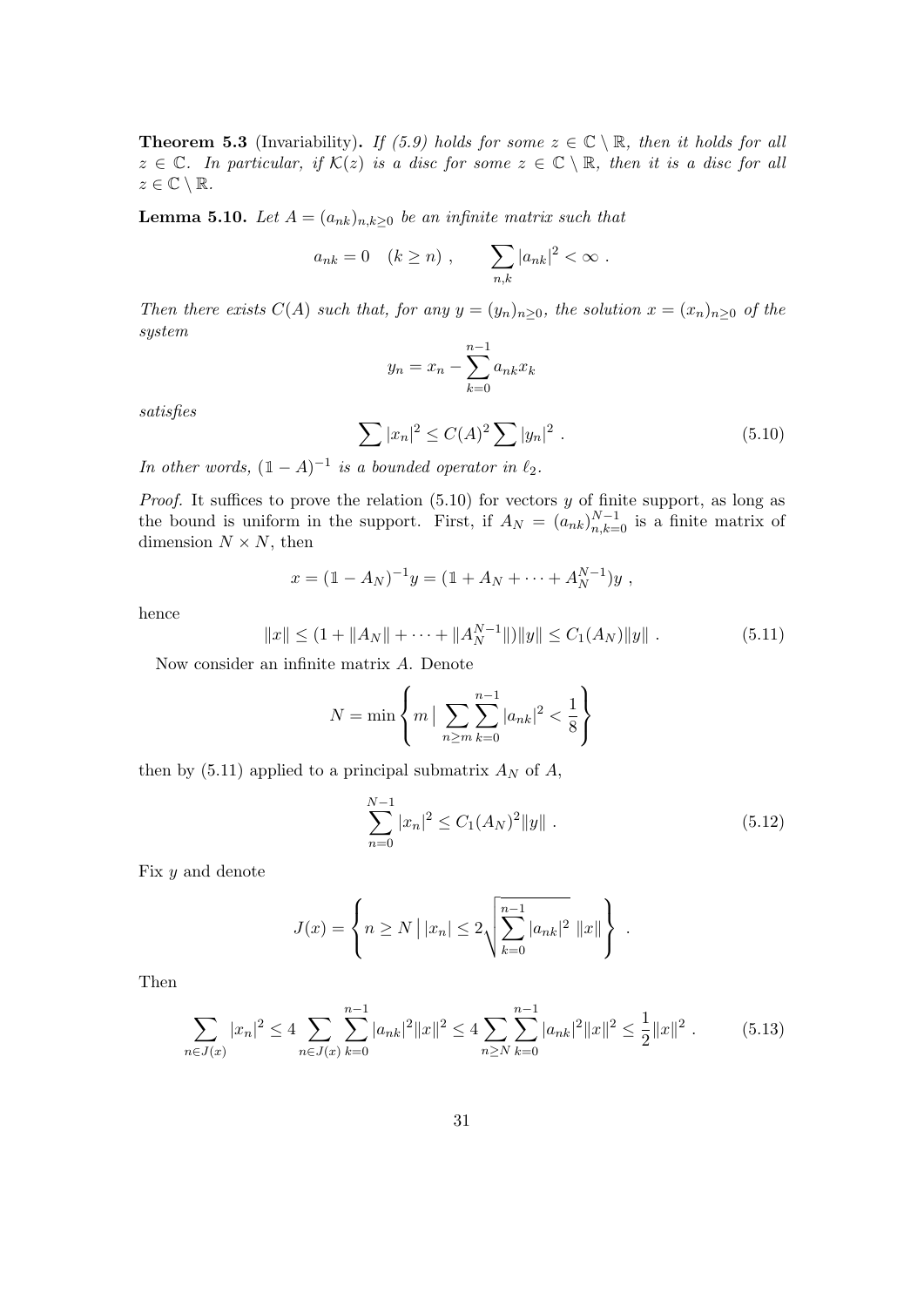On the other hand, for  $n \geq N,$   $n \notin J(x)$ 

$$
|y_n| \ge |x_n| - \sum_{k=0}^{n-1} |a_{nk}| |x_k| \ge |x_n| - \sqrt{\sum_{k=0}^{n-1} |a_{nk}|^2} ||x|| \ge \frac{1}{2} |x_n| ,
$$

hence

$$
\sum_{n \ge N, n \notin J(x)} |y_n|^2 \ge \frac{1}{4} \sum_{n \ge N, n \notin J(x)} |x_n|^2.
$$
 (5.14)

From (5.13), (5.14) and (5.12)

$$
\sum_{n} |x_{n}|^{2} = \sum_{n=0}^{N-1} + \sum_{n \ge N, n \notin J(x)} + \sum_{n \in J(x)} \le \frac{3}{2} \left\{ \sum_{n=0}^{N-1} + \sum_{n \ge N, n \notin J(x)} \right\}
$$
  

$$
\le \frac{3}{2} (C(A_{N})^{2} + 4) \sum_{n} |y_{n}|^{2},
$$

which proves that

$$
\| (1 - A)^{-1} \| \le \sqrt{\frac{3}{2} (C(A_N)^2 + 4)}.
$$

*Exercise* 5.11. In the setting of Lemma 5.10, show that  $||(1 - A)^{-1}||$  may be bounded by a quantity depending only on

$$
||A||_{\text{HS}}^2 = \sum_{k,n} |a_{k,n}|^2.
$$

*Proof of Theorem 5.3.* Suppose (5.9) holds for some  $z_0 \in \mathbb{C} \setminus \mathbb{R}$ . Then also

$$
\sum |Q_n(z_0)|^2 < \infty
$$

by Proposition 5.9. Observe that

$$
\frac{P_d(z) - P_d(z_0)}{z - z_0} = \sum_{k=0}^{d-1} a_{d,k}(z_0) P_k(z) ,
$$

where

$$
a_{d,k}(z_0) = \Phi \left[ \frac{P_d(\lambda) - P_d(z_0)}{\lambda - z_0} P_k(\lambda) \right]
$$
  
=  $P_k(z_0) \Phi \left[ \frac{P_d(\lambda) - P_d(z_0)}{\lambda - z_0} \right] + \Phi \left[ \frac{P_d(\lambda) - P_d(z_0)}{\lambda - z_0} (P_k(\lambda) - P_k(z_0)) \right]$   
=  $P_k(z_0) Q_d(z_0) - P_d(z_0) Q_k(z_0)$ ;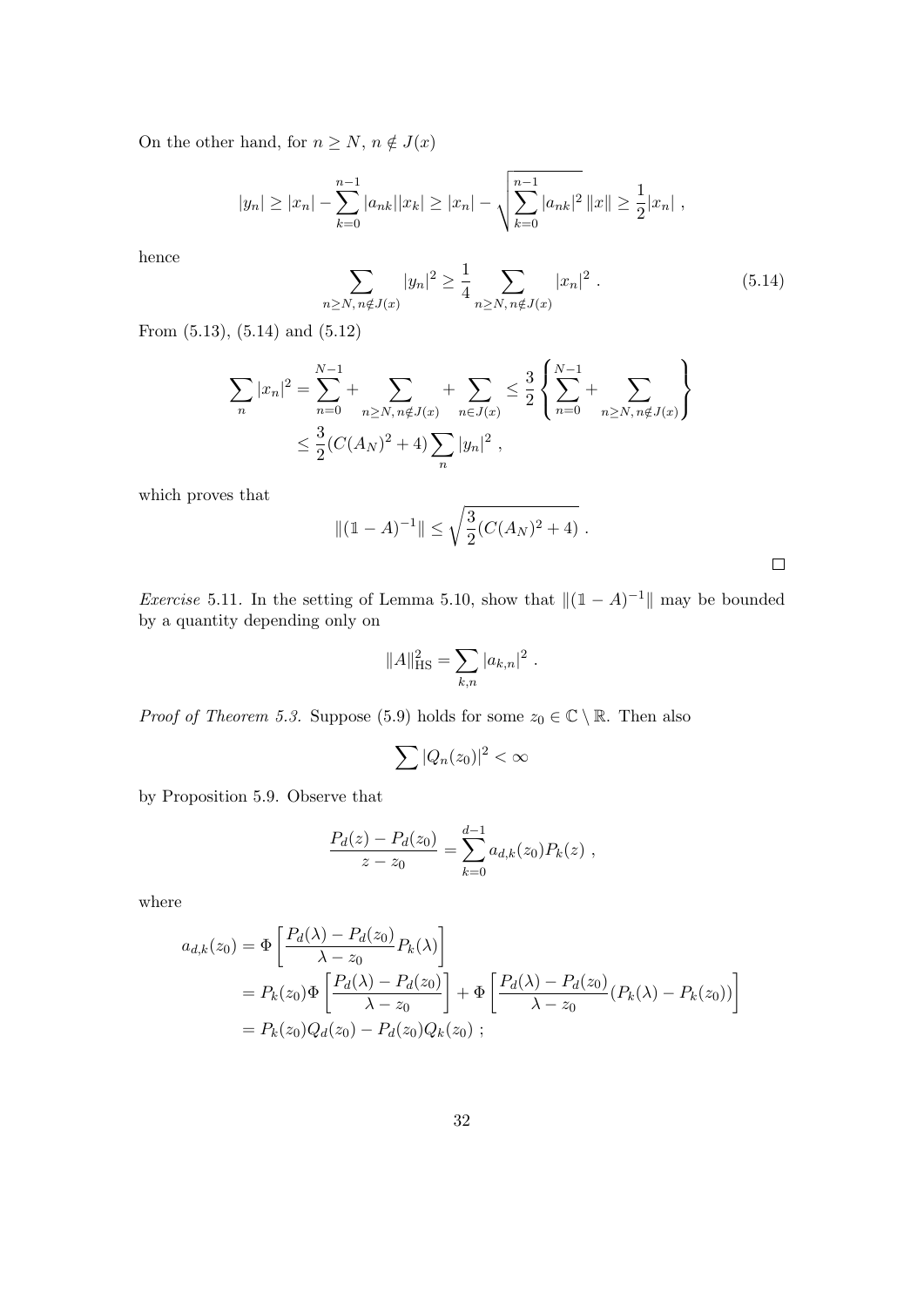hence

$$
\sum_{d=0}^{\infty} \sum_{k=0}^{d-1} |a_{d,k}(z_0)|^2 \le 4 \sum_{k} |P_k(z_0)|^2 \sum_{d} |Q_d(z_0)|^2 < \infty.
$$

Invoking Lemma 5.10, we obtain that

$$
\sum_{d=0}^{\infty} |P_d(z)|^2 < \infty \; .
$$

 $\Box$ 

Exercise 5.12. Under the assumptions of Theorem 5.3, the series

$$
K(z, z') = \sum_{k=0}^{\infty} P_k(z) P_k(\bar{z}')
$$

converges locally uniformly, and thus defines a function which is analytic in z and antianalytic in  $z'$ .

# 6 Some applications

#### 6.1 Completeness of polynomials\*

**Theorem 6.1** (Riesz). Let  $\mu$  be a solution of an indeterminate moment problem. The following are equivalent:

- 1. there exists  $z \in \mathbb{C} \setminus \mathbb{R}$  such that  $w_{\mu}(z) \in \Gamma(z) = \partial \mathcal{K}(z)$ ;
- 2. the relation  $w_{\mu}(z) \in \Gamma(z)$  holds for any  $z \in \mathbb{C} \setminus \mathbb{R}$ ;
- 3. polynomials are dense in  $L_2(\mu)$ .

*Proof.* (3)  $\implies$  (2): if polynomials are dense in  $L_2(\mu)$ , then, in particular,  $\phi_z(\lambda) = \frac{1}{\lambda - z}$ can be approximated by polynomials for any  $z \in \mathbb{C} \setminus \mathbb{R}$ , i.e.

$$
\|\phi_z\|_{L_2(\mu)}^2 = \sum_{k\geq 0} |\langle \phi_z, P_k \rangle|^2.
$$

Therefore  $w_{\mu} \in \Gamma(z)$ .

Since  $(2) \implies (1)$  is obvious, we proceed to  $(1) \implies (3)$ . If  $w_{\mu}(z) \in \Gamma(z)$ , then  $\phi_z$  and  $\phi_{\bar{z}}$  can be approximated by polynomials. Next, the squares  $\phi_z^2$  and  $\phi_{\bar{z}}^2$  lie in the closure of polynomials:

$$
\int \left| \frac{1}{(\lambda - z)^2} - \frac{A}{\lambda - z} - \sum_{k=0}^n B_k \lambda^k \right|^2 d\mu(\lambda)
$$
  
\n
$$
\leq \frac{1}{|\Im z|^2} \int \left| \frac{1}{\lambda - z} - A - \sum_{k=0}^n B_k \lambda^k (\lambda - z) \right|^2 d\mu(\lambda)
$$
  
\n
$$
= \frac{1}{|\Im z|^2} \int \left| \frac{1}{\lambda - z} - (A + B_0) - \sum_{k=1}^n (B_{k-1} - zB_k) \lambda^k \right|^2 d\mu(\lambda),
$$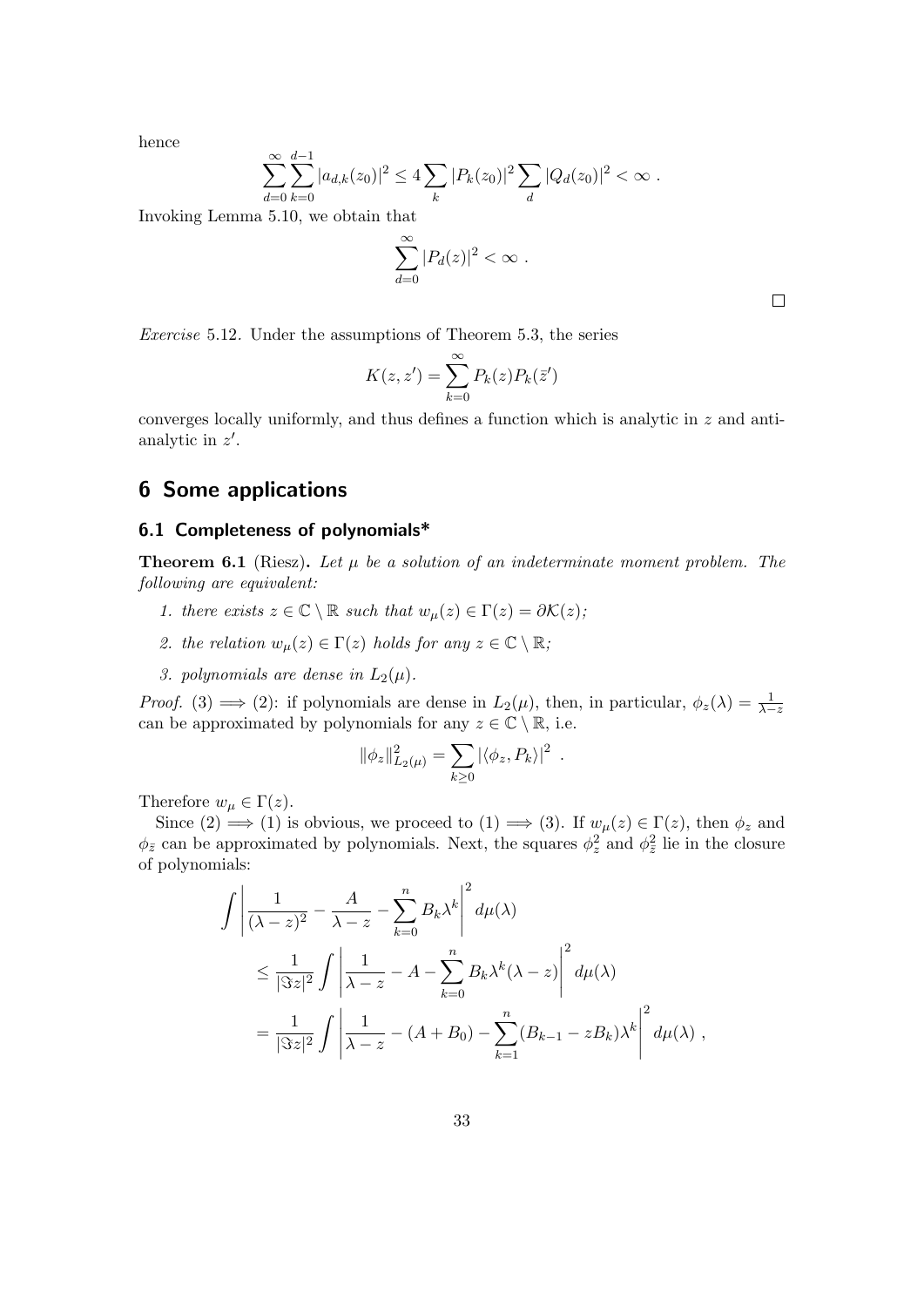and this expression can be made arbitrarily small by choosing suitable  $A$  and  $B_k$ . Proceeding in a similar fashion, we obtain that  $\phi_z^k$  and  $\phi_{\bar{z}}^k$  can be approximated by polynomials.

Suppose polynomials are not dense. Then there exists  $0 \neq g \in L_2(\mu)$  such that  $\langle g, f \rangle = 0$  for any f in the closure of polynomials. In particular,

$$
\int \frac{g(\lambda)}{(\lambda - z)^k} d\mu(\lambda) = \int \frac{g(\lambda)}{(\lambda - \bar{z})^k} d\mu(\lambda) = 0, \quad k = 1, 2, 3 \cdots
$$

Let

$$
u(\zeta) = \int \frac{g(\lambda)}{\lambda - \zeta} d\mu(\lambda) , \quad \zeta \in \mathbb{C} \setminus \mathbb{R} .
$$

This function is analytic in  $\mathbb{C}_{\pm}$ , and

$$
u(z) = u'(z) = u''(z) = \cdots = u(\bar{z}) = u'(\bar{z}) = u''(\bar{z}) = \cdots = 0.
$$

Hence  $u \equiv 0$ , and then  $g d\mu = 0$  by the inversion formula for the Stieltjes transform, thus  $g = 0$  in  $L_2(\mu)$ .  $\Box$ 

**Theorem 6.2** (Naimark). Consider the convex set of solutions to an indeterminate moment problem. A measure  $\mu$  is an extreme point of this set if and only if polynomials are dense in  $L_1(\mu)$ .

*Proof.* If  $\mu$  is not an extreme point in the set of solutions, then it can be represented as  $\mu = \alpha \mu_1 + (1 - \alpha)\mu_2$ . Denote  $\Phi[f] = \int f d\mu$  and  $\Phi_1[f] = \int f d\mu_1$ . Then we have:

$$
|\Phi[f]| \le ||f||_{L_1(\mu)}, \quad |\Phi_1[f]| \le \frac{1}{\alpha} ||f||_{L_1(\mu)},
$$

hence both functionals are continuous, and coincide on  $\mathbb{C}[\lambda]$ . Therefore polynomials are not dense.

Vice versa, if polynomials are not dense in  $L_1(\mu)$ , we can find a functional  $\Phi_0$  of norm 1 such that  $\mathbb{C}[\lambda] \subset \text{Ker } \Phi_0$ . Let

$$
\Phi_{\pm}[f] = \int f d\mu \pm \Phi_0[f] ,
$$

then  $\Phi_{\pm}$  are non-negative functionals. Therefore

$$
\Phi_{\pm}[f] = \int fg_{\pm} d\mu
$$

with  $g_{\pm} \geq 0$ . The measures  $d\mu_{\pm} = g_{\pm} d\mu$  have the same moments as  $\mu$ , and  $\mu$  is their average.  $\Box$ 

**Definition 6.3.** A solution  $\mu$  to a moment problem is called N-extreme if the equivalent conditions of Theorem 6.1 hold, and V-extreme if the equivalent conditions of Theorem 6.2 hold.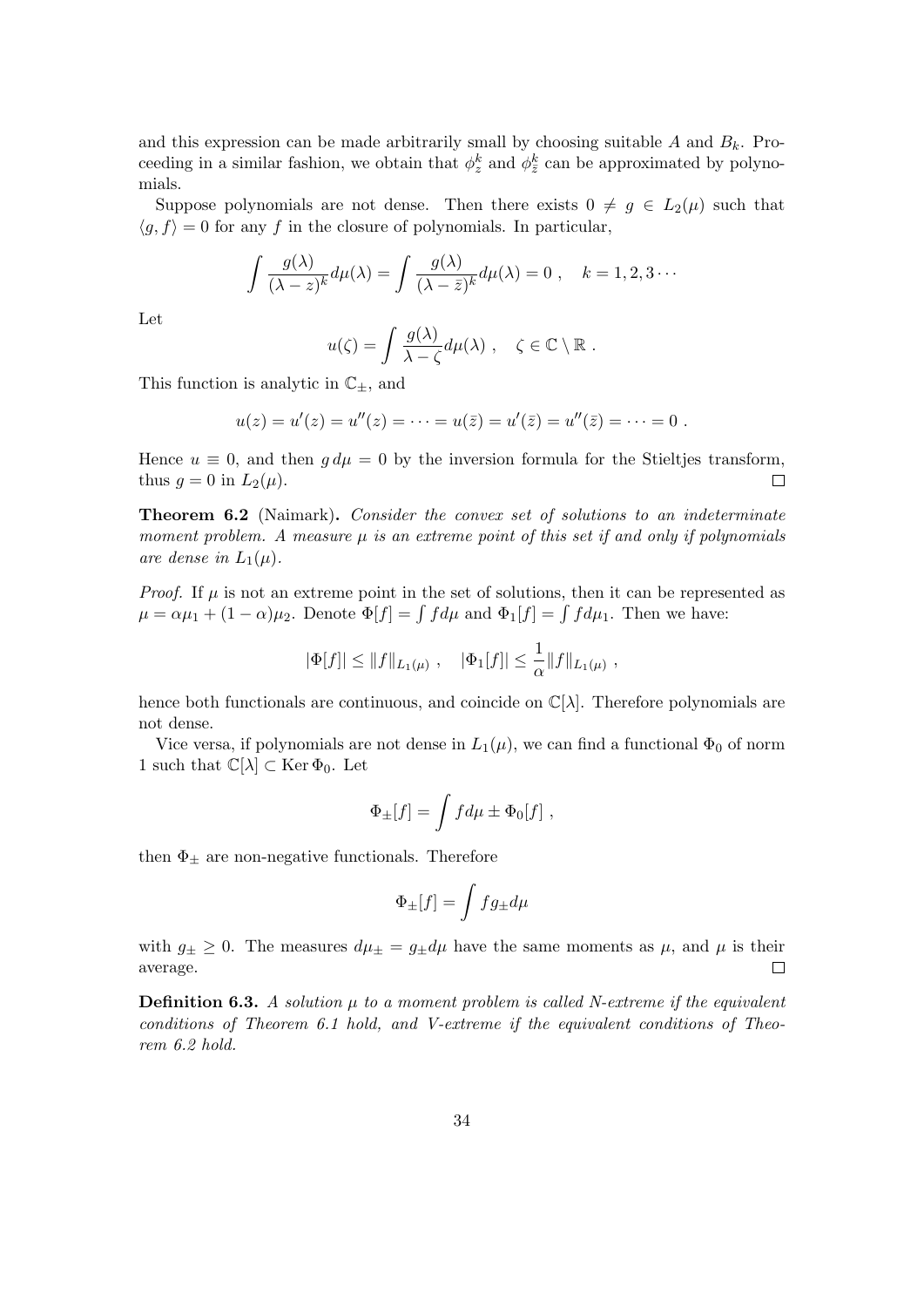Corollary 6.4. Any N-extreme measure is V-extreme.

Corollary 6.5. For any  $z \in \mathbb{C} \setminus \mathbb{R}$  and  $w \in \Gamma(z)$ , there exists a unique solution  $\mu$  for which  $w_{\mu}(z) = w$ .

*Proof.* If there were two such solutions  $\mu_1$  and  $\mu_2$ , their average  $\frac{\mu_1+\mu_2}{2}$  would also be N-extreme, in contradiction to Corollary 6.4.

Thus, in the indeterminate case the set of N-extreme solutions is homeomorphic to a circle.

## 6.2 Carleman's criterion, revisited\*

**Proposition 6.6** (Carleman). If  $\sum b_k^{-1} = \infty$ , then the moment problem is determinate.

*Proof.* According to (4.7),  $P_k Q_{k+1} - P_{k+1} Q_k = b_k^{-1}$  $\bar{k}^{-1}$ , hence

$$
\sum \frac{1}{b_k} = \sum (P_k(i)Q_{k+1}(i) - P_{k+1}(i)Q_k(i)) \le \sum (|P_k(i)|^2 + |Q_k(i)|^2) .
$$

Thus the divergence of the left-hand side implies the divergence of the right-hand side and hence (by Proposition 5.9) the determinacy of the moment problem.  $\Box$ 

Now we can give another proof of

Corollary 2.12 (Carleman's criterion). If  $\sum_k s_{2k}^{-\frac{1}{2k}} = \infty$ , the moment problem is determinate.

*Proof.* Without loss of generality  $s_0 = 1$ . Then

$$
LC(P_k) = \frac{1}{b_0b_1\cdots b_{k-1}} ,
$$

whence

$$
b_0\cdots b_{k-1}=b_0\cdots b_{k-1}\Phi[|P_k|^2]=\Phi[\lambda^k P_k(\lambda)]\leq \sqrt{\Phi[\lambda^{2k}]}=\sqrt{s_{2k}}\ ,
$$

hence by Carleman's inequality  $(2.6)$ 

$$
\sum_{k} s_{2k}^{-\frac{1}{2k}} \leq \sum_{k} (b_0 \cdots b_k)^{-\frac{1}{k}} \leq e \sum_{k} \frac{1}{b_k} ,
$$

whence the divergence of the left-hand side implies determinacy by Proposition 6.6.  $\Box$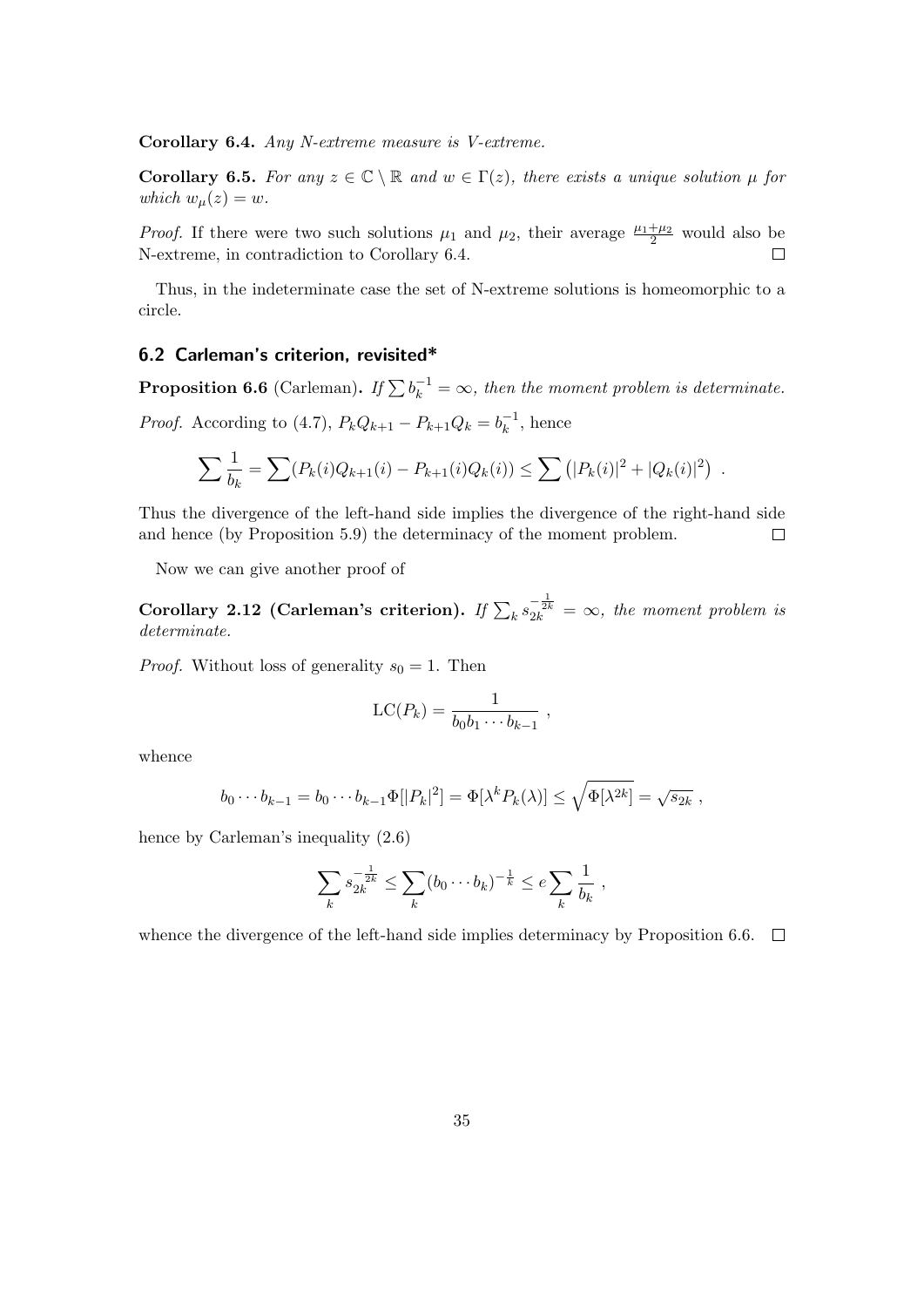#### 6.3 A condition for indeterminacy

**Theorem 6.7** (Krein's condition). If  $\mu$  has an absolutely continuous component with density  $u(\lambda) = \mu'_{\rm ac}(\lambda)$  such that

$$
\int \log u(\lambda) \frac{d\lambda}{1 + \lambda^2} > -\infty , \qquad (6.1)
$$

then  $\mu$  is indeterminate.

Proof. The following proof is borrowed from Berg [2011]. A similar argument was used by Szegő in the context of the trigonometric moment problem.

It suffices to consider the case  $d\mu = u(\lambda)d\lambda$ . Recall that

$$
K_d(z, z') = \sum_{k=0}^d P_k(z) P_k(\bar{z}'), \quad \int K_d(z, \lambda) K_d(\lambda, z') d\mu(\lambda) = K_d(z, z') ;
$$

we shall prove that  $\sup_d K_d(i, i) < \infty$ .

**Lemma 6.8.** If  $K_d(z, z') = 0$ , then either both z and z' are real, or  $\Im z \Im z' < 0$ .

*Proof.* By the Christoffel-Darboux formula (Proposition 4.6),  $K_d(z, z') = 0$  if and only if

$$
\frac{P_{d+1}(z)}{P_d(z)} = \frac{P_{d+1}(\bar{z}')}{P_d(\bar{z}')} \ . \tag{6.2}
$$

Now, the ratio  $P_{d+1}/P_d$  is only real on  $\mathbb{R}$ , since  $P_{d+1}^{\tau} = P_{d+1} - \tau P_d$  has only real zeros for any  $\tau \in \mathbb{R}$  (see Exercise 4.17). Also,

$$
\lim_{y \to \infty} \frac{P_{d+1}(iy)}{P_d(iy)} = i\infty
$$

since  $LC(P_{d+1}), LC(P_d) > 0$ . Therefore  $P_{d+1}/P_d$  maps  $\mathbb{C}_+$  to  $\mathbb{C}_+$  and  $\mathbb{C}_-$  to  $\mathbb{C}_-$ , and (6.2) is impossible if, say,  $z \in \mathbb{C}_+$  and  $z' \in \mathbb{C}_- \cup \mathbb{R}$ .  $\Box$ 

*Exercise* 6.9. If  $R \in \mathbb{C}[z]$  is such that  $R^{-1}(0) \subset \mathbb{C}_-$ , then

$$
\frac{1}{\pi} \int \frac{\log |R(\lambda)|}{1 + \lambda^2} d\lambda = \log |R(i)|.
$$

Now we conclude the proof of the theorem. Consider the integral

$$
I = \int \log(|K_d(i,\lambda)|^2 u(\lambda)) \frac{d\lambda}{\pi(1+\lambda^2)}.
$$

On the one hand, Jensen's inequality yields

$$
I \leq \log \int |K_d(i,\lambda)|^2 u(\lambda) \frac{d\lambda}{\pi(1+\lambda^2)} \leq \log \int |K_d(i,\lambda)|^2 u(\lambda) \frac{d\lambda}{\pi} = \log \frac{|K_d(i,i)|}{\pi}.
$$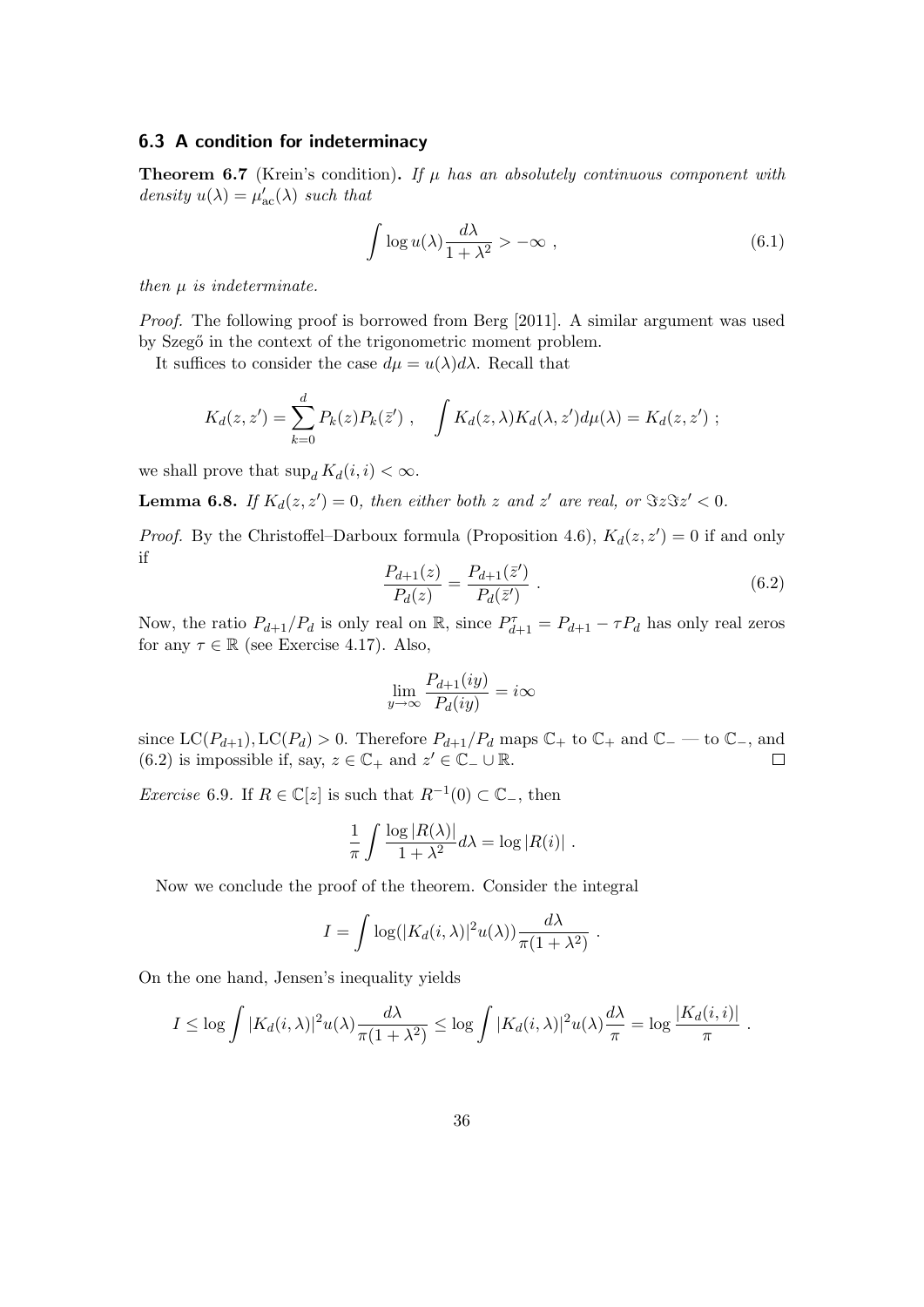On the other hand,

$$
I = 2 \int \log |K_d(i, \lambda)| \frac{d\lambda}{\pi (1 + \lambda^2)} + \int \log u(\lambda) \frac{d\lambda}{\pi (1 + \lambda^2)}
$$
  
=  $2 \log |K_d(i, i)| + \int \log w(\lambda) \frac{d\lambda}{\pi (1 + \lambda^2)}$ .

Therefore

$$
K_d(i,i) = |K_d(i,i)| \le \frac{1}{\pi} \exp\left\{-\int \log u(\lambda) \frac{d\lambda}{\pi(1+\lambda^2)}\right\} .
$$

Exercise 6.10 (A. Ostrowski). Let  $d\mu(\lambda) = e^{-a(\lambda)}d\lambda$ , where a is even,  $a(0) > -\infty$ ,  $t \mapsto a(e^t)$  is increasing and convex, and

$$
\lim_{\lambda \to +\infty} \frac{a(\lambda)}{\log \lambda} = +\infty
$$

(so that  $\mu$  has finite moments). Then  $\mu$  is determinate if and only if

$$
\int \frac{a(\lambda)d\lambda}{1+\lambda^2} = \infty.
$$

# 7 Jacobi matrices

Now we discuss the spectral theory of Jacobi matrices. We study the recurrence

$$
(\star)_\lambda: \quad \lambda \psi(k) = b_k \psi(k+1) + a_k \psi(k) + b_{k-1} \psi(k-1) \;, \quad k \ge 1 \;, \tag{7.1}
$$

where  $a_k \in \mathbb{R}$  and  $b_k \in \mathbb{R}$  are fixed coefficients,  $\psi : \mathbb{Z}_+ \to \mathbb{C}$  is an unknown sequence, and  $\lambda$  is a parameter. We assume that  $b_k > 0$  for all  $k \geq 0$ . The recurrence  $(\star)_{\lambda}$  is a discrete analogue of a Sturm–Liouville equation

$$
-\frac{d}{dx}\left[p(x)\frac{d\psi(x)}{dx}\right] + q(x)\psi(x) = \lambda w(x)\psi(x) .
$$

We state an important property of solutions:

**Proposition 7.1.** Let  $\psi_j$   $(j = 1, 2)$  be a solution of  $(\star)_{\lambda_j}$ . Then for any  $k \geq 1$ 

$$
b_k \begin{vmatrix} \psi_1(k) & \psi_2(k) \\ \psi_1(k+1) & \psi_2(k+1) \end{vmatrix} - b_{k-1} \begin{vmatrix} \psi_1(k-1) & \psi_2(k-1) \\ \psi_1(k) & \psi_2(k) \end{vmatrix} = (\lambda_2 - \lambda_1) \psi_1(k) \psi_2(k).
$$

The formula remains true for complex  $\lambda_i$ .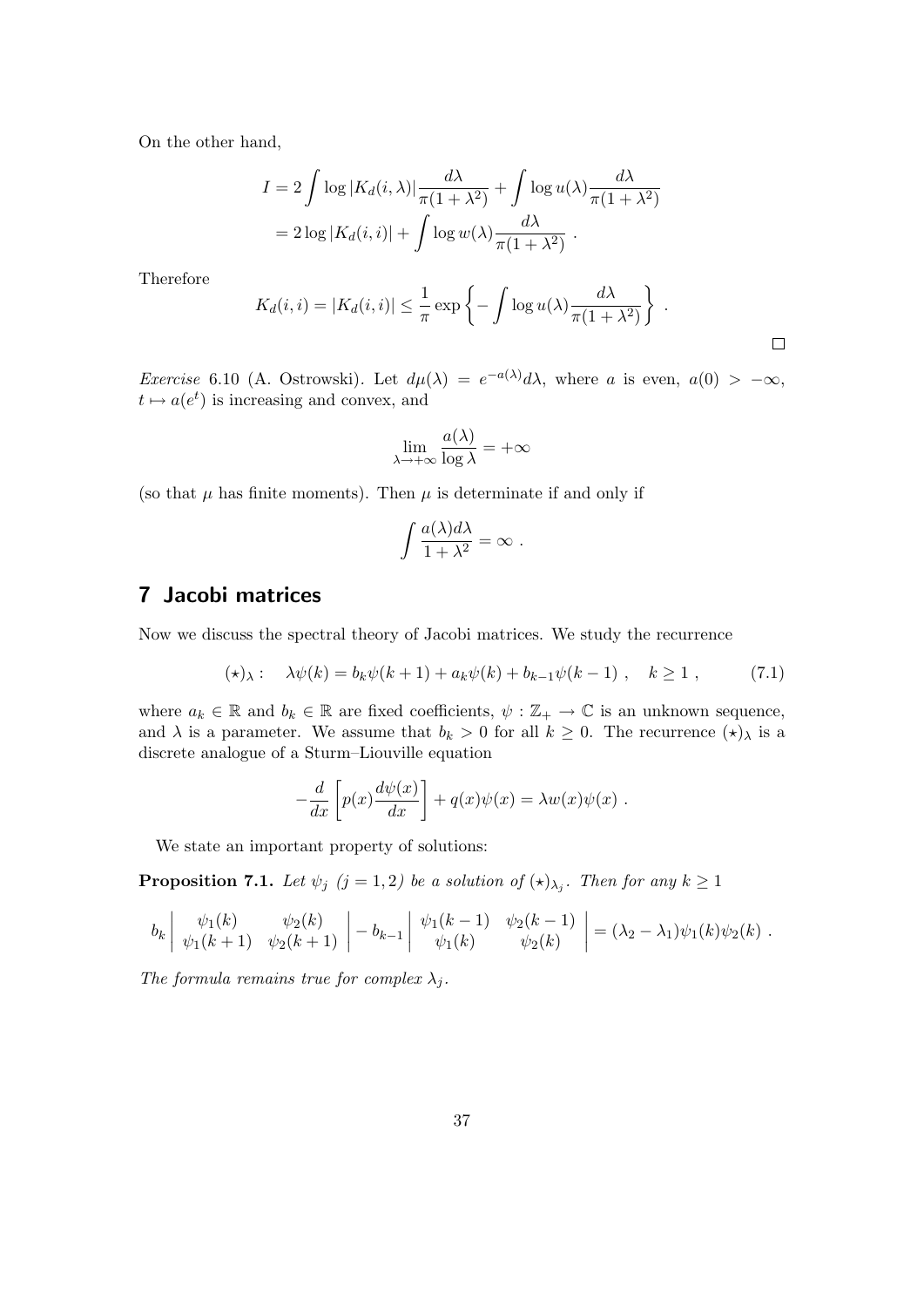Proof. The left-hand side is equal to

$$
\begin{vmatrix}\n\psi_1(k) & \psi_2(k) \\
b_k \psi_1(k+1) + b_{k-1} \psi_1(k-1) & b_k \psi_2(k+1) + b_{k-1} \psi_2(k-1) \\
\psi_1(k) & \psi_2(k) \\
(\lambda_1 - a_k) \psi_1(k) & (\lambda_2 - a_k) \psi_2(k)\n\end{vmatrix} = \begin{vmatrix}\n\psi_1(k) & \psi_2(k) \\
\lambda_1 \psi_1(k) & \lambda_2 \psi_2(k)\n\end{vmatrix}.
$$

.

Corollary 7.2 (Discrete Green formula). Under the assumptions of Proposition 7.1,

$$
\sum_{k=1}^{d} \psi_1(k)\psi_2(k) = \frac{1}{\lambda_2 - \lambda_1} \left\{ b_d \left| \begin{array}{cc} \psi_1(d) & \psi_2(d) \\ \psi_1(d+1) & \psi_2(d+1) \end{array} \right| - b_0 \left| \begin{array}{cc} \psi_1(0) & \psi_2(0) \\ \psi_1(1) & \psi_2(1) \end{array} \right| \right\}
$$

Remark 7.3. The Christoffel–Darboux formula (Proposition 4.6) as well as the formula (5.6) are special cases of Corollary 7.2, whereas (4.7) follows directly from Proposition 7.1.

#### 7.1 Connection to spectral theory

Define a semiinfinite matrix

$$
J = \left( \begin{array}{cccccc} a_0 & b_0 & 0 & 0 & 0 & \cdots \\ b_0 & a_1 & b_1 & 0 & 0 & \cdots \\ 0 & b_1 & a_1 & b_2 & 0 & \cdots \\ \vdots & \vdots & \ddots & \ddots & \ddots \end{array} \right)
$$

It is called a Jacobi matrix. Then  $(\star)_{\lambda}$  with the initial condition

$$
\lambda \psi(0) = b_0 \psi(1) + a_0 \psi(0)
$$

looks like an eigenvector equation:  $J\psi = \lambda \psi$ , and  $\lambda$  becomes the spectral parameter. The matrix  $J$  is symmetric, so we would expect a nice spectral theorem such as in Section 3.2. We would of course like the spectrum to be real. However:

*Exercise* 7.4. Let  $a_k = 0$  and  $b_k = k!$  Prove that, for any  $z \in \mathbb{C} \setminus \mathbb{R}$ , there exists a solution  $\psi \in \ell_2$  to  $J\psi = z\psi$ .

This is a sign that we have not imposed proper boundary conditions at infinity. Indeed, the problem for a finite interval:

$$
\lambda \psi(k) = b_k \psi(k+1) + a_k \psi(k) + b_{k-1} \psi(k-1) , \quad 1 \le k \le d-1
$$

is well-posed only with boundary conditions at both edges. The eigenvalues of

$$
J_{d+1} = \begin{pmatrix} a_0 & b_0 & 0 & 0 & 0 & \cdots \\ b_0 & a_1 & b_1 & 0 & 0 & \cdots \\ 0 & b_1 & a_1 & b_2 & 0 & \cdots \\ \vdots & \vdots & \ddots & \ddots & \ddots & \vdots \\ b_{d-2} & a_{d-1} & b_{d-1} & \cdots & \vdots \\ 0 & 0 & \cdots & 0 & b_{d-1} & a_d \end{pmatrix}
$$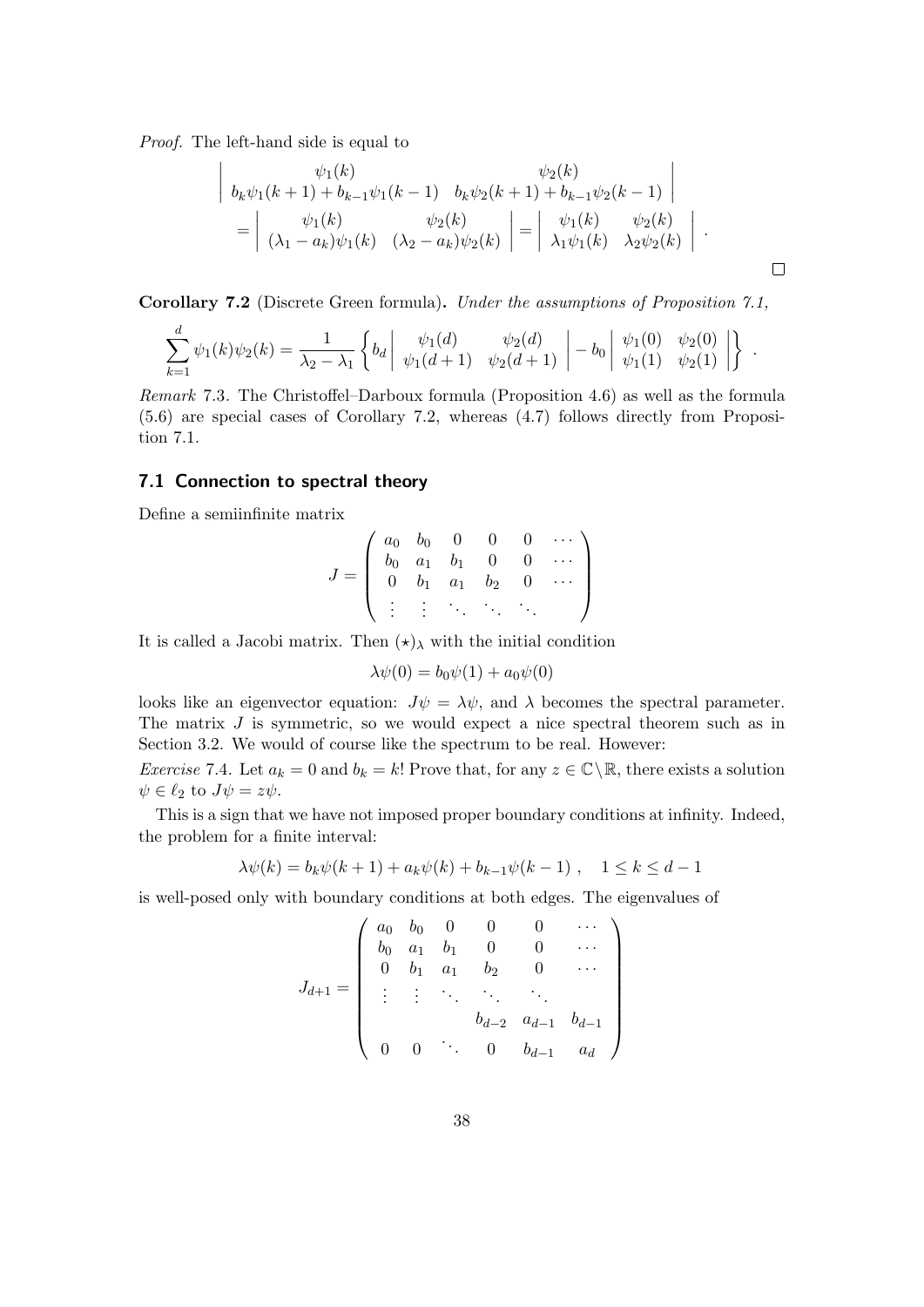correspond to the Dirichlet boundary conditions

$$
\lambda \psi(0) = b_0 \psi(1) + a_0 \psi(0) , \qquad (7.2)
$$

$$
\lambda \psi(d) = a_d \psi(d) + b_{d-1} \psi(d-1) \tag{7.3}
$$

However,  $a_d$  may be chosen arbitrarily, therefore there is in fact a one-parametric family of good (self-adjoint) boundary conditions corresponding to different choices of  $a_d$ . If

the sequences  $(a_k)$  and  $(b_k)$  are bounded, the matrix J defines a bounded self-adjoint operator with real spectrum, hence a situation such as in Exercise 7.4 can not occur. That is, in this case there is no need for any boundary conditions at infinity. As we shall see, this is a reflection of the following fact: the solutions corresponding to different choices of  $a_d$  coalesce in the limit  $d \to \infty$ .

We turn to the following question: given  $(a_k)$  and  $(b_k)$ , when is there need for boundary conditions at infinity? To answer this question, consider the matrices

$$
J_{d+1}(\tau) = \begin{pmatrix} a_0 & b_0 & 0 & 0 & 0 & \cdots \\ b_0 & a_1 & b_1 & 0 & 0 & \cdots \\ 0 & b_1 & a_1 & b_2 & 0 & \cdots \\ \vdots & \vdots & \ddots & \ddots & \ddots & \vdots \\ b_{d-2} & a_{d-1} & b_{d-1} & \cdots & \vdots \\ 0 & 0 & \cdots & 0 & b_{d-1} & a_d - \tau b_d \end{pmatrix}, \quad \tau \in \mathbb{R}.
$$

The spectral measure of  $J_{d+1}(\tau)$  corresponding to the vector  $\delta_0$  is given by

$$
\mu_{d+1}^{\tau} = \sum_{j=1}^{d+1} |\psi_j^{\tau}(0)|^2 \delta_{\xi_j^{\tau}}, \quad \mu_{d+1}^{\tau}(B) = \sum_{\xi_j^{\tau} \in B} |\psi_j^{\tau}(0)|^2 , \qquad (7.4)
$$

where  $\xi_j^{\tau}$  are the eigenvalues of  $J_d(\tau)$ , and  $\psi_j^{\tau}$  are the associated eigenvalues. The similarity in notation to  $(4.10)$  is of course not coincidental.

**Definition 7.5.** We say that a Jacobi matrix J is of type  $\bf{D}$  if there exists a probability measure  $\mu$  such that for any choice of  $\tau_d \in \mathbb{R}$ 

$$
\mu_d^{\tau_d} \underset{d \to \infty}{\longrightarrow} \mu \quad in \ weak \ topology \ .
$$

Otherwise, we say that  $J$  is of type  $C$ .

#### 7.2 Connection to the moment problem

In the sequel we assume that  $b_k > 0$ . This does not entail a loss of generality (why?).

**Theorem 7.6** (Perron). For every recurrence of the form  $(\star)_{\lambda}$  with  $b_k > 0$  there exists a unique moment sequence  $s_0 = 1, s_1, \cdots$  such that the corresponding orthogonal polynomials  $P_k(\lambda)$  satisfy  $(\star)_{\lambda}$  with the initial conditions

$$
P_0(\lambda) \equiv 1, \quad P_1(\lambda) = \frac{\lambda - a_0}{b_0} \tag{7.5}
$$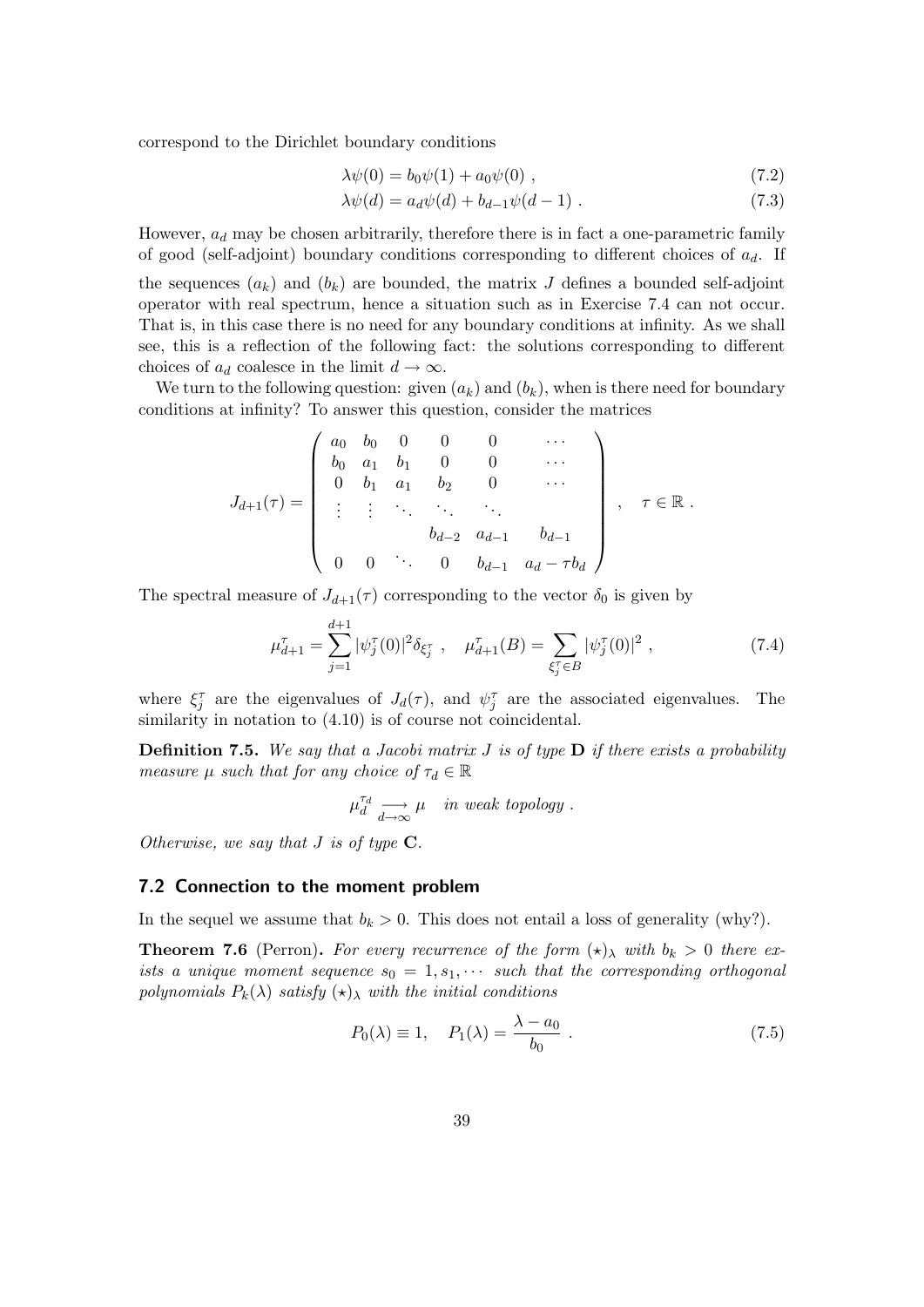*Proof.* Define a sequence of polynomials  $P_k(\lambda)$  that satisfy  $(\star)_{\lambda}$ , with the initial conditions (7.5). This sequence forms a (linear-algebraic) basis in  $\mathbb{C}[\lambda]$ , and  $LC(P_k) > 0$ . Define an inner product  $\langle \cdot, \cdot \rangle$  on  $\mathbb{C}[\lambda]$ :

$$
\langle \sum_j c_j P_j, \sum_k c'_k P_k \rangle = \sum_j c_j \vec{c}'_j.
$$

It is obviously positive-definite. Let us show that there is a (unique) sequence  $(s_k)$  such that

$$
\langle \sum c_j \lambda^j, \sum c'_k \lambda^k \rangle = \sum_{j,k} c_j \vec{c}'_k s_{j+k} .
$$

By Exercise 4.1, it suffices to show that

$$
\langle \lambda R(\lambda), S(\lambda) \rangle = \langle R(\lambda), \lambda S(\lambda) \rangle
$$

for any pair of polynomials R, S. It suffices to consider the case  $R = P_j$ ,  $S = P_k$ . Then

$$
\langle \lambda P_j(\lambda), P_k(\lambda) \rangle = \langle b_j P_{j+1} + a_j P_j + b_{j-1} P_{j-1}, P_k \rangle
$$
  
=  $b_j \delta_{j+1,k} + a_j \delta_{j,k} + b_{j-1} \delta_{j-1,k} = b_{k-1} \delta_{j,k-1} + a_k \delta_{j,k} + b_k \delta_{j,k+1}$   
=  $\langle P_j, b_{k-1} P_{k-1} + a_k P_k + b_k P_{k+1} = \langle P_j(\lambda), \lambda P_k(\lambda) \rangle$ .

The sequence  $(s_k)$  which we have constructed is a moment sequence, and the associated orthogonal polynomials are exactly the polynomials  $P_k$ .  $\Box$ 

**Theorem 7.7.** Let J be a Jacobi matrix with  $b_k > 0$ . Then J is of type **D** if and only if the corresponding moment problem is determinate.

**Lemma 7.8.**  $det(z - J_d(\tau)) = b_0 \cdots b_{d-1} P_d^{\tau}(z)$ .

*Proof.* It suffices to prove the proposition for  $\tau = 0$ , since

$$
P_d^{\tau} = P_d - \tau P_{d-1} , \quad \det(J_d(\tau) - z) = \det(J_d - z) - \tau b_{d-1} \det(J_{d-1} - z) .
$$

For  $d = 1$  the identity follows from (7.5). The induction step follows from the recurrent relation  $(\star)_z$ .  $\Box$ 

**Lemma 7.9.** Let J be a Jacobi matrix with  $b_k > 0$ . The measures  $\mu_d^{\tau}$  defined in (7.4) coincide with those defined in  $(4.10)$  for the associated moment problem.

*Proof.* In this proof, let us denote the measure defined in (7.4) by  $\tilde{\mu}_d^{\tau}$ . Observe that for  $0 \leq k \leq 2d-2$ 

$$
s_k[\widetilde{\mu}_d^{\tau}] = (J_d(\tau)^k)_{00} = (J^k)_{00} = \Phi[\lambda^k];
$$

 $\Box$ 

using this equality for  $0 \le k \le d-1$  completes the proof.

40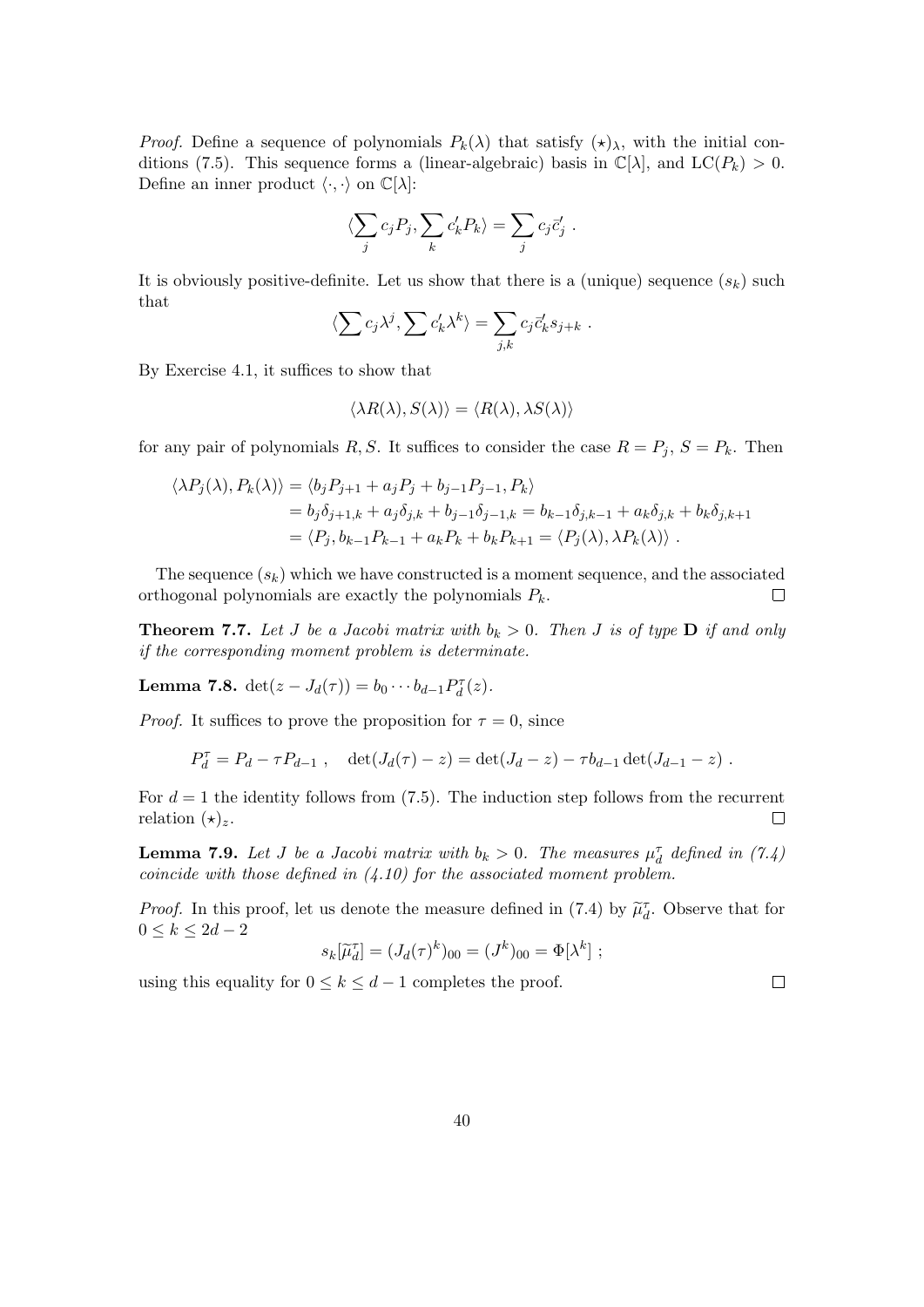*Proof of Theorem 7.7.* A sequence of probability measures  $(\nu_d)$  is weakly convergent if and only if the sequence of Stieltjes transforms converges pointwise in  $\mathbb{C} \setminus \mathbb{R}$ . If the moment problem is determinate, the sequence  $(\mu_d^{\tau})$  converges to a  $\tau$ -independent limit, therefore the geometric locus of the values of  $w_d^{\tau}(z)$  shrinks to a point for every  $z \in \mathbb{C} \setminus \mathbb{R}$ . Hence  $J$  is of type  $\mathbf{D}$ .

Vice versa, if J is of type **D**, the geometric locus of the values of  $w<sub>u</sub>(z)$  as  $\mu$  ranges over the collection of solutions to the moment problem degenerates to a point for any  $z \in \mathbb{C} \setminus \mathbb{R}$ , hence the moment problem is determinate.  $\Box$ 

#### 7.3 Inclusion in the general framework

Let J be a Jacobi matrix with  $b_k > 0$ . It defines an operator acting on the space of finitely-supported sequences in  $\ell_2$ ; this operator is symmetric:

$$
\langle Ju, v \rangle = \langle u, Jv \rangle \tag{7.6}
$$

for such  $u, v$ .

Recall several constructions and facts from spectral theory (see Akhiezer and Glazman [1993]). Let T be an operator defined on a dense subspace D of a Hilbert space  $\mathcal H$ . Consider the set of pairs

$$
\Gamma = \{(u, u') \in \mathcal{H} \times \mathcal{H} \mid \exists u_n \in D : u_n \to u , Tu_n \to u'\}.
$$

If  $T$  is symmetric, i.e.

$$
\langle Tu, v \rangle = \langle u, Tv \rangle ,
$$

then  $\Gamma$  is a graph of an operator  $\overline{T}$  which is called the closure of T. Also consider the collection

$$
\Gamma^* = \{(v, v') \in \mathcal{H} \times \mathcal{H} \mid \forall u \in D \, \langle Tu, v \rangle = \langle u, v' \rangle \} .
$$

Without any assumptions,  $\Gamma^*$  is the graph of an operator  $T^*$ , called the adjoint operator; it is always closed (i.e. its closure coincides with itself). If T is symmetric,  $\overline{T}^* = T^*$  and  $T^{**} = \overline{T}$ . A symmetric operator T is called self-adjoint if  $T^* = T$  and essentially self-adjoint if  $T^* = \overline{T}$ .

Self-adjoint operators admit a spectral theorem similar to Theorem 3.9. On the other hand, symmetric operators that are not self-adjoint do not admit a natural spectral decomposition.

Let T be a symmetric operator defined on a dense subspace D of a Hilbert space  $\mathcal{H}$ . The invariability theorem asserts that the functions

$$
z \mapsto \dim \text{Ker}(T^* - z)
$$

are constant in  $\mathbb{C}_+$  and in  $\mathbb{C}_-$ . The numbers  $n_{\pm}(T) = \dim \text{Ker}(T^* \mp i)$  are called the deficiency indices of  $T$ . The operator  $T$  is self-adjoint if and only if its deficiency indices are (0,0). The operator T admits a self-adjoint extension  $T: \mathcal{H} \to \mathcal{H}$  if and only if its deficiency indices are equal. If the deficiency indices are  $(n_{+}(T), n_{-}(T))$ , the self-adjoint extensions are parametrised by unitary bijections

$$
U: \text{Ker}(T^* - i) \longleftrightarrow \text{Ker}(T^* + i) .
$$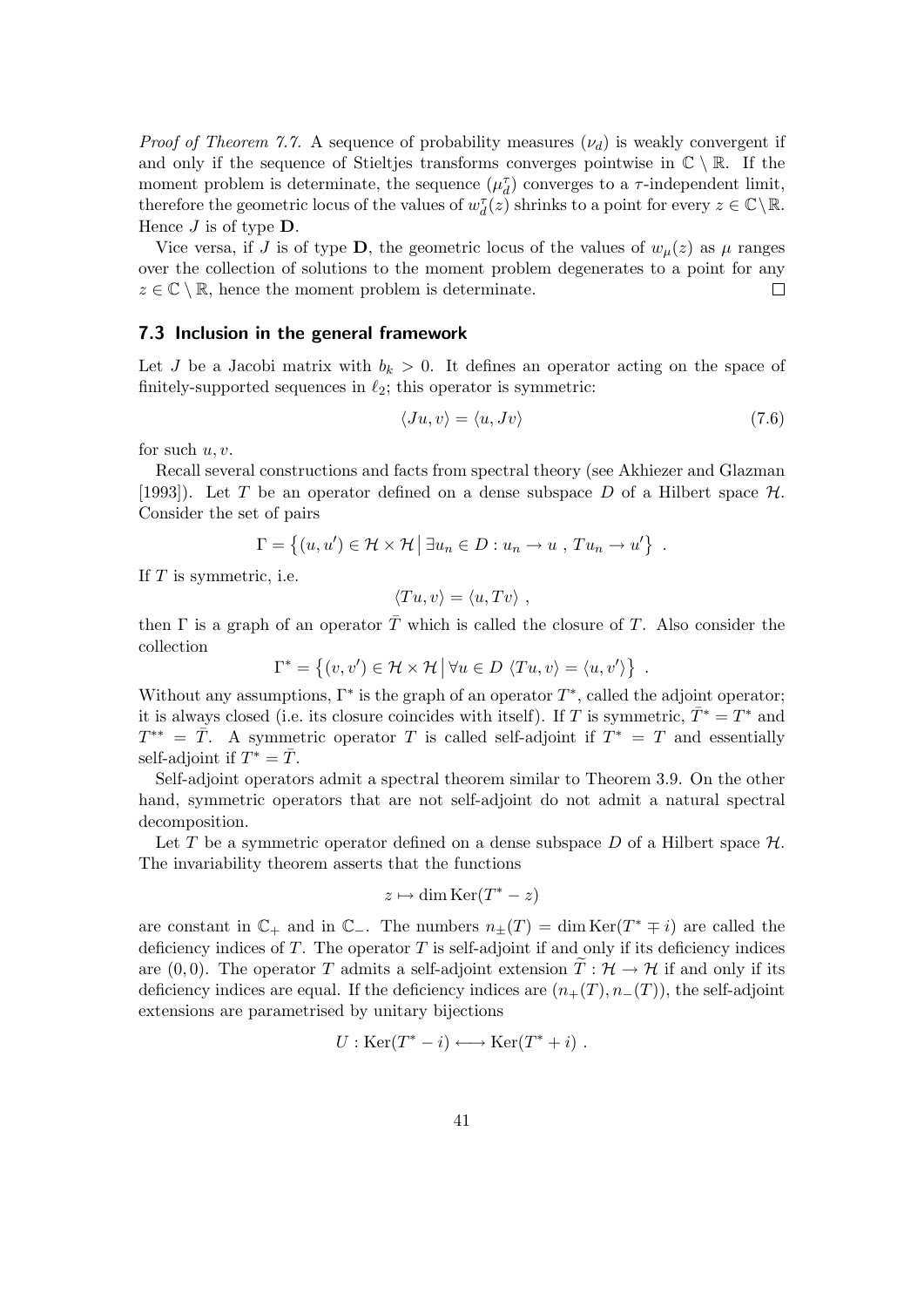**Theorem 7.10.** Let J be a Jacobi matrix with  $b_k > 0$ . If J is of type **D**, the corresponding operator J is essentially self-adjoint. If J is of type  $C$ , the deficiency indices of the corresponding operator are  $(1,1)$ . The spectral measures of the self-adjoint extensions (with respect to the vector  $\delta_0$ ) are exactly the N-extreme solutions (Definition 6.3) to the moment problem.

*Exercise* 7.11. Let H be a separable Hilbert space, and let  $T : \mathcal{H} \to \mathcal{H}$  be a bounded self-adjoint operator with a cyclic vector  $v_1$ . There exists an orthonormal basis  $(v_j)_{j=1}^{\infty}$ of  $H$  in which  $T$  is represented by a Jacobi matrix.

# 8 The multidimensional moment problem\*

The two-dimensional counterpart of the map  $S$  from the introduction takes a measure  $\mu$  on  $\mathbb{R}^2$  to the array  $(s_{\ell,k}[\mu])_{\ell,k\geq 0}$  of its moments

$$
s_{\ell,k}[\mu] = \int \lambda_1^{\ell} \lambda_2^{k} d\mu(\lambda) .
$$

Similarly to the one-dimensional case, any element of the image satisfies

$$
\sum_{\ell,\ell',k,k'\geq 0} s_{\ell+\ell',k+k'} z_{\ell,k} \bar{z}_{\ell',k'} \geq 0 , \quad (z_{\ell,k}) \in \mathbb{C}^{\mathbb{Z}_+^2} . \tag{8.1}
$$

However, unlike the one-dimensional case, this condition is necessary but not sufficient.

#### 8.1 Existence

**Proposition 8.1** (Hilbert). There exists  $P \in \mathbb{R}[\lambda, \kappa]$  which can not be represented as a sum of squares.

Hilbert's proof was not constructive; the first example (which we reproduce below) was constructed in the 1960-s by Motzkin [1967].

Proof. Let

$$
M(\lambda, \kappa) = \lambda^4 \kappa^2 + \lambda^2 \kappa^4 + 1 - 3\lambda^2 \kappa^2.
$$

By the arithmetic-geometric mean inequality

$$
M(\lambda, \kappa) \ge 3\sqrt[3]{\lambda^6 \kappa^6} - 3\lambda^2 \kappa^2 = 0.
$$

Assume that M is a sum of squares:  $M = \sum_j h_j^2$ ,  $h_j \in \mathbb{R}[\lambda_1, \lambda_2]$ . Denote the coefficients of  $h_i$  as follows:

$$
h_j(\lambda, \kappa) = A_j \lambda^3 + B_j \lambda^2 \kappa + C_j \lambda \kappa^2 + D_j \kappa^3
$$
  
+
$$
+ E_j \lambda^2 + F_j \lambda \kappa + G_j \kappa^2
$$
  
+
$$
+ H_j \lambda + I_j \kappa
$$
  
+
$$
+ J_j.
$$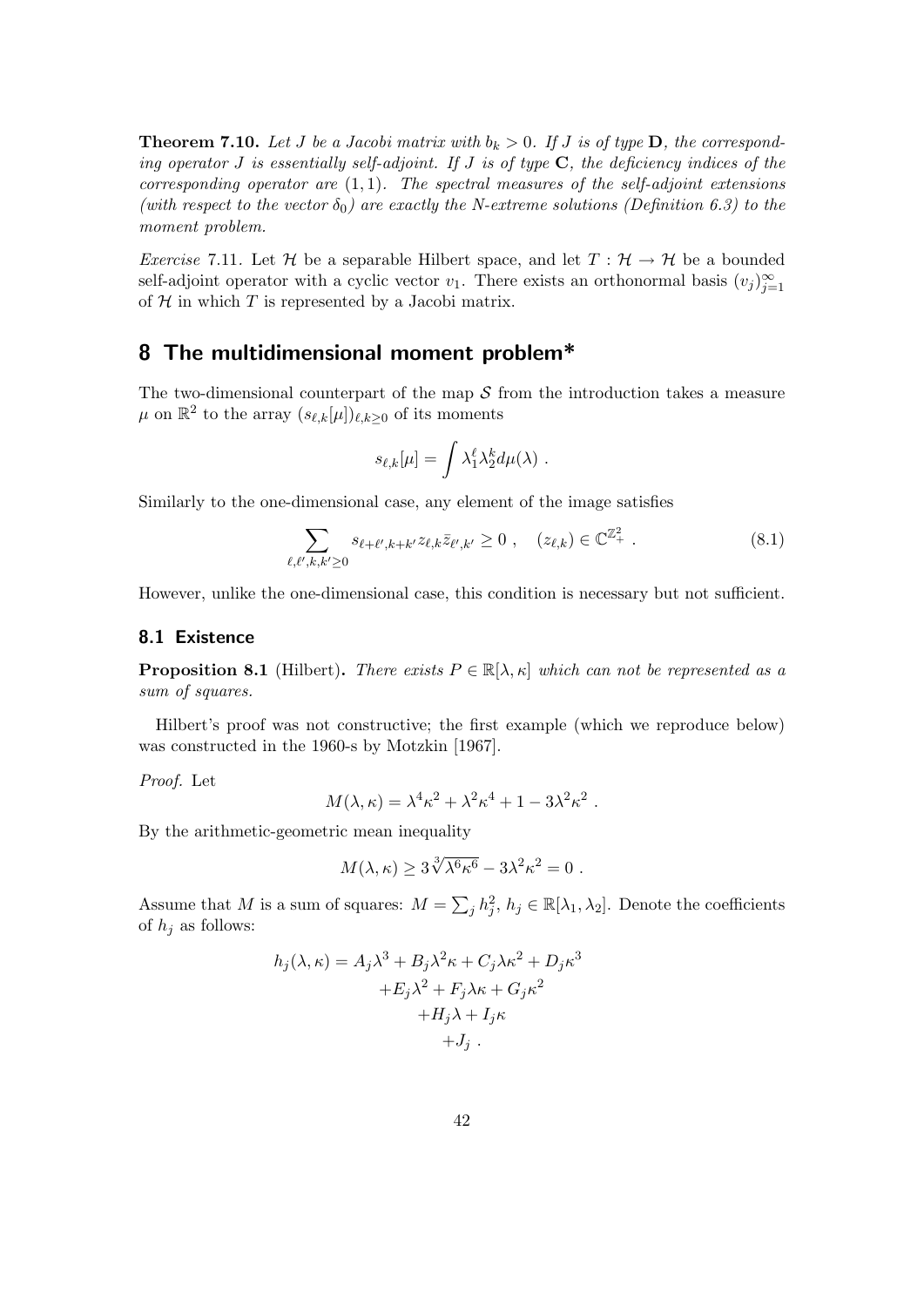Comparing the highest-degree coefficients, we consecutively prove that

$$
A_k = D_k = 0
$$
,  $E_k = G_k = 0$ ,  $H_k = I_k = 0$ .

From the equalities  $M(\pm 1, \pm 1) = 0$  we obtain that  $h_k(\pm 1, \pm 1) = 0$ , i.e.

$$
B_k + C_k + F_k + J_k = B_k - C_k - F_k + J_k = -B_k + C_k - F_k + J_k = -B_k - C_k + F_k + J_k = 0
$$
  
whence  $B_k = C_k = F_k = J_k = 0$ .

Using a Hahn–Banach argument in an appropriate topology, this can be shown to imply (see Berg [1987] and references therein):

**Theorem 8.2.** There exists an array  $(s_{\ell,k})$  satisfying (8.1) which is not a moment array, i.e. it does not admit a representation

$$
s_{\ell,k} = s_{\ell,k}[\mu] , \quad \ell,k \ge 0
$$

with a positive measure  $\mu$ .

See also Friedrich [1985] for an explicit construction of such an array  $(s_{\ell,k})$ .

Thus, Hamburger's theorem fails in two dimensions. On the other hand, Hausdorff's theorem can be extended:

*Exercise* 8.3. Let  $\Phi : \mathbb{C}[\lambda, \kappa] \to \mathbb{C}$ . The following are equivalent:

1. there exists a measure  $\mu$  supported on the simplex  $\{\lambda, \kappa \geq 0, \lambda + \kappa \leq 1\}$  such that

$$
\Phi[R] = \int R d\mu \ , \quad R \in \mathbb{C}[\lambda, \kappa] \ ;
$$

2.  $\Phi[\lambda^{\ell} \kappa^{k} (1 - \lambda - \kappa)^{m}] \geq 0$  for any  $\ell, m, k \geq 0$ .

More generally, let  $K \subset \mathbb{R}^2$  be a convex body (a compact convex set with non-empty interior); then

$$
K = \bigcap_{\chi \in K^{\circ}} \left\{ \lambda \in \mathbb{R}^2 \, \middle| \, \langle \xi, \lambda \rangle \le 1 \right\} ,
$$

where

$$
K^{\circ} = \left\{ \xi \in \mathbb{R}^2 \, \middle| \, \forall \lambda \in K : \langle \xi, \lambda \rangle \le 1 \right\}
$$

*Exercise* 8.4 (Maserick). Let  $\Phi : \mathbb{C}[\lambda, \kappa] \to \mathbb{C}$ . The following are equivalent:

1. there exists a measure  $\mu$  supported on  $K$  such that

$$
\Phi[R] = \int R d\mu \ , \quad R \in \mathbb{C}[\lambda, \kappa] \ ;
$$

.

2.  $\Phi\left[R^2\prod_{\xi\in\Xi}\langle \xi,\lambda\rangle\right]\geq 0$  for any finite  $\Xi\subset K^\circ$  and any  $R\in\mathbb{C}[\lambda,\kappa].$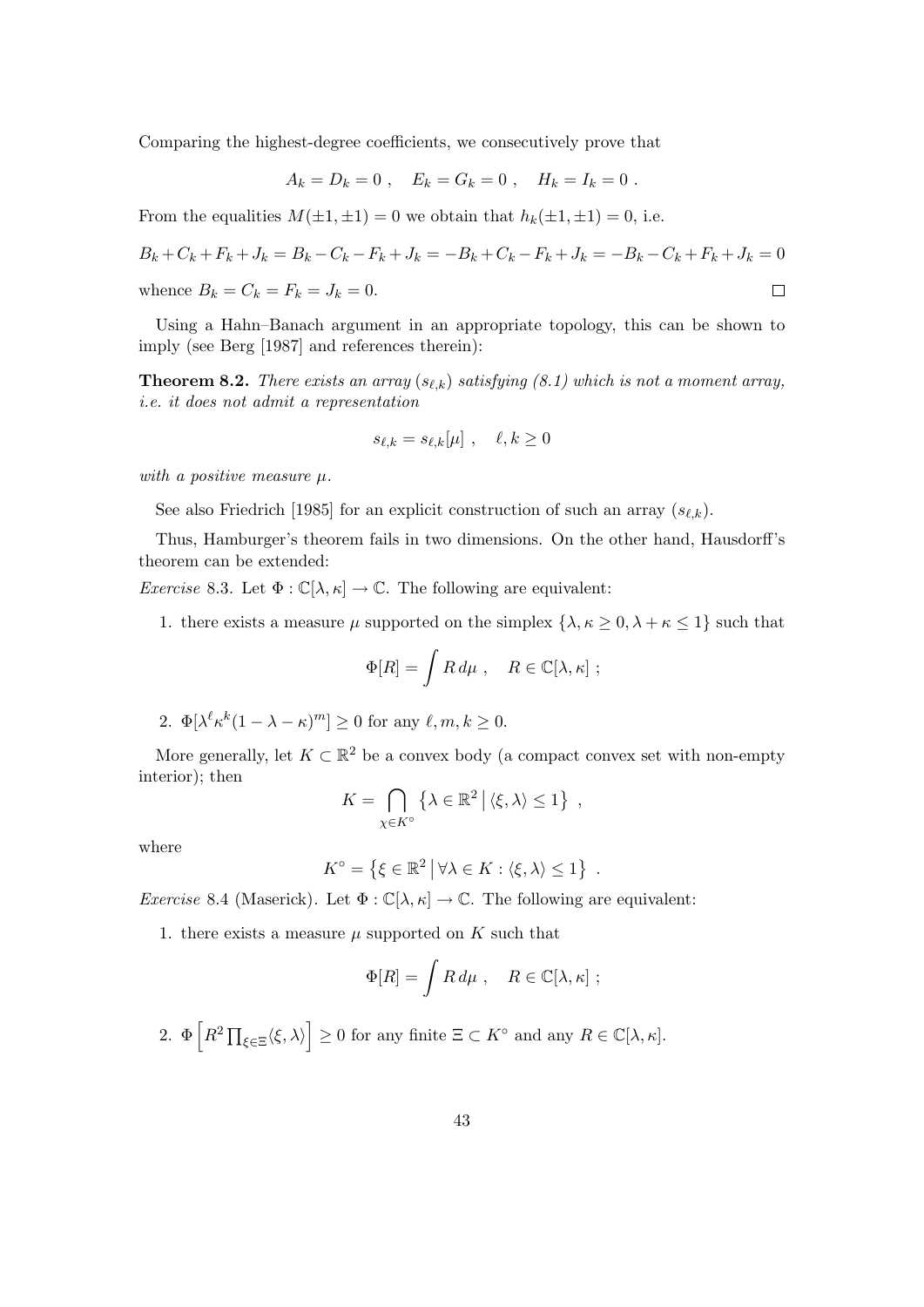*Remark* 8.5. The following generalisation, due to Schmüdgen  $[1991]$ , requires arguments from real algebraic geometry. Let  $\mathfrak{P} \subset \mathbb{R}[\lambda, \kappa]$ , and let

$$
K = \bigcap_{P \in \mathfrak{P}} \{P \ge 0\} .
$$

Let  $\Phi : \mathbb{C}[\lambda, \kappa] \to \mathbb{C}$ . If K is compact, the following are equivalent:

1. there exists a measure  $\mu$  supported on  $K$  such that

$$
\Phi[R] = \int R d\mu \ , \quad R \in \mathbb{C}[\lambda, \kappa] \ ;
$$

2.  $\Phi\left[R^2 \prod_{P \in \Xi} P\right] \ge 0$  for any finite  $\Xi \subset \mathfrak{P}$  and any  $R \in \mathbb{C}[\lambda, \kappa]$ .

#### 8.2 Carleman's criterion

*Exercise* 8.6. Let  $(s_{\ell,k})$  be a moment array. If

$$
\sum_{\ell=0}^{\infty} s_{2\ell,0}^{-\frac{1}{2\ell}} = \sum_{k=0}^{\infty} s_{0,2k}^{-\frac{1}{2k}} = \infty ,
$$

then the corresponding moment problem is determinate.

The following theorem, due to Nussbaum [1965], is more surprising.

**Theorem 8.7** (Nussbaum). Let  $(s_{\ell,k})$  be an array satisfying (8.1), and such that

$$
\sum_{\ell=0}^\infty s_{2\ell,0}^{-\frac{1}{2\ell}}=\infty\ .
$$

Then  $(s_{\ell,k})$  is a moment array.

*Proof.* Let  $\Phi : \mathbb{C}[\lambda, \kappa] \to \mathbb{C}$  be the linear functional sending  $\lambda^{\ell} \kappa^{k}$  to  $s_{\ell, k}$ . For any  $p \in \mathbb{C}[\lambda]$ and  $q \in \mathbb{C}[\kappa],$ 

$$
\Phi\left[p(\lambda)^2 q(\kappa)^2\right] \ge 0 ,
$$

hence for any p there exists a measure  $\tau[p^2]$  such that

$$
\Phi [p(\lambda)^2 q(\kappa)] = \int q(\kappa) d\tau [p^2](\kappa) , \quad q \in \mathbb{C}[\kappa].
$$

Observe that

$$
\Phi[p(\lambda)^2 \kappa^{2k}] \le \sqrt{\Phi[p(\lambda)^4] \Phi[\kappa^{4k}]} ,
$$

hence

$$
\sum_{k} \Phi[p(\lambda)^2 \kappa^{2k}]^{-\frac{1}{2k}} \geq C_p \sum_{k} \Phi[\kappa^{4k}]^{-\frac{1}{4k}} = \infty.
$$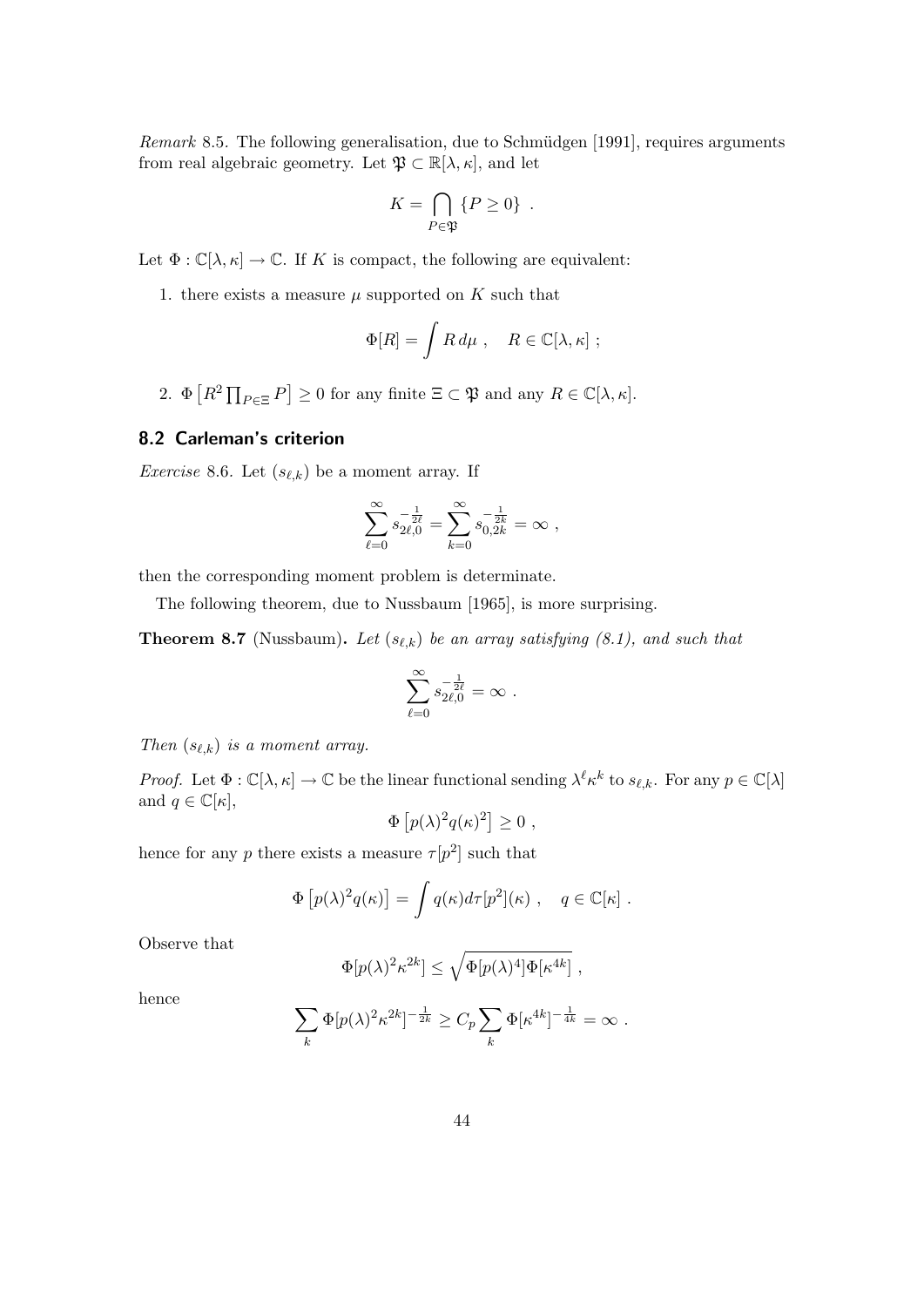Therefore  $\tau[p^2]$  is defined uniquely. This crucial property allows us to define  $\tau[p]$  for all polynomials  $p \in \mathbb{C}[\lambda]$ . Indeed, any such p can be represented as

$$
p = p_1^2 + p_2^2 - p_3^2 - p_4^2,
$$

and, if we set

$$
\tau[p] = \tau[p_1^2] + \tau[p_2^2] - \tau[p_3^2] - \tau[p_4^2],
$$

the value of this expression does not depend on the choice of the decomposition, and, moreover, depends linearly on  $p$  (why?) Consequently,

$$
\Phi[p(\lambda)q(\kappa)] = \int q(\kappa) d\tau[p](\kappa) .
$$

Next,  $\tau[p]$  is monotone in p: if  $p_1 \leq p_2$  on  $\mathbb{R}$ , then  $\tau[p_1] \leq \tau[p_2]$ . Indeed,  $p_2 - p_1$  is a sum of squares, and by construction  $\tau$  associates a positive measure to each square. Hence for every  $B \subset \mathbb{R}$  there exists a measure  $\sigma_B$  such that

$$
\tau[p](B) = \int p(\lambda) d\sigma_B(\lambda) . \qquad (8.2)
$$

We apply this as follows: on the j-th step, construct  $\sigma_B^{(j)}$  which satisfies (8.2) for B of the form  $[i/2^j, (i+1)/2^j]$ . If B is a union of such elementary intervals, we define  $\sigma_B^{(j)}$ B as the sum of the corresponding measures. If  $B$  is a union of dyadic intervals, then, for sufficiently large j,  $\sigma_B^{(j)}$  $B_B^{(j)}$  is a solution to the same moment problem  $(8.2)$ . The set of such solutions is precompact in weak topology; choose a sequence  $(j_r)_{r\geq 1}$  such that the sequence  $(\sigma_B^{(j_r)}$  $B(B^{(y_r)})$  converges for any (dyadic) B:

$$
\sigma_B^{(j_r)} \to \sigma_B .
$$

Then  $\sigma_B$  is again a solution to the moment problem (8.2), and is, by construction, monotone non-decreasing as a function of B. Denote

$$
M(\lambda, \kappa) = \lim_{\kappa' \to \kappa + 0} \sigma_{(-\infty, \kappa']}(-\infty, \lambda],
$$

where the limit is taken along  $\kappa' \in \bigcup_{j\geq 0} 2^{-j}\mathbb{Z}$ . Then M is monotone non-decreasing in both  $\lambda$  and  $\kappa$ , and

$$
\Phi[p(\lambda)q(\kappa)] = \int p(\lambda)q(\kappa)dM(\lambda,\kappa) .
$$

Thus  $dM$  is the requested solution to the moment problem

$$
s_{\ell,k}[\mu] = s_{\ell,k} , \quad \ell,k \ge 0 . \tag{}
$$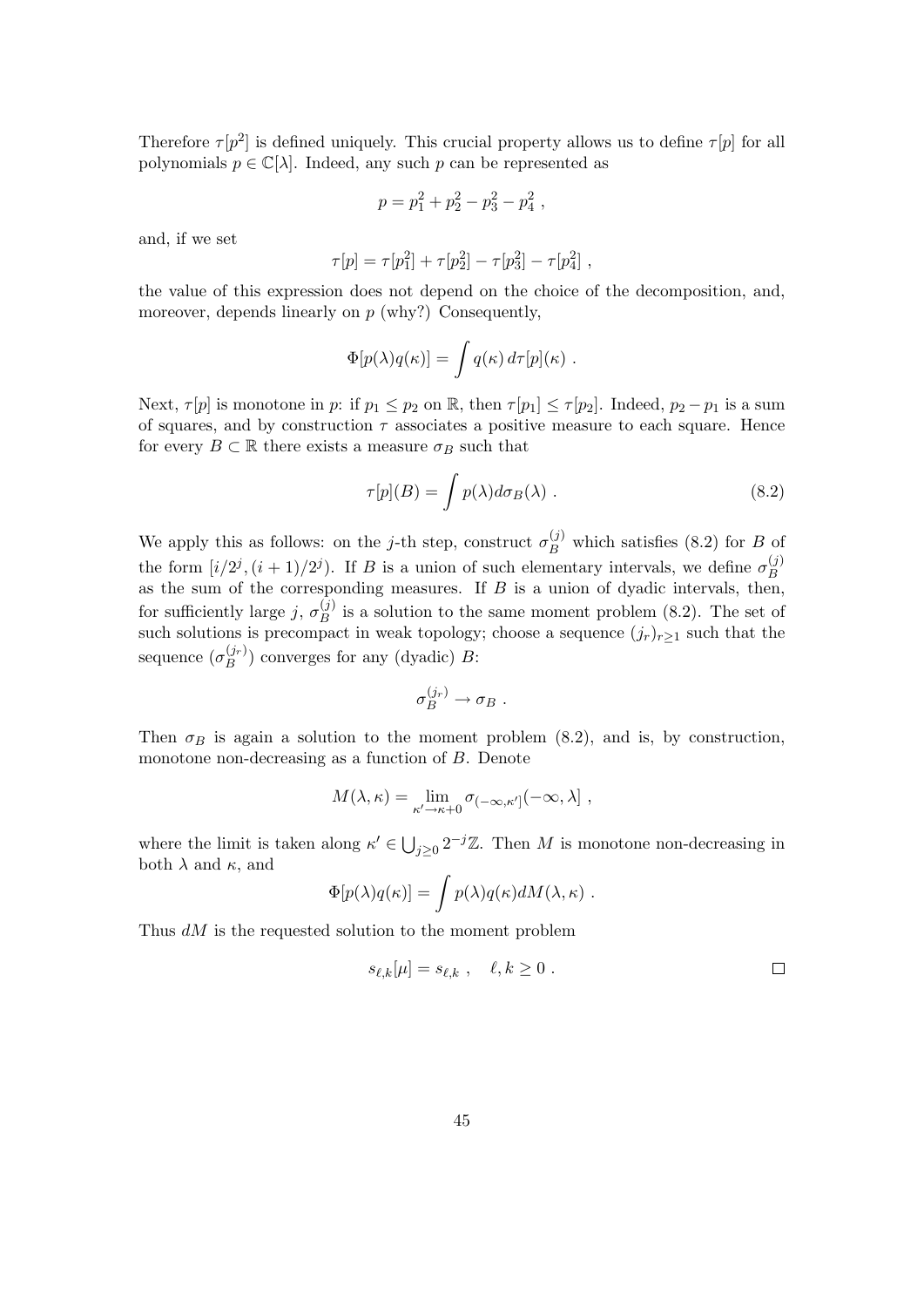Review questions (Please send me the solutions to a few of them before 11.1.2018)

- 1. For which  $\alpha \in \mathbb{R}$  is the measure  $e^{-|\lambda| \log^{\alpha}(|\lambda| + e)} d\lambda$  determinate?
- 2. Let  $M$  be a log-convex sequence of positive numbers satisfying  $(2.4)$ . The class of  $C^{\infty}$  functions f such that (2.2) holds for all even k is quasianalytic.
- 3. Prove that the polynomials  $(P_k)_{k=0}^N$  defined via  $P_0 \equiv 1, P_1(\lambda) = \frac{1}{\sqrt{\lambda}}$  $\frac{1}{\overline{N}}\lambda$  and

$$
\lambda P_k(\lambda) = \sqrt{(N-k)(k+1)} P_{k+1}(\lambda) + \sqrt{(N-k+1)k} P_{k-1}(\lambda) (1 \le k \le N-1)
$$

are orthogonal with respect to the measure  $\mu_N = \frac{1}{2^N} \sum_{j=0}^N {N \choose j} \delta_{N-2j}$ .

- 4. Let  $\mu$  be a determinate measure. Prove that  $\lim_{k \to \infty}$  $\frac{Q_k(z)}{P_k(z)} = -w_\mu(z)$  for each  $z \in \mathbb{C} \backslash \mathbb{R}$ .
- 5. Suppose  $f \in L_2(\mu)$  lies in the closure of polynomials in  $L_2(\mu)$ . If  $\mu$  is indeterminate, there exists an entire function which coincides  $\mu$ -almost-everywhere with f.
- 6. (a) If  $\lambda$  in R is not an eigenvalue of  $J_{d-1}(\tau)$ , then it is an eigenvalue of  $J_d(\tau)$  for some  $\tau \in \mathbb{R}$ . (b) Fix  $\lambda$  and find max $\{\mu\{\lambda\} \mid \mu \text{ satisfies (5.1)}\}.$

## **References**

- N. I. Akhiezer. The classical moment problem and some related questions in analysis. Translated by N. Kemmer. Hafner Publishing Co., New York, 1965.
- N. I. Akhiezer and I. M. Glazman. *Theory of linear operators in Hilbert space*. Dover Publications, Inc., New York, 1993. ISBN 0-486-67748-6. Translated from the Russian and with a preface by Merlynd Nestell, Reprint of the 1961 and 1963 translations, Two volumes bound as one.
- Thøger Bang. The theory of metric spaces applied to infinitely differentiable functions. Math. Scand., 1:137–152, 1953. ISSN 0025-5521.
- Thøger Bang. Om quasi-analytiske Funktioner. Thesis, University of Copenhagen, 1946.
- Christian Berg. Moment problems and orthogonal polynomials. unpublished lecture notes, 2011.
- Christian Berg. The multidimensional moment problem and semigroups. In Moments in mathematics (San Antonio, Tex., 1987), volume 37 of Proc. Sympos. Appl. Math., pages 110–124. Amer. Math. Soc., Providence, RI, 1987.
- Christian Berg and Ryszard Szwarc. A determinant characterization of moment sequences with finitely many mass points. *Linear Multilinear Algebra*,  $63(8)$ : 1568–1576, 2015. ISSN 0308-1087. doi: 10.1080/03081087.2014.954516. URL http://dx.doi.org/10.1080/03081087.2014.954516.